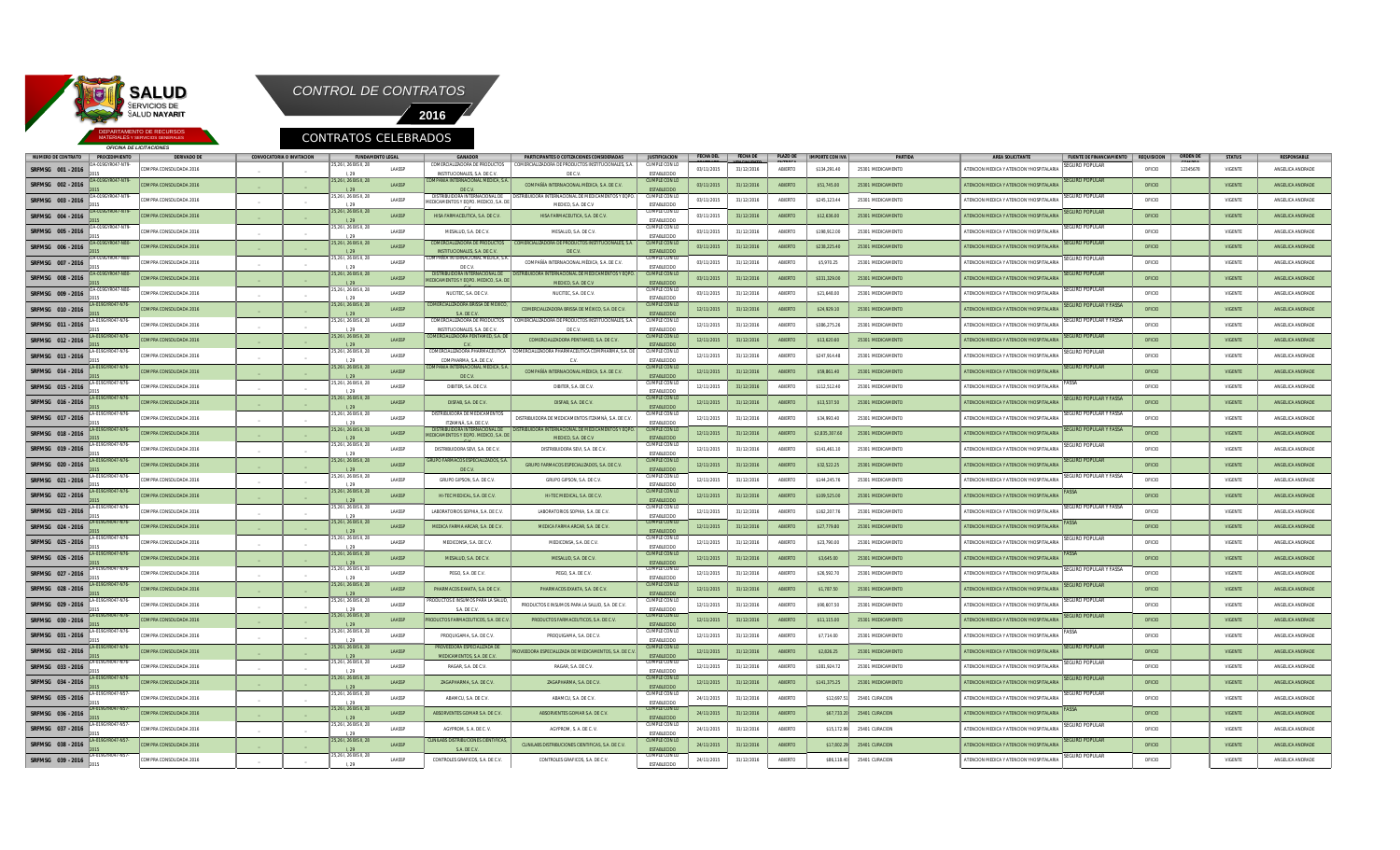| SRFMSG 040 - 2016 |                | <b>DMPRA CONSOLIDADA 2016</b> |                | ,26 I, 26 BIS II, 28           | LAASSE        | DEGASA, S.A. DE C.V.                                                          | DEGASA, S.A. DE C.V.                                                        | CUMPLE CON LI<br><b>ESTABLECIDO</b>        | 24/11/2019 | 31/12/2016 | ABIERTO        | \$220.428.6   | 25401 CURACION             | <b>TENCION MEDICA Y ATENCION YHOSPITALARI</b> | EGURO POPULAR               | OFICIO                       | VIGENTE        | ANGELICA ANDRADE |
|-------------------|----------------|-------------------------------|----------------|--------------------------------|---------------|-------------------------------------------------------------------------------|-----------------------------------------------------------------------------|--------------------------------------------|------------|------------|----------------|---------------|----------------------------|-----------------------------------------------|-----------------------------|------------------------------|----------------|------------------|
| SRFMSG 041 - 2016 |                | OMPRA CONSOLIDADA 2016        |                | 5,261, 26 BIS II, 28<br>1.20   | <b>LAASSP</b> | DENTILAR S.A. DEC.V.                                                          | DENTILAR S.A. DEC.V.                                                        | CUMPLE CON LC<br><b>ESTABLECIDO</b>        | 24/11/2015 | 31/12/2016 | ARIERTO        | \$283,663.2   | 25401 CURACION             | ATENCION MEDICA Y ATENCION YHOSPITALARIA      | <b>EGURO POPULAR</b>        | OFICIO                       | VIGENTE        | ANGELICA ANDRADE |
| SRFMSG 042 - 2016 |                | OMPRA CONSOLIDADA 2016        |                | 5,261, 26 BIS II, 28           | LAASSP        | DISTRIBUIDORA INTERNACIONAL DI<br>MEDICAMENTOS Y EQPO, MEDICO, S.A. DE        | MEDICO S A DE C.V.                                                          | CUMPLE CON LC<br><b>ESTABLECIDO</b>        | 24/11/2015 | 31/12/2016 | <b>ABIERTO</b> | \$821,500.43  | 25401 CURACION             | ATENCION MEDICA Y ATENCION YHOSPITALARIA      |                             | OFICIO                       | <b>VIGENTE</b> | ANGELICA ANDRADE |
| SREMSG 043 - 2016 |                | OMPRA CONSOLIDADA 2016        |                | 261.26 BIS II. 28              | LAASSP        | EQUIPOS MEDICOS VIZCARRA. S. A.                                               | EQUIPOS MEDICOS VIZCARRA, S. A.                                             | <b>CUMPLE CON LC</b><br><b>ESTABLECID</b>  | 24/11/2015 | 31/12/2016 | ABIERTO        | \$591,383.1   | 25401 CURACION             | ATENCION MEDICA Y ATENCION YHOSPITALARIA      | <b>GURO POPULAR</b>         | OFICIO                       | VIGENTE        | ANGELICA ANDRADE |
| SRFMSG 044 - 2016 |                | OMPRA CONSOLIDADA 2016        |                | 5,261, 26 BIS II, 28<br>1.29   | LAASSE        | ESIGAR QUIRURGICA, S.A. DE C.V.                                               | ESIGAR QUIRURGICA, S.A. DE C.V.                                             | <b>CUMPLE CON LO</b><br>ESTABLECIDO        | 24/11/2015 | 31/12/2016 | <b>ABIERTO</b> | \$162,076.7   | 25401 CURACION             | ATENCION MEDICA Y ATENCION YHOSPITALARIA      | <b>EGURO POPULAR</b>        | OFICIO                       | VIGENTE        | ANGELICA ANDRADE |
| SRFMSG 045 - 2016 |                | MPRA CONSOLIDADA 2016         |                | 261, 26 BIS II, 28             | LAASSE        | ENVASE S.A.DEC.Y                                                              | ESPECIALISTAS EN ESTERILIZACION Y ENVASE,S.A.DEC.V                          | CUMPLE CON LC<br><b>ESTABLECIDO</b>        | 24/11/2015 | 31/12/2016 | ABIERTO        | \$84,391.     | 25401 CURACION             | ATENCION MEDICA Y ATENCION YHOSPITALARI       |                             | OFICIO                       | VIGENTE        | ANGELICA ANDRADE |
| SRFMSG 046 - 2016 |                | <b>DMPRA CONSOLIDADA 2016</b> |                | 25, 26 I, 26 BIS II, 28        | <b>LAASSP</b> | FABRICACIONES BE-TEL, S.A. DE C.V                                             | FABRICACIONES BE-TEL. S.A. DE C.V.                                          | <b>CUMPLE CON LC</b><br>ESTABLECIDO        | 24/11/2015 | 31/12/201  | ABIERTO        | \$8,914.87    | 25401 CURACION             | ATENCION MEDICA Y ATENCION YHOSPITALARIA      | <b>GURO POPULAI</b>         | OFICIO                       | VIGENTE        | ANGELICA ANDRADI |
| SRFMSG 047 - 2016 |                | MPRA CONSOLIDADA 2016         |                | 5.26 L 26 BIS IL 28<br>1.29    | <b>LAASSP</b> | GALIA TEXTIL. S.A. DE C.V.                                                    | GALIA TEXTIL. S.A. DE C.V.                                                  | CUMPLE CON LI<br><b>ESTABLECIDO</b>        | 24/11/2015 | 31/12/2016 | ARIFRTO        | \$1,176,273.  | 25401 CURACION             | ATENCION MEDICA Y ATENCION YHOSPITALARIA      | <b>GURO POPULA</b>          | OFICIO                       | VIGENTE        | ANGELICA ANDRADE |
| SREMSG 048 - 2016 | <b>R047-N5</b> | OMPRA CONSOLIDADA 2016        |                | 25.26 I. 26 BIS II. 28         | <b>LAASSP</b> | <b>IIGIENE, CURACION Y LABORATORIOS, S</b><br>DE C.V.                         | HIGIENE, CURACION Y LABORATORIOS, S.A. DE C.V.                              | <b>CUMPLE CON LO</b><br>ESTABLECIDO        | 24/11/2015 | 31/12/2016 | <b>ABIERTO</b> | \$161,621.3   | 25401 CURACION             | ATENCION MEDICA Y ATENCION YHOSPITALARIA      | <b>GURO POPULAR</b>         | OFICIO                       | VIGENTE        | ANGELICA ANDRADE |
| SRFMSG 049 - 2016 | 9GYR047-N57    | <b>DMPRA CONSOLIDADA 2016</b> |                | 5.26 L 26 BIS IL 28            | LAASSE        | HOLIDAY DE MEXICO, S. A. DE C. V                                              | HOLIDAY DE MEXICO, S. A. DE C. V.                                           | CUMPLE CON LO<br>ESTABLECIDO               | 24/11/2015 | 31/12/2016 | ABIERTO        | \$18,249.1    | 25401 CURACION             | ATENCION MEDICA Y ATENCION YHOSPITALARIA      | SEGURO POPULAR              | OFICIO                       | VIGENTE        | ANGELICA ANDRADE |
| SRFMSG 050 - 2016 |                | MPRA CONSOLIDADA 2016         |                | 261, 26 BIS II,                | LAASSP        | ERNACIONAL FARMACEUTICA, S.A. I                                               | INTERNACIONAL FARMACEUTICA, S.A. DE C.V.                                    | CUMPLE CON LC<br>ESTABLECIDO               | 24/11/2015 | 31/12/2016 | ABIERTO        | \$410,092.    | 25401 CURACION             | ATENCION MEDICA Y ATENCION YHOSPITALARI       | <b>GURO POPULAI</b>         | OFICIO                       | VIGENTE        | ANGELICA ANDRADE |
| SRFMSG 051 - 2016 |                | OMPRA CONSOLIDADA 2016        |                | 25,261, 26 BIS II, 28          | <b>LAASSP</b> | JANEL, S.A. DE C.V.                                                           | JANEL, S.A. DE C.V.                                                         | <b>CUMPLE CON L</b><br><b>ESTABLECIDE</b>  | 24/11/2015 | 31/12/201  | ABIERTO        | \$92,328.48   | 25401 CURACION             | ATENCION MEDICA Y ATENCION YHOSPITALARIA      | <b>SURO POPULA</b>          | OFICIO                       | VIGENTE        | ANGELICA ANDRADE |
| SRFMSG 052 - 2016 |                | OMPRA CONSOLIDADA 2016        |                | 5.26 I. 26 BIS II. 28          | <b>LAASSE</b> | LABORATORIOS JALOMA, S.A. DE C.V                                              | LABORATORIOS JALOMA, S.A. DE C.V.                                           | CUMPLE CON LI<br>ESTABLECIDO               | 24/11/2015 | 31/12/201  | ARIERTO        | \$352,007.4   | 25401 CURACION             | ATENCION MEDICA Y ATENCION YHOSPITALARIA      |                             | OFICIO                       | <b>VIGENTE</b> | ANGELICA ANDRADE |
| SREMSG 053 - 2016 | 9GYR047-N57    | OMPRA CONSOLIDADA 2016        |                | 5.26 L 26 BIS II. 28<br>1.29   | LAASSP        | LABORATORIOS LE ROY. S.A. DE C.V.                                             | LABORATORIOS LE ROY. S.A. DE C.V.                                           | CUMPLE CON LO<br>ESTABLECIDO               | 24/11/2015 | 31/12/2016 | ABIERTO        | \$925,138.56  | 25401 CURACION             | ATENCION MEDICA Y ATENCION YHOSPITALARIA      | <b>GURO POPULAR</b>         | OFICIO                       | VIGENTE        | ANGELICA ANDRADE |
| SRFMSG 054 - 2016 |                | OMPRA CONSOLIDADA 2016        |                | 5.26 I. 26 BIS II. 28<br>1.29  | LAASSP        | LABORATORIOS SERRAL, S.A. DE C.V.                                             | LABORATORIOS SERRAL, S.A. DE C.V.                                           | <b>CUMPLE CON LO</b><br>ESTABLECIDO        | 24/11/2015 | 31/12/2016 | <b>ABIERTO</b> | \$423,661.5   | 25401 CURACION             | ATENCION MEDICA Y ATENCION YHOSPITALARIA      | GURO POPULAI                | OFICIO                       | <b>VIGENTE</b> | ANGELICA ANDRADI |
| SRFMSG 055 - 2016 |                | OMPRA CONSOLIDADA 2016        | $\overline{a}$ | 261, 26 BIS II, 28             | LAASSE        | MATCUR, S.A. DE C.V.                                                          | MATCUR, S.A. DE C.V                                                         | CUMPLE CON LC<br>ESTABLECIDO               | 24/11/201  | 31/12/2016 | ABIERTO        | \$273,595.    | 25401 CURACION             | ATENCION MEDICA Y ATENCION YHOSPITALARI       | GURO POPULAR                | OFICIO                       | VIGENTE        | ANGELICA ANDRADE |
| SRFMSG 056 - 2016 |                | OMPRA CONSOLIDADA 2016        |                | 5,261, 26 BIS II, 28           | LAASSP        | <b>IALES Y MEDICAMENTOS LIDES,</b><br>DE C.V.                                 | MATERIALES Y MEDICAMENTOS LIDES, S.A. DE C.V.                               | <b>CUMPLE CON LO</b><br>ESTABLECIDO        | 24/11/2015 | 31/12/2016 | <b>ABIERTO</b> | \$868,461.0   | 25401 CURACION             | ATENCION MEDICA Y ATENCION YHOSPITALARIA      |                             | OFICIO                       | <b>VIGENTE</b> | ANGELICA ANDRADE |
| SRFMSG 057 - 2016 |                | MPRA CONSOLIDADA 2016         |                | 5 26 1 26 BIS IL 28            | <b>LAASSP</b> | MEDICEL, S.A. DE C.V.                                                         | MEDICEL S.A. DE C.V.                                                        | CUMPLE CON LC<br><b>ESTABLECIDO</b>        | 24/11/2015 | 31/12/2016 | ARIFRTO        | \$289,864.1   | 25401 CURACION             | ATENCION MEDICA Y ATENCION YHOSPITALARIA      | <b>GURO POPULA</b>          | OFICIO                       | VIGENTE        | ANGELICA ANDRADE |
| SREMSG 058 - 2016 |                | COMPRA CONSOLIDADA 2016       |                | 5.26 L 26 BIS IL 28            | LAASSP        | MEXHOSA, S. A. DE C. V.                                                       | MEXHOSA, S. A. DE C. V.                                                     | <b>CUMPLE CON LO</b><br><b>ESTABLECIDO</b> | 24/11/2015 | 31/12/2016 | <b>ABIERTO</b> | \$530,387.08  | 25401 CURACION             | ATENCION MEDICA Y ATENCION YHOSPITALARIA      |                             | OFICIO                       | <b>VIGENTE</b> | ANGELICA ANDRADE |
| SREMSG 059 - 2016 | 9GYR047-N5     | <b>DMPRA CONSOLIDADA 2016</b> |                | 5,261, 26 BIS II, 28           | <b>LAASSP</b> | NADRO, S. A. DE C. V.                                                         | NADRO, S. A. DE C. V.                                                       | CUMPLE CON LC<br>ESTABLECIDO               | 24/11/2015 | 31/12/2016 | ABIERTO        | \$2,836.4     | 25401 CURACION             | ATENCION MEDICA Y ATENCION YHOSPITALARIA      | <b>EGURO POPULAI</b>        | OFICIO                       | VIGENTE        | ANGELICA ANDRADE |
| SRFMSG 060 - 2016 |                | DMPRA CONSOLIDADA 2016        |                | 26 I, 26 BIS II, 28            | LAASSE        | NO TEJIDOS GABA, S.A. DE C.V.                                                 | NO TEJIDOS GABA, S.A. DE C.V.                                               | <b>CUMPLE CON LO</b><br>ESTABLECIDO        | 24/11/2015 | 31/12/2016 | ABIERTO        | \$725,601.3   | 25401 CURACION             | ATENCION MEDICA Y ATENCION YHOSPITALARI       | GURO POPULAR                | OFICIO                       | VIGENTE        | ANGELICA ANDRADE |
| SRFMSG 061 - 2016 | A.D. 038/2016  | JUDICACIÓN DIRECTA            |                | 51 XII                         | LAASAEN       | VICTOR MANUEL ZENTENO PACHECO                                                 | VICTOR MANUEL ZENTENO PACHECO                                               | SOLVENTE MÁS BAJA                          | 13/01/2016 | 15/04/201  | ABIERTO        | \$3,188,693.2 | 25401 MATERIAL DE CURACION | <b>REPSS</b>                                  | Suro popular                | OFICIO D<br><b>REPSS/001</b> | VIGENTE        | JORGE BERECOCHEA |
| SRFMSG 062 - 2016 |                | OMPRA CONSOLIDADA 2016        |                | 5 26   26 BIS   28             | <b>LAASSP</b> | <b>CA ESPECIALIDADES INTERNACIONA</b><br>SA DECV                              | REGA ESPECIALIDADES INTERNACIONALES S.A. DEC.V                              | CLIMPLE CON LI<br><b>ESTABLECIDO</b>       | 24/11/2015 | 31/12/201  | ARIERTO        | \$25,738.64   | 25401 CURACION             | ATENCION MEDICA Y ATENCION YHOSPITALARIA      | <b>GURO POPULAR</b>         | OFICIO                       | <b>VIGENTE</b> | ANGELICA ANDRADE |
| SREMSG 063 - 2016 |                | <b>DMPRA CONSOLIDADA 2016</b> |                | 261, 26 BIS II, 28<br>1.29     | LAASSP        | CANDINAVIAN PHARMACEUTICS, S.A.<br>C.V.                                       | SCANDINAVIAN PHARMACEUTICS, S.A. DE C.V.                                    | CUMPLE CON LC<br>ESTABLECIDO               | 24/11/2015 | 31/12/2016 | ABIERTO        | \$1,237,624.1 | 25401 CURACION             | ATENCION MEDICA Y ATENCION YHOSPITALARIA      | SEGURO POPULAR              | OFICIO                       | VIGENTE        | ANGELICA ANDRADE |
| SRFMSG 064 - 2016 |                | OMPRA CONSOLIDADA 2016        |                | 5,261, 26 BIS II, 28           | <b>LAASSP</b> | SELECCIONES MEDICAS DEL CENTRO, S<br>DE C.V.                                  | SELECCIONES MEDICAS DEL CENTRO, S.A. DE C.V.                                | <b>CUMPLE CON LC</b><br>ESTABLECIDO        | 24/11/2015 | 31/12/2016 | ABIERTO        | \$21,676.0    | 25401 CURACION             | ATENCION MEDICA Y ATENCION YHOSPITALARI       | <b>FASSA</b>                | OFICIO                       | VIGENTE        | ANGELICA ANDRADI |
| SRFMSG 065 - 2016 |                | OMPRA CONSOLIDADA 2016        |                | ,261, 26 BIS II, 28            | LAASSE        | SONOMEDICS, S.A. DE C.V.                                                      | SONOMEDICS, S.A. DE C.V.                                                    | CUMPLE CON LC<br><b>ESTABLECID</b>         | 24/11/2015 | 31/12/2016 | ABIERTO        | \$62,134.4    | 25401 CURACION             | ATENCION MEDICA Y ATENCION YHOSPITALARIA      | FASSA                       | OFICIO                       | VIGENTE        | ANGELICA ANDRADE |
| SRFMSG 066 - 2016 |                | MPRA CONSOLIDADA 201          |                | 15,261, 26 BIS II, 28          | LAASSP        | BAXTER, S.A. DE C.V.                                                          | BAXTER, S.A. DE C.V.                                                        | <b>CUMPLE CON LC</b><br><b>ESTABLECIDO</b> | 03/12/2015 | 31/12/201  | ABIERTO        | \$3,810.0     | 25301 MEDICAMENTO          | ATENCION MEDICA Y ATENCION YHOSPITALARI       | FASSA                       | OFICIO                       | VIGENTE        | ANGELICA ANDRAD  |
| SRFMSG 067 - 2016 |                | MPRA CONSOLIDADA 2016         |                | 5,261, 26 BIS II, 28           | LAASSP        | DISTRIBUIDORA INTERNACIONAL DI<br>MEDICAMENTOS Y EQPO. MEDICO. S.A. DE        | DISTRIBUIDORA INTERNACIONAL DE MEDICAMENTOS Y EQPO<br>MEDICO S A DE C!      | CUMPLE CON LI<br><b>ESTABLECTDO</b>        | 03/12/2015 | 31/12/201  | ARIFRTO        | \$782,509.    | 25301 MEDICAMENTO          | ATENCION MEDICA Y ATENCION YHOSPITALARI       | FASSA                       | OFICIO                       | VIGENTE        | ANGELICA ANDRADI |
| SREMSG 068 - 2016 |                | OMPRA CONSOLIDADA 2016        |                | 25.26 I. 26 BIS II. 28         | <b>LAASSP</b> | DISTRIBUIDORA INTERNACIONAL DE<br>MEDICAMENTOS Y EQPO, MEDICO, S.A. DE        | TRIBLIIDORA INTERNACIONAL DE MEDICAMENTOS Y FOPO<br>MEDICO, S.A. DE C.V.    | CHMPLE CON LO<br>ESTABLECIDO               | 03/12/2015 | 31/12/2016 | ARIERTO        | \$388,010.32  | 25301 MEDICAMENTO          | ATENCION MEDICA Y ATENCION YHOSPITALARIA      | <b>FASSA</b>                | OFICIO                       | <b>VIGENTE</b> | ANGELICA ANDRADE |
| SRFMSG 069 - 2016 | 19GYR047-T81   | <b>DMPRA CONSOLIDADA 2016</b> |                | 25.26 I. 26 BIS II. 28<br>1.29 | LAASSP        | FARMACEUTICOS MAYPO, S.A. DE C.V                                              | FARMACEUTICOS MAYPO, S.A. DE C.V.                                           | CUMPLE CON LO<br><b>ESTABLECIDO</b>        | 03/12/2015 | 31/12/2016 | ABIERTO        | \$555,303.85  | 25301 MEDICAMENTO          | ATENCION MEDICA Y ATENCION YHOSPITALARIA      | FASSA                       | OFICIO                       | VIGENTE        | ANGELICA ANDRADE |
| SRFMSG 070 - 2016 |                | OMPRA CONSOLIDADA 2016        |                | 261, 26 BIS II, 28             | LAASSP        | GRUPO FARMACOS ESPECIALIZADOS, S.A<br>DE C.V.                                 | GRUPO FARMACOS ESPECIALIZADOS, S.A. DE C.V.                                 | <b>CUMPLE CON LO</b><br>ESTABLECIDO        | 03/12/2015 | 31/12/2016 | <b>ABIERTO</b> | \$543,184.2   | 25301 MEDICAMENTO          | ATENCION MEDICA Y ATENCION YHOSPITALARI       | <b>SEGURO POPULAR</b>       | OFICIO                       | VIGENTE        | ANGELICA ANDRADE |
| SRFMSG 071 - 2016 |                | OMPRA CONSOLIDADA 2016        | $\sim$         | 261, 26 BIS II, 28             | LAASSP        | COMERCIALIZADORA DE PRODUCTO<br>INSTITUCIONALES, S.A. DE C.V.                 | OMERCIALIZADORA DE PRODUCTOS INSTITUCIONALES S.A<br>DE C.V.                 | <b>CUMPLE CON LI</b><br><b>ESTABLECIDO</b> | 03/12/2015 | 31/12/2016 | ABIERTO        | \$115,360.0   | 25301 MEDICAMENTO          | ATENCION MEDICA Y ATENCION YHOSPITALARI       | <b>SEGURO POPULAR</b>       | OFICIO                       | VIGENTE        | ANGELICA ANDRADI |
| SRFMSG 072 - 2016 |                | OMPRA CONSOLIDADA 2016        |                | 5,261, 26 BIS II, 28           | <b>LAASSE</b> | DIBITER, S.A. DE C.V                                                          | DIBITER, S.A. DE C.V                                                        | CLIMPLE CON I<br>ESTABLECIDO               | 03/12/2015 | 31/12/201  | ABIERTO        | \$490,000.0   | 25301 MEDICAMENTO          | ATENCION MEDICA Y ATENCION YHOSPITALAR        | <b>SEGURO POPULAR</b>       | OFICIO                       | VIGENTE        | ANGELICA ANDRADE |
| SRFMSG 073 - 2016 | 9GYR047-T82    | MPRA CONSOLIDADA 2016         |                | 5.26 L 26 BIS II. 28           | <b>LAASSP</b> | DISTRIBUIDORA INTERNACIONAL DE<br>MEDICAMENTOS Y EQPO, MEDICO, S.A. DE        | DISTRIBUIDORA INTERNACIONAL DE MEDICAMENTOS Y EOPO<br>MEDICO S A DE C V     | CHIMPLE CON LC<br><b>ESTABLECIDO</b>       | 03/12/2015 | 31/12/2016 | ARIFRTO        | \$83,917.20   | 25301 MEDICAMENTO          | ATENCION MEDICA Y ATENCION YHOSPITALARIA      | SEGURO POPULAR              | OEICIO                       | VIGENTE        | ANGELICA ANDRADE |
| SRFMSG 074 - 2016 |                | OMPRA CONSOLIDADA 2016        |                | 5.26 L 26 BIS IL 28<br>129     | LAASSP        | DISTRIBUIDORA INTERNACIONAL DE<br><b>IEDICAMENTOS Y EQPO, MEDICO, S.A. DI</b> | A INTERNACIONAL DE MEDICAMENTOS Y EQPO<br>MEDICO, S.A. DE C.V.              | CUMPLE CON LC<br>ESTABLECIDO               | 03/12/2015 | 31/12/2016 | ABIERTO        | \$173,432.5   | 25301 MEDICAMENTO          | ATENCION MEDICA Y ATENCION YHOSPITALAR        | FASSA                       | OFICIO                       | <b>VIGENTE</b> | ANGELICA ANDRADI |
| SRFMSG 075 - 2016 | GYR047-T82     | OMPRA CONSOLIDADA 2016        |                | 261, 26 BIS II, 28             | <b>LAASSP</b> | DISTRIBUIDORA INTERNACIONAL DE<br>MEDICAMENTOS Y EQPO. MEDICO, S.A. DE        | STRIBUIDORA INTERNACIONAL DE MEDICAMENTOS Y EQPO<br>MEDICO, S.A. DE C.V.    | CUMPLE CON LO<br><b>ESTABLECID</b>         | 03/12/2015 | 31/12/2016 | ABIERTO        | \$1,164,932.5 | 25301 MEDICAMENTO          | ATENCION MEDICA Y ATENCION YHOSPITALARIA      | <b>GASTOS CATASTROFICOS</b> | OFICIO                       | VIGENTE        | ANGELICA ANDRADE |
| SRFMSG 076 - 2016 |                | OMPRA CONSOLIDADA 2016        |                | 25, 26 I, 26 BIS II, 28        | <b>LAASSP</b> | ARMACOS ESPECIALIZADOS. S.A.<br>DE C.V.                                       | GRUPO FARMACOS ESPECIALIZADOS, S.A. DE C.V.                                 | <b>CUMPLE CON LC</b><br>ESTABLECIDO        | 03/12/2015 | 31/12/2016 | ABIERTO        | \$141,240.0   | 25301 MEDICAMENTO          | ATENCION MEDICA Y ATENCION YHOSPITALARI       | FASSA                       | OFICIO                       | VIGENTE        | ANGELICA ANDRADI |
| SRFMSG 077 - 2016 |                | MPRA CONSOLIDADA 2016         |                | 261, 26 BIS II, 28<br>1.20     | <b>LAASSP</b> | OMPAÑÍA INTERNACIONAL MÉDICA. S<br>DE C.V.                                    | COMPAÑÍA INTERNACIONAL MÉDICA. S.A. DE C.V.                                 | CUMPLE CON LC<br><b>ESTABLECIDO</b>        | 10/12/2015 | 31/12/2016 | ARIFRTO        | \$1,282,314.9 | 25301 MEDICAMENTO          | ATENCION MEDICA Y ATENCION YHOSPITALARIA      | SEGURO POPULAR              | OFICIO                       | VIGENTE        | ANGELICA ANDRADE |
| SREMSG 078 - 2016 |                | COMPRA CONSOLIDADA 2016       |                | 25.261, 26 BIS II, 28          | <b>LAASSP</b> | DISTRIBUIDORA INTERNACIONAL DE<br>MEDICAMENTOS Y EQPO, MEDICO, S.A. DI        | DISTRIBUIDORA INTERNACIONAL DE MEDICAMENTOS Y EQPO.<br>MEDICO, S.A. DE C.V. | CUMPLE CON LO<br><b>ESTABLECIDE</b>        | 10/12/2015 | 31/12/2016 | ARIFRTO        | \$311,528.40  | 25301 MEDICAMENTO          | ATENCION MEDICA Y ATENCION YHOSPITALARIA      | SEGURO POPULAR              | OFICIO                       | <b>VIGENTE</b> | ANGELICA ANDRADE |
| SRFMSG 079 - 2016 |                | OMPRA CONSOLIDADA 2016        |                | 25.26 L 26 BIS II. 28<br>120   | LAASSP        | GLOBAL BUSINESS GROUP, S.A. DE C.\                                            | GLOBAL BUSINESS GROUP, S.A. DE C.V.                                         | CUMPLE CON LC<br>ESTABLECIDO               | 10/12/2015 | 31/12/2016 | ABIERTO        | \$29,040.00   | 25301 MEDICAMENTO          | ATENCION MEDICA Y ATENCION YHOSPITALARIA      | <b>SEGURO POPULAR</b>       | OFICIO                       | VIGENTE        | ANGELICA ANDRADE |
| SRFMSG 080 - 2016 |                | OMPRA CONSOLIDADA 2016        |                | 261, 26 BIS II, 28<br>120      | LAASSP        | LA CIMA DEL ÉXITO, S.A. DE C.V.                                               | LA CIMA DEL ÉXITO, S.A. DE C.V.                                             | <b>CUMPLE CON LO</b><br>ESTABLECIDO        | 10/12/2015 | 31/12/2016 | ABIERTO        | \$18,200.00   | 25301 MEDICAMENTO          | ATENCION MEDICA Y ATENCION YHOSPITALARIA      | <b>SEGURO POPULAR</b>       | OFICIO                       | VIGENTE        | ANGELICA ANDRADE |
| SRFMSG 081 - 2016 |                | MPRA CONSOLIDADA 2016         |                | 5,261, 26 BIS II, 28           | LAASSE        | MESALUD, S.A. DE C.V.                                                         | MESALUD, S.A. DE C.V.                                                       | CUMPLE CON LC<br><b>ESTABLECID</b>         | 10/12/2015 | 31/12/201  | ABIERTO        | \$566,949.6   | 25301 MEDICAMENTO          | ATENCION MEDICA Y ATENCION YHOSPITALARI       | <b>SEGURO POPULAR</b>       | OFICIO                       | VIGENTE        | ANGELICA ANDRADI |
| SRFMSG 082 - 2016 |                | OMPRA CONSOLIDADA 2016        |                | 5.26 I. 26 BIS II. 28          | LAASSE        | <b>IMERCIALIZADORA DE PRODUCTO</b><br>INSTITUCIONALES, S.A. DE C.V.           | COMERCIALIZADORA DE PRODUCTOS INSTITUCIONALES, S.A.<br>DEC.V.               | CUMPLE CON L<br><b>ESTABLECIDO</b>         | 10/12/201  | 31/12/201  | ABIERTO        | \$219,712.    | 25301 MEDICAMENTO          | ATENCION MEDICA Y ATENCION YHOSPITALAI        | <b>SEGURO POPULAR</b>       | OFICIO                       | VIGENTE        | ANGELICA ANDRADE |
| SRFMSG 083 - 2016 |                | OMPRA CONSOLIDADA 2016        |                | 5,261, 26 BIS II, 28<br>1.29   | <b>LAASSP</b> | OMERCIALIZADORA PENTAMED, S.A. D                                              | COMERCIALIZADORA PENTAMED S.A. DEC.V.                                       | CUMPLE CON LC<br><b>ESTABLECIDO</b>        | 10/12/2015 | 31/12/2016 | ARIFRTO        | \$23,446.20   | 25301 MEDICAMENTO          | ATENCION MEDICA Y ATENCION YHOSPITALARIA      | SEGURO POPULAR              | OFICIO                       | VIGENTE        | ANGELICA ANDRADE |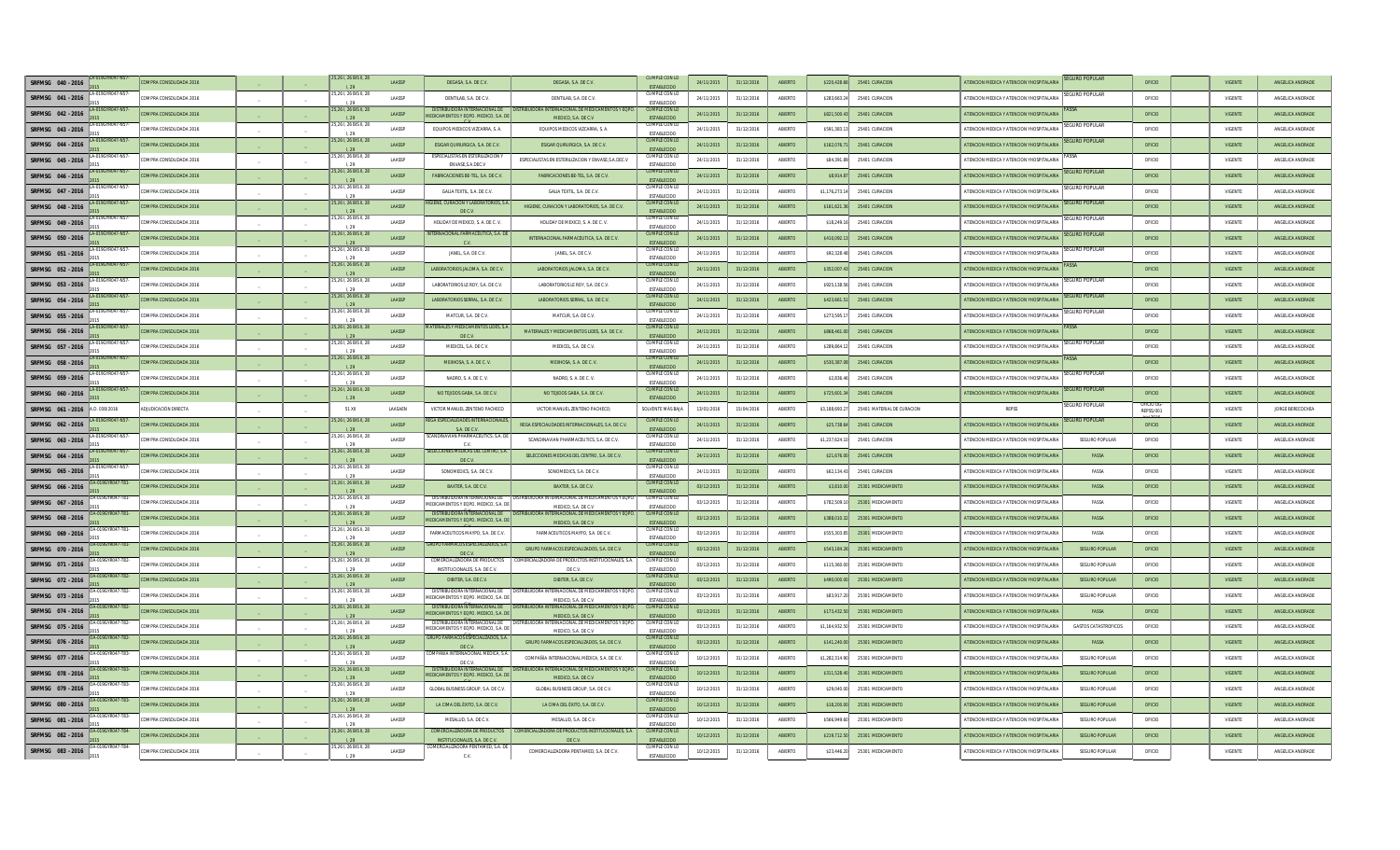| SRFMSG 084 - 2016 |                | OMPRA CONSOLIDADA 2016                                           |                | ,261, 26 BIS II, 28           | LAASSP        | VTERNACIONAL MÉDICA, S.                                                 | COMPAÑÍA INTERNACIONAL MÉDICA, S.A. DE C.V.                                                               | CUMPLE CON LC<br><b>ESTABLECIDO</b>        | 10/12/2015 | 31/12/2016 | ABIERTO | \$211,482.0    | 25301 MEDICAMENTO | <b>ITENCION MEDICA Y ATENCION YHOSPITALARI</b>                       | <b>SEGURO POPULAL</b>              | OFICIO | VIGENTI        | ANGELICA ANDRADE |
|-------------------|----------------|------------------------------------------------------------------|----------------|-------------------------------|---------------|-------------------------------------------------------------------------|-----------------------------------------------------------------------------------------------------------|--------------------------------------------|------------|------------|---------|----------------|-------------------|----------------------------------------------------------------------|------------------------------------|--------|----------------|------------------|
| SRFMSG 085 - 2016 | -019GYR047-T84 | COMPRA CONSOLIDADA 2016                                          |                | 5,261, 26 BIS II, 28<br>1.20  | <b>LAASSP</b> | RALCA, S.A. DE C.V.                                                     | RAICA SA DECV                                                                                             | CUMPLE CON LC<br><b>ESTABLECIDO</b>        | 10/12/2015 | 31/12/2016 | ARIFRTO | \$162,690.00   | 25301 MEDICAMENTO | ATENCION MEDICA Y ATENCION YHOSPITALARIA                             | SEGURO POPULAR                     | OEICIO | VIGENTE        | ANGELICA ANDRADE |
| SRFMSG 086 - 2016 |                | LA-019GYR047-T58-2015 COMPRA CONSOLIDADA 2016                    |                | 5,261, 26 BIS II, 28          | LAASSP        | AGYPROM. S. A. DE C. V.                                                 | AGYPROM. S. A. DE C. V.                                                                                   | <b>CUMPLE CON LC</b><br><b>ESTABLECIDO</b> | 14/12/2015 | 31/12/2016 | ABIERTO | \$110,909.09   | 25401 CURACION    | ATENCION MEDICA Y ATENCION YHOSPITALARI                              | <b>SEGURO POPULAR</b>              | OFICIO | <b>VIGENTE</b> | ANGELICA ANDRADE |
|                   |                | SREMSG 087 - 2016 LA-019GYR047-T58-2015 COMPRA CONSOLIDADA 2016  |                | 261, 26 BIS II, 28            | LAASSP        | TECNOLOGIAS DE OCCIDENTE, S.A. I<br>c v                                 | BIOTECNOLOGIAS DE OCCIDENTE, S.A. DE C.V.                                                                 | <b>CUMPLE CON LC</b><br>ESTABLECIDO        | 14/12/2015 | 31/12/2016 | ABIERTO | \$32,852.29    | 25401 CURACION    | ATENCION MEDICA Y ATENCION YHOSPITALARIA                             | SEGURO POPULAR                     | OFICIO | VIGENTE        | ANGELICA ANDRADE |
| SRFMSG 088 - 2016 |                | LA-019GYR047-T58-2015 COMPRA CONSOLIDADA 2016                    |                | 5,261, 26 BIS II, 28<br>1.29  | LAASSP        | BSN MEDICAL DC, S.A. DE C.V.                                            | BSN MEDICAL DC, S.A. DE C.V.                                                                              | <b>CUMPLE CON LO</b><br><b>ESTABLECIDO</b> | 14/12/2015 | 31/12/2016 | ABIERTO | \$70,797.40    | 25401 CURACION    | ATENCION MEDICA Y ATENCION YHOSPITALARI                              | <b>SEGURO POPULAR</b>              | OFICIO | VIGENTE        | ANGELICA ANDRADE |
| SRFMSG 089 - 2016 |                | LA-019GYR047-T58-2015 COMPRA CONSOLIDADA 2016                    |                | 261, 26 BIS II, 28            | LAASSP        | DEGASA, S.A. DE C.V                                                     | DEGASA, S.A. DE C.V.                                                                                      | CUMPLE CON LC<br><b>ESTABLECIDO</b>        | 14/12/2015 | 31/12/2016 | ABIERTO | \$238,041.08   | 25401 CURACION    | ATENCION MEDICA Y ATENCION YHOSPITALARI                              | <b>SEGURO POPULA</b>               | OFICIO | VIGENT         | ANGELICA ANDRADI |
| SRFMSG 090 - 2016 |                | LA-019GYR047-T58-2015 COMPRA CONSOLIDADA 201                     |                | 5,261, 26 BIS II, 28          | <b>LAASSP</b> | DENTILAB, S.A. DE C.V.                                                  | DENTILAB. S.A. DE C.V.                                                                                    | <b>CUMPLE CON LC</b><br><b>ESTABLECIDO</b> | 14/12/2015 | 31/12/2016 | ABIERTO | \$512,680.06   | 25401 CURACION    | ATENCION MEDICA Y ATENCION YHOSPITALARIA                             | <b>SEGURO POPULAR</b>              | OFICIO | VIGENTE        | ANGELICA ANDRADI |
| SRFMSG 091 - 2016 |                | A-019GYR047-T58-2015 COMPRA CONSOLIDADA 2016                     |                | 26 L 26 BIS IL 28<br>1.29     | <b>LAASSP</b> | DISTRIBUIDORA INTERNACIONAL DE<br>AEDICAMENTOS Y EOPO, MEDICO, S.A. DE  | <b>DISTRIBUIDORA INTERNACIONAL DE MEDICAMENTOS Y FOPO</b><br>MEDICO S A DE C V                            | CUMPLE CON LC<br>ESTABLECIDO               | 14/12/2015 | 31/12/2016 | ARIFRTO | \$287.295.96   | 25401 CURACION    | ATENCION MEDICA Y ATENCION YHOSPITALARIA                             | SEGURO POPULAR                     | OFICIO | VIGENTE        | ANGELICA ANDRADE |
|                   |                | SRFMSG 092 - 2016 LA-019GYR047-T58-2015 COMPRA CONSOLIDADA 2016  | $\sim$ $-$     | 25.26 I. 26 BIS II. 28        | LAASSP        | ELIHELP, S. A. DE C. V.                                                 | ELIHELP, S. A. DE C. V.                                                                                   | <b>CUMPLE CON LO</b><br><b>ESTABLECIDO</b> | 14/12/2015 | 31/12/2016 | ABIERTO | \$860,955.79   | 25401 CURACION    | ATENCION MEDICA Y ATENCION YHOSPITALARI                              | <b>SEGURO POPULAR</b>              | OFICIO | VIGENTE        | ANGELICA ANDRADE |
|                   |                | SRFMSG 093 - 2016  LA-019GYR047-T58-2015 COMPRA CONSOLIDADA 2016 |                | 5,261, 26 BIS II, 28          | LAASSP        | ESIGAR QUIRURGICA, S.A. DE C.V                                          | ESIGAR QUIRURGICA, S.A. DE C.V.                                                                           | CUMPLE CON LO<br>ESTABLECIDO               | 14/12/2015 | 31/12/2016 | ABIERTO | \$136,594.33   | 25401 CURACION    | ATENCION MEDICA Y ATENCION YHOSPITALARIA                             | <b>SEGURO POPULAR</b>              | OFICIO | VIGENT         | ANGELICA ANDRADE |
| SRFMSG 094 - 2016 |                | A-019GYR047-T58-2015 COMPRA CONSOLIDADA 2016                     |                | 5,261, 26 BIS II, 2           | LAASSP        | <b>SPECIALISTAS EN ESTERILIZACION</b><br>ENVASE, S.A.DEC.V              | ESPECIALISTAS EN ESTERILIZACION Y ENVASE, S.A.DEC.V                                                       | <b>CUMPLE CON LO</b><br><b>ESTABLECIDO</b> | 14/12/2015 | 31/12/2016 | ABIERTO | \$2,440,391.73 | 25401 CURACION    | ATENCION MEDICA Y ATENCION YHOSPITALAR                               | FASSA                              | OFICIO | VIGENTI        | ANGELICA ANDRADE |
|                   |                | SRFMSG 095 - 2016  LA-019GYR047-T58-2015 COMPRA CONSOLIDADA 2016 |                | 5,261, 26 BIS II, 28          | LAASSP        | GALIA TEXTIL, S.A. DE C.V.                                              | GALIA TEXTIL, S.A. DE C.V.                                                                                | <b>CUMPLE CON LC</b><br><b>ESTABLECIDO</b> | 14/12/2015 | 31/12/2016 | ABIERTO | \$183,165.92   | 25401 CURACION    | ATENCION MEDICA Y ATENCION YHOSPITALARIA                             | <b>SEGURO POPULAR</b>              | OFICIO | VIGENTE        | ANGELICA ANDRADE |
| SRFMSG 096 - 2016 |                | LA-019GYR047-T58-2015 COMPRA CONSOLIDADA 2016                    |                | 5.26 L 26 BIS IL 28<br>129    | <b>LAASSP</b> | GRUPO MORAVI, S.A. DE C.V.                                              | GRUPO MORAVI S A DEC V                                                                                    | CUMPLE CON LC<br>ESTABLECIDO               | 14/12/2015 | 31/12/2016 | ARIERTO | \$89,436.52    | 25401 CURACION    | ATENCION MEDICA Y ATENCION YHOSPITALARI                              | SEGURO POPULAR                     | OFICIO | <b>VIGENTE</b> | ANGELICA ANDRADE |
|                   |                | SREMSG 097 - 2016 LA-019GYR047-T58-2015 COMPRA CONSOLIDADA 2016  |                | 5.26 L 26 BIS II. 28<br>1.29  | LAASSP        | LABORATORIOS DEL RIO. S.A.                                              | LABORATORIOS DEL RIO. S.A.                                                                                | CUMPLE CON LO<br>ESTABLECIDO               | 14/12/2015 | 31/12/2016 | ABIERTO | \$49,476.31    | 25401 CURACION    | ATENCION MEDICA Y ATENCION YHOSPITALARIA                             | SEGURO POPULAR                     | OFICIO | VIGENTE        | ANGELICA ANDRADE |
| SRFMSG 098 - 2016 |                | LA-019GYR047-T58-2015 COMPRA CONSOLIDADA 2016                    |                | 5,261, 26 BIS II, 28<br>1.29  | <b>LAASSP</b> | LABORATORIOS SERRAL, S.A. DE C.V                                        | LABORATORIOS SERRAL, S.A. DE C.V.                                                                         | <b>CUMPLE CON LO</b><br>ESTABLECIDO        | 14/12/2015 | 31/12/2016 | ABIERTO | \$18,978.77    | 25401 CURACION    | ATENCION MEDICA Y ATENCION YHOSPITALARI                              | <b>SEGURO POPULAR</b>              | OFICIO | <b>VIGENTE</b> | ANGELICA ANDRADI |
| SRFMSG 099 - 2016 |                | 4-019GYR047-T58-2015 COMPRA CONSOLIDADA 2016                     | $\overline{a}$ | ,261, 26 BIS II, 28<br>1.29   | LAASSP        | MEDICEL, S.A. DE C.V                                                    | MEDICEL, S.A. DE C.V                                                                                      | <b>CUMPLE CON LC</b><br><b>ESTABLECIDO</b> | 14/12/2015 | 31/12/2016 | ABIERTO | \$177,508.59   | 25401 CURACION    | ATENCION MEDICA Y ATENCION YHOSPITALARI                              | <b>SEGURO POPULAR</b>              | OFICIO | VIGENT         | ANGELICA ANDRADE |
| SRFMSG 100 - 2016 |                | LA-019GYR047-T58-2015 COMPRA CONSOLIDADA 2016                    |                | 5,261, 26 BIS II, 28          | <b>LAASSP</b> | PROMEDENTAL, S.A. DE C.V.                                               | PROMEDENTAL, S.A. DE C.V.                                                                                 | <b>CUMPLE CON LO</b><br>ESTABLECIDO        | 14/12/2015 | 31/12/2016 | ABIERTO | \$125,833.03   | 25401 CURACION    | ATENCION MEDICA Y ATENCION YHOSPITALARIA                             | <b>SEGURO POPULAR</b>              | OFICIO | VIGENTE        | ANGELICA ANDRADE |
| SRFMSG 101 - 2016 |                | LA-019GYR047-T58-2015 COMPRA CONSOLIDADA 2016                    |                | 261.26 BIS II. 28<br>1.29     | <b>LAASSP</b> | ELECCIONES MEDICAS DEL CENTRO. S.<br>DE C.V.                            | SELECCIONES MEDICAS DEL CENTRO S A DE C.V.                                                                | CUMPLE CON LC<br><b>ESTABLECIDO</b>        | 14/12/2015 | 31/12/2016 | ARIERTO | \$228,174.06   | 25401 CURACION    | ATENCION MEDICA Y ATENCION YHOSPITALARIA                             | <b>FASSA</b>                       | OEICIO | VIGENTE        | ANGELICA ANDRADE |
| SREMSG 102 - 2016 |                | LA-019GYR047-T58-2015 COMPRA CONSOLIDADA 2016                    |                | 5.26 L 26 BIS IL 28           | LAASSP        | SONOMEDICS, S.A. DE C.V.                                                | SONOMEDICS, S.A. DE C.V.                                                                                  | <b>CUMPLE CON LO</b><br><b>ESTABLECIDO</b> | 14/12/2015 | 31/12/2016 | ABIERTO | \$46,783.20    | 25401 CURACION    | ATENCION MEDICA Y ATENCION YHOSPITALARIA                             | <b>SEGURO POPULAR</b>              | OFICIO | <b>VIGENTE</b> | ANGELICA ANDRADE |
| SRFMSG 103 - 2016 |                | LA-019GYR047-T58-2015 COMPRA CONSOLIDADA 2016                    |                | 5,261, 26 BIS II, 28          | LAASSP        | RMOMETROS MEXICANOS, S. A. DE C.                                        | TERMOMETROS MEXICANOS. S. A. DE C. V.                                                                     | CUMPLE CON LO<br><b>ESTABLECID</b>         | 14/12/2015 | 31/12/2016 | ABIERTO | \$87,598.16    | 25401 CURACION    | ATENCION MEDICA Y ATENCION YHOSPITALARIA                             | <b>SEGURO POPULAR</b>              | OFICIO | VIGENTE        | ANGELICA ANDRADE |
| SRFMSG 104 - 2016 |                | OMPRA CONSOLIDADA 2016                                           |                | 5,261, 26 BIS II, 28<br>1.29  | LAASSP        | INSTITUCIONALES, S.A. DE C.)                                            | <b>PRODUCTOS INSTITUCIONALES, S.A.</b>                                                                    | <b>CUMPLE CON LC</b><br>ESTABLECIDO        | 17/12/2015 | 31/12/2016 | ABIERTO | \$143,025.0    | 25301 MEDICAMENTO | ATENCION MEDICA Y ATENCION YHOSPITALARIA                             | URO POP Y GASTOS CATASTRO          | OFICIO | VIGENTE        | ANGELICA ANDRADE |
| SRFMSG 105 - 2016 |                | OMPRA CONSOLIDADA 2016                                           |                | 5,261, 26 BIS II, 28<br>1.20  | <b>LAASSP</b> | MPAÑÍA INTERNACIONAL MÉDICA. !<br>DE C.V.                               | COMPAÑÍA INTERNACIONAL MÉDICA. S.A. DE C.V                                                                | CUMPLE CON LI<br><b>ESTABLECIDO</b>        | 17/12/2015 | 31/12/2016 | ABIERTO | \$419,538.00   | 25301 MEDICAMENTO | ATENCION MEDICA Y ATENCION YHOSPITALARIA                             | <b>FASSA Y GASTOS CATATROFICOS</b> | OFICIO | VIGENTE        | ANGELICA ANDRADE |
| SRFMSG 106 - 2016 |                | COMPRA CONSOLIDADA 2016                                          |                | 5.26 L 26 BIS IL 28<br>1.20   | LAASSP        | OMPAÑÍA INTERNACIONAL MÉDICA S.<br>DE C.V.                              | COMPAÑÍA INTERNACIONAL MÉDICA, S.A. DE C.V.                                                               | CUMPLE CON LO<br><b>ESTABLECIDO</b>        | 17/12/2015 | 31/12/2016 | ABIERTO | \$587,440.00   | 25301 MEDICAMENTO | ATENCION MEDICA Y ATENCION YHOSPITALARIA                             | <b>SEGURO POPULAR</b>              | OFICIO | <b>VIGENTE</b> | ANGELICA ANDRADE |
| SREMSG 107 - 2016 | 19GYR047-T85   | OMPRA CONSOLIDADA 2016                                           |                | 5,261, 26 BIS II, 28<br>1.29  | LAASSP        | DISTRIBUIDORA INTERNACIONAL DE<br>VIEDICAMENTOS Y EQPO. MEDICO, S.A. DE | DISTRIBUIDORA INTERNACIONAL DE MEDICAMENTOS Y EQPO<br>MEDICO S A DE C V                                   | CUMPLE CON LO<br>ESTABLECIDO               | 17/12/2015 | 31/12/2016 | ABIERTO | \$73,383.00    | 25301 MEDICAMENTO | ATENCION MEDICA Y ATENCION YHOSPITALARIA                             | SEGURO POPULAR                     | OFICIO | VIGENTE        | ANGELICA ANDRADE |
| SRFMSG 108 - 2016 |                | OMPRA CONSOLIDADA 2016                                           |                | 5.261.26 BIS II.28            | LAASSP        | RALCA, S.A. DE C.V.                                                     | RALCA, S.A. DE C.V.                                                                                       | <b>CUMPLE CON LC</b><br>ESTABLECIDO        | 17/12/2015 | 31/12/2016 | ABIERTO | \$576,285.0    | 25301 MEDICAMENTO | ATENCION MEDICA Y ATENCION YHOSPITALARI                              | <b>SEGURO POPULAL</b>              | OFICIO | VIGENTE        | ANGELICA ANDRADI |
| SRFMSG 109 - 2016 |                | OMPRA CONSOLIDADA 2016                                           | $\overline{a}$ | 261, 26 BIS II, 28            | LAASSP        | MERCIALIZADORA PENTAMED, S.A.                                           | COMERCIALIZADORA PENTAMED, S.A. DE C.V.                                                                   | <b>ESTABLECID</b>                          | 17/12/2015 | 31/12/2016 | ABIERTO | \$196,716.0    | 25301 MEDICAMENTO | ATENCION MEDICA Y ATENCION YHOSPITALARI                              | <b>SEGURO POPULA</b>               | OFICIO | VIGENT         | ANGELICA ANDRADE |
| SRFMSG 110 - 2016 |                | COMPRA CONSOLIDADA 2016                                          |                | 5,261, 26 BIS II, 28          | LAASSP        | DISTRIBUIDORA INTERNACIONAL DE<br>MEDICAMENTOS Y EQPO. MEDICO, S.A. DE  | <b>TRIBUIDORA INTERNACIONAL DE MEDICAMENTOS Y FORC</b><br>MEDICO, S.A. DE C.V.                            | <b>CUMPLE CON LC</b><br>ESTABLECIDO        | 17/12/2015 | 31/12/2016 | ABIERTO | \$721,146.74   | 25301 MEDICAMENTO | ATENCION MEDICA Y ATENCION YHOSPITALARIA CURO POP Y GASTOS CATASTROF |                                    | OFICIO | <b>VIGENTE</b> | ANGELICA ANDRADE |
| SRFMSG 111 - 2016 |                | OMPRA CONSOLIDADA 2016                                           |                | 5.26 I. 26 BIS II. 28<br>1.20 | <b>LAASSP</b> | MEDICAMENTOS Y EQPO. MEDICO. S.A. DE                                    | DISTRIBUIDORA INTERNACIONAL DE   DISTRIBUIDORA INTERNACIONAL DE MEDICAMENTOS Y EQPO.<br>MEDICO S A DE C V | CUMPLE CON LO<br><b>ESTABLECIDO</b>        | 17/12/2015 | 31/12/2016 | ARIFRTO | \$1,221,689.7  | 25301 MEDICAMENTO | ATENCION MEDICA Y ATENCION YHOSPITALARIA                             | <b>FASSA</b>                       | OFICIO | VIGENTE        | ANGELICA ANDRADE |
| SRFMSG 112 - 2016 |                | COMPRA CONSOLIDADA 2016                                          |                | 5.26 L 26 BIS IL 28           | LAASSP        | HISA FARMACEUTICA. S.A. DE C.V.                                         | HISA FARMACEUTICA, S.A. DE C.V.                                                                           | <b>CUMPLE CON LO</b><br><b>ESTABLECIDO</b> | 17/12/2015 | 31/12/2016 | ABIERTO | \$894,160.00   | 25301 MEDICAMENTO | ATENCION MEDICA Y ATENCION YHOSPITALARIA                             | FASSA                              | OFICIO | <b>VIGENTE</b> | ANGELICA ANDRADE |
|                   |                | SRFMSG 113 - 2016 4-0196YR047-T77-2015 COMPRA CONSOLIDADA 2016   |                | 5,261, 26 BIS II, 28          | LAASSP        | ABASTECEDORA DE INSUMOS PARA LA<br>SALUD, S.A. DE C.V.                  | ABASTECEDORA DE INSUMOS PARA LA SALUD. S.A. DE C.V.                                                       | CUMPLE CON LO<br>ESTABLECIDO               | 15/12/2015 | 31/12/2016 | ABIERTO | \$123,802.3    | 25301 MEDICAMENTO | ATENCION MEDICA Y ATENCION YHOSPITALARIA                             | <b>SEGURO POPULAR</b>              | OFICIO | VIGENTE        | ANGELICA ANDRADE |
| SRFMSG 114 - 2016 |                | LA-019GYR047-T77-2015 COMPRA CONSOLIDADA 2016                    |                | 5,261, 26 BIS II, 28          | LAASSP        | BAXTER, S.A. DE C.V                                                     | BAXTER, S.A. DE C.V.                                                                                      | <b>CUMPLE CON LO</b><br>ESTABLECIDO        | 15/12/2015 | 31/12/2016 | ABIERTO | \$457,228.8    | 25301 MEDICAMENTO | ATENCION MEDICA Y ATENCION YHOSPITALAR                               | <b>SEGURO POPULAR</b>              | OFICIO | VIGENTI        | ANGELICA ANDRADE |
|                   |                | SRFMSG 115 - 2016  LA-019GYR047-T77-2015 COMPRA CONSOLIDADA 2016 |                | 261, 26 BIS II, 28            | LAASSP        | CASA MARZAM, S.A. DE C.V.                                               | CASA MARZAM, S.A. DE C.V.                                                                                 | <b>CUMPLE CON LC</b><br><b>ESTABLECIDO</b> | 15/12/2015 | 31/12/2016 | ABIERTO | \$106,656.30   | 25301 MEDICAMENTO | ATENCION MEDICA Y ATENCION YHOSPITALARIA                             | SEGURO POPULAR                     | OFICIO | VIGENTE        | ANGELICA ANDRADE |
| SRFMSG 116 - 2016 |                | LA-019GYR047-T77-2015 COMPRA CONSOLIDADA 2016                    |                | 5 26   26 BIS   28<br>1.20    | <b>LAASSP</b> | COBITER, S.A. DE C.V.                                                   | CORITER S A DEC.V.                                                                                        | CHMPLE CON LC<br>ESTABLECIDO               | 15/12/2015 | 31/12/2016 | ARIERTO | \$223,087.80   | 25301 MEDICAMENTO | ATENCION MEDICA Y ATENCION YHOSPITALARI                              | SEGURO POPULAR                     | OFICIO | <b>VIGENTE</b> | ANGELICA ANDRADE |
|                   |                | SREMSG 117 - 2016 LA-019GYR047-T77-2015 COMPRA CONSOLIDADA 2016  |                | 5.26 L 26 BIS II. 28          | LAASSP        | COMERCIALIZADORA DE PRODUCTOS<br>INSTITUCIONALES, S.A. DE C.V           | OMERCIALIZADORA DE PRODUCTOS INSTITUCIONALES. S.A.<br>DE C.V.                                             | CUMPLE CON LO<br><b>ESTABLECIDO</b>        | 15/12/2015 | 31/12/2016 | ABIERTO | \$815,383.74   | 25301 MEDICAMENTO | ATENCION MEDICA Y ATENCION YHOSPITALARIA                             | SEGURO POPULAR                     | OFICIO | VIGENTE        | ANGELICA ANDRADE |
| SRFMSG 118 - 2016 |                | LA-019GYR047-T77-2015 COMPRA CONSOLIDADA 2016                    |                | 5,261, 26 BIS II, 28<br>129   | LAASSP        | COMERCIALIZADORA PENTAMED, S.A. D<br>C.V.                               | COMERCIALIZADORA PENTAMED, S.A. DE C.V.                                                                   | <b>CUMPLE CON LO</b><br>ESTABLECIDO        | 15/12/2015 | 31/12/2016 | ABIERTO | \$210,081.2    | 25301 MEDICAMENTO | ATENCION MEDICA Y ATENCION YHOSPITALARI                              | <b>FASSA Y SEG POPULAR</b>         | OFICIO | VIGENTE        | ANGELICA ANDRADI |
| SRFMSG 119 - 2016 |                | LA-019GYR047-T77-2015 COMPRA CONSOLIDADA 2016                    |                | 26 I. 26 BIS II. 28<br>1.20   | LAASSP        | MERCIALIZADORA PI<br>COMPHARMA SA DEC.V.                                | MACEUTICA COMPHARMA. S.A. DI<br>MERCIALIZADORA.                                                           | CUMPLE CON LO<br><b>ESTABLECIDO</b>        | 15/12/2015 | 31/12/2016 | ABIERTO | \$772,230.0    | 25301 MEDICAMENTO | ATENCION MEDICA Y ATENCION YHOSPITALARI                              | <b>SEGURO POPULAR</b>              | OFICIO | VIGENTE        | ANGELICA ANDRADE |
| SRFMSG 120 - 2016 |                | LA-019GYR047-T77-2015 COMPRA CONSOLIDADA 2016                    |                | 5,261, 26 BIS II, 28          | <b>LAASSP</b> | MPAÑÍA INTERNACIONAL MÉDICA. S.<br>DE C.V.                              | COMPAÑÍA INTERNACIONAL MÉDICA, S.A. DE C.V.                                                               | <b>CUMPLE CON LO</b><br>ESTABLECIDO        | 15/12/2015 | 31/12/2016 | ABIERTO | \$1,819,094.74 | 25301 MEDICAMENTO | ATENCION MEDICA Y ATENCION YHOSPITALARIA                             | <b>SEGURO POPULAR</b>              | OFICIO | <b>VIGENTE</b> | ANGELICA ANDRADE |
| SRFMSG 121 - 2016 |                | A-019GYR047-T77-2015 COMPRA CONSOLIDADA 2016                     |                | 5,261, 26 BIS II, 28<br>1.20  | <b>LAASSP</b> | DIRITER S A DE C V                                                      | DIRITER SA DECV                                                                                           | CUMPLE CON LI<br><b>ESTABLECIDO</b>        | 15/12/2015 | 31/12/2016 | ARIERTO | \$153,211.3    | 25301 MEDICAMENTO | ATENCION MEDICA Y ATENCION YHOSPITALARI                              | SEGURO POPULAR                     | OFICIO | VIGENTE        | ANGELICA ANDRADE |
|                   |                | SREMSG 122 - 2016 LA-019GYR047-T77-2015 COMPRA CONSOLIDADA 2016  |                | 5.261.26 BIS II.28            | LAASSP        | DISTRIBUIDORA INTERNACIONAL DE<br>MEDICAMENTOS Y EQPO. MEDICO, S.A. DE  | DISTRIBUIDORA INTERNACIONAL DE MEDICAMENTOS Y FORO<br>MEDICO, S.A. DE C.V.                                | <b>CUMPLE CON LO</b><br><b>ESTABLECIDO</b> | 15/12/2015 | 31/12/2016 | ABIERTO | \$3,607,123.05 | 25301 MEDICAMENTO | ATENCION MEDICA Y ATENCION YHOSPITALARIA                             | <b>FAASA Y SEG POPULAR</b>         | OFICIO | VIGENTE        | ANGELICA ANDRADE |
| SRFMSG 123 - 2016 |                | LA-019GYR047-T77-2015 COMPRA CONSOLIDADA 2016                    |                | 5,261, 26 BIS II, 28          | LAASSP        | DISTRIBUIDORA INTERNACIONAL DE<br>MEDICAMENTOS Y EQPO, MEDICO, S.A. DE  | <b>RIBUIDORA INTERNACIONAL DE MEDICAMEN</b><br>MEDICO, S.A. DE C.V.                                       | CUMPLE CON LC<br><b>ESTABLECID</b>         | 15/12/2015 | 31/12/2016 | ABIERTO | \$56,070.50    | 25301 MEDICAMENTO | ATENCION MEDICA Y ATENCION YHOSPITALARIA                             | <b>GASTOS CATASTROFICOS</b>        | OFICIO | VIGENTE        | ANGELICA ANDRADE |
| SRFMSG 124 - 2016 |                | LA-019GYR047-T77-2015 COMPRA CONSOLIDADA 2016                    |                | 5,261, 26 BIS II, 28          | LAASSP        | DISTRIBUIDORA MEDIGOB, S.A. DE C.V                                      | DISTRIBUIDORA MEDIGOB, S.A. DE C.V.                                                                       | <b>CUMPLE CON LO</b><br>ESTABLECIDO        | 15/12/2015 | 31/12/2016 | ABIERTO | \$81,266.7     | 25301 MEDICAMENTO | ATENCION MEDICA Y ATENCION YHOSPITALARI                              | <b>SEGURO POPULAR</b>              | OFICIO | VIGENTE        | ANGELICA ANDRADE |
| SRFMSG 125 - 2016 |                | LA-019GYR047-T77-2015 COMPRA CONSOLIDADA 2016                    |                | 5,261, 26 BIS II, 28          | <b>LAASSP</b> | DISTRIBUIDORA SEVI. S.A. DE C.V.                                        | DISTRIBUIDORA SEVI. S.A. DE C.V.                                                                          | CUMPLE CON LO<br><b>ESTABLECIDO</b>        | 15/12/2015 | 31/12/2016 | ABIERTO | \$195,120.00   | 25301 MEDICAMENTO | ATENCION MEDICA Y ATENCION YHOSPITALARIA                             | SEGURO POPULAR                     | OFICIO | VIGENTE        | ANGELICA ANDRADE |
|                   |                | SRFMSG 126 - 2016 LA-019GYR047-T77-2015 COMPRA CONSOLIDADA 2016  |                | 5.26 L 26 BIS IL 28<br>1.20   | <b>LAASSP</b> | FARMACEUTICOS MAYPO, S.A. DE C.V                                        | FARMACEUTICOS MAYPO, S.A. DE C.V.                                                                         | CUMPLE CON LC<br><b>ESTABLECIDO</b>        | 15/12/2015 | 31/12/2016 | ABIERTO | \$7,196.25     | 25301 MEDICAMENTO | ATENCION MEDICA Y ATENCION YHOSPITALARI                              | <b>SEGURO POPULAR</b>              | OFICIO | <b>VIGENTE</b> | ANGELICA ANDRADE |
|                   |                | SRFMSG 127 - 2016  LA-019GYR047-T77-2015 COMPRA CONSOLIDADA 2016 |                | 5.26 L 26 BIS IL 28<br>1.29   | LAASSP        | <b>IRMACOS Y RECURSOS MAT. ESP., S.A. DE</b><br>.C.V.                   | FARMACOS Y RECURSOS MAT. ESP., S.A. DE .C.V.                                                              | CUMPLE CON LO<br>ESTABLECIDO               | 15/12/2015 | 31/12/2016 | ABIERTO | \$128,415.00   | 25301 MEDICAMENTO | ATENCION MEDICA Y ATENCION YHOSPITALARIA                             | SEGURO POPULAR                     | OFICIO | VIGENTE        | ANGELICA ANDRADE |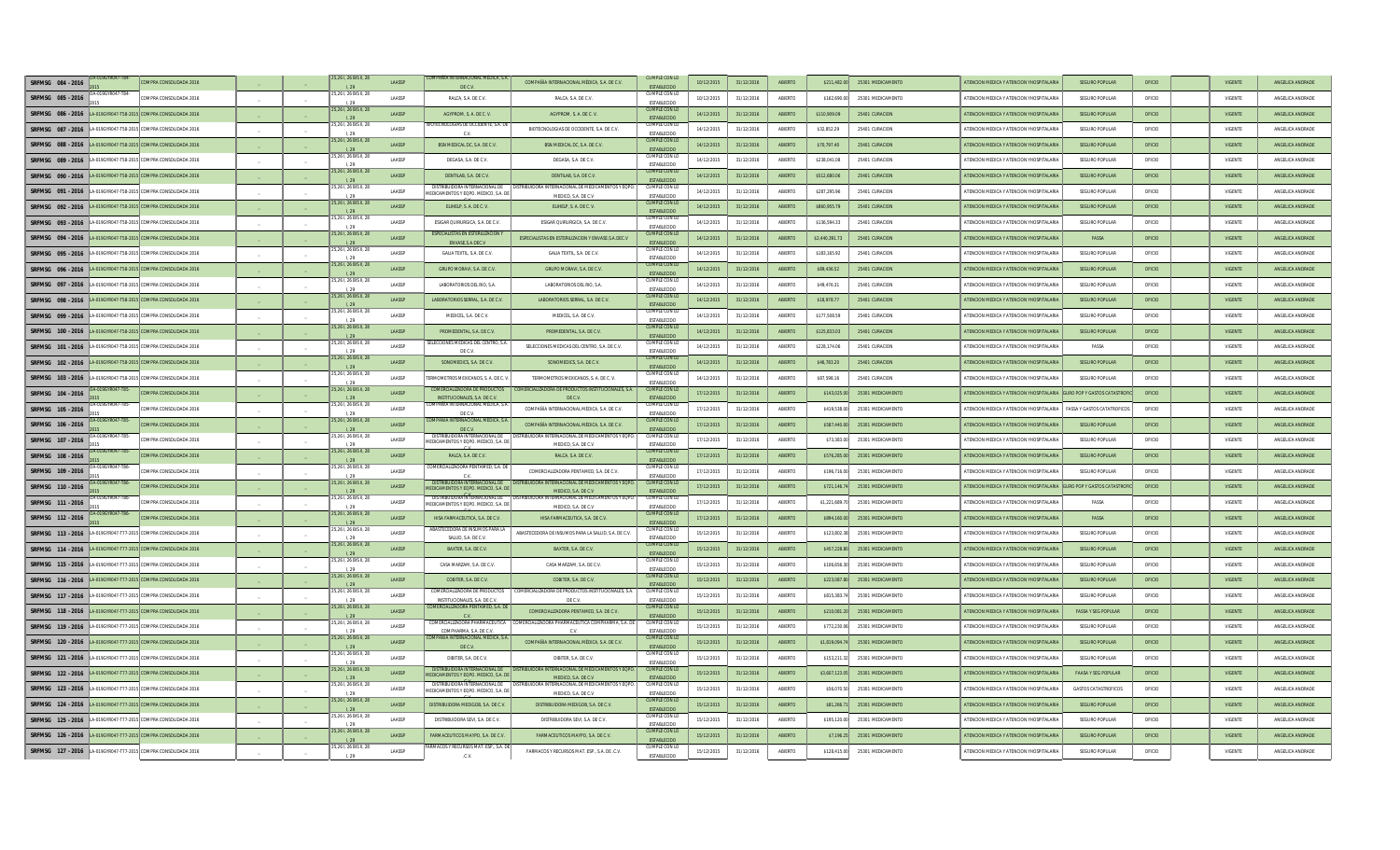| SRFMSG 128 - 2016 LA-019GYR047-T77-2015 COMPRA CONSOLIDADA 2016  |                                               |            |        | ,261, 26 BIS II, 28           | LAASSP        | <b>GLOBAL BUSINESS GROUP, S.A. DE C.V.</b>                             | GLOBAL BUSINESS GROUP, S.A. DE C.V.                                             | <b>CUMPLE CON LC</b><br><b>ESTABLECIDO</b> | 15/12/2015 | 31/12/2016 | ABIERTO        | \$4,166.4      | 25301 MEDICAMENTO | <b>ITENCION MEDICA Y ATENCION YHOSPITALARI</b> | <b>SEGURO POPULAL</b>            | OFICIO | VIGENTI        | ANGELICA ANDRADE |
|------------------------------------------------------------------|-----------------------------------------------|------------|--------|-------------------------------|---------------|------------------------------------------------------------------------|---------------------------------------------------------------------------------|--------------------------------------------|------------|------------|----------------|----------------|-------------------|------------------------------------------------|----------------------------------|--------|----------------|------------------|
| SRFMSG 129 - 2016 LA-019GYR047-T77-2015 COMPRA CONSOLIDADA 2016  |                                               |            |        | 5,261, 26 BIS II, 28<br>1.20  | LAASSP        | GRUPO FARMACOS ESPECIALIZADOS. S.<br>DE C.V.                           | GRUPO FARMACOS ESPECIALIZADOS, S.A. DE C.V.                                     | <b>CUMPLE CON LC</b><br><b>ESTABLECIDO</b> | 15/12/2015 | 31/12/2016 | ARIFRTO        | \$1,873,572.45 | 25301 MEDICAMENTO | ATENCION MEDICA Y ATENCION YHOSPITALARIA       | <b>FASSA Y SEG POPULAR</b>       | OEICIO | VIGENTE        | ANGELICA ANDRADE |
| SRFMSG 130 - 2016                                                | LA-019GYR047-T77-2015 COMPRA CONSOLIDADA 2016 |            |        | 5,261, 26 BIS II, 28          | LAASSP        | <b>GRUPO FARMACOS ESPECIALIZADOS S</b><br>DE C.V.                      | GRUPO FARMACOS ESPECIALIZADOS. S.A. DE C.V.                                     | <b>CUMPLE CON LO</b><br><b>ESTABLECIDO</b> | 15/12/2015 | 31/12/2016 | ABIERTO        | \$5,820.00     | 25301 MEDICAMENTO | ATENCION MEDICA Y ATENCION YHOSPITALARIA       | <b>GASTOS CATASTROFICOS</b>      | OFICIO | VIGENTE        | ANGELICA ANDRADE |
| SREMSG 131 - 2016 LA-019GYR047-T77-2015 COMPRA CONSOLIDADA 2016  |                                               |            |        | 261.26 BIS II.28              | LAASSP        | GRUPO FYRME. S.A. DE C.V.                                              | GRUPO FYRME, S.A. DE C.V.                                                       | CUMPLE CON LC<br>ESTABLECIDO               | 15/12/2015 | 31/12/2016 | ABIERTO        | \$44,891.00    | 25301 MEDICAMENTO | ATENCION MEDICA Y ATENCION YHOSPITALARIA       | FASSA                            | OFICIO | VIGENTE        | ANGELICA ANDRADE |
| SRFMSG 132 - 2016                                                | LA-019GYR047-T77-2015 COMPRA CONSOLIDADA 2016 |            |        | 5,261, 26 BIS II, 28<br>1.29  | LAASSP        | LABORATORIO BIOQUIMICO MEXICAI<br>S.A. DE C.V.                         | LABORATORIO BIOQUIMICO MEXICANO, S.A. DE C.V.                                   | <b>CUMPLE CON LO</b><br><b>ESTABLECIDO</b> | 15/12/2015 | 31/12/2016 | ABIERTO        | \$17,575.25    | 25301 MEDICAMENTO | ATENCION MEDICA Y ATENCION YHOSPITALARIA       | FASSA                            | OFICIO | VIGENTE        | ANGELICA ANDRADE |
| SRFMSG 133 - 2016                                                | LA-019GYR047-T77-2015 COMPRA CONSOLIDADA 2016 |            |        | 261, 26 BIS II, 28            | LAASSP        | ABORATORIOS SOLFRAN, S.A. DE C.V                                       | LABORATORIOS SOLFRAN, S.A. DE C.V.                                              | CUMPLE CON LC<br><b>ESTABLECIDO</b>        | 15/12/2015 | 31/12/2016 | ABIERTO        | \$539,825.9    | 25301 MEDICAMENTO | ATENCION MEDICA Y ATENCION YHOSPITALARI        | <b>SEGURO POPULA</b>             | OFICIO | VIGENT         | ANGELICA ANDRADI |
| SRFMSG 134 - 2016                                                | LA-019GYR047-T77-2015 COMPRA CONSOLIDADA 201  |            |        | 25,261, 26 BIS II, 28         | <b>LAASSP</b> | LABORATORIOS SOPHIA, S.A. DE C.V                                       | LABORATORIOS SOPHIA, S.A. DE C.V.                                               | <b>CUMPLE CON LC</b><br><b>ESTABLECIDO</b> | 15/12/2015 | 31/12/2016 | ABIERTO        | \$6,949.50     | 25301 MEDICAMENTO | ATENCION MEDICA Y ATENCION YHOSPITALARI        | <b>SEGURO POPULAR</b>            | OFICIO | VIGENTE        | ANGELICA ANDRADI |
| SRFMSG 135 - 2016                                                | LA-019GYR047-T77-2015 COMPRA CONSOLIDADA 2016 |            |        | 26 L 26 BIS IL 28<br>1.29     | <b>LAASSP</b> | ABORATORIOS VALDECASAS. S.A. DE C                                      | LABORATORIOS VALDECASAS. S.A. DE C.V.                                           | CUMPLE CON LC<br><b>ESTABLECIDO</b>        | 15/12/2015 | 31/12/2016 | ARIFRTO        | \$124,593.6    | 25301 MEDICAMENTO | ATENCION MEDICA Y ATENCION YHOSPITALARI        | SEGURO POPULAR                   | OFICIO | VIGENTE        | ANGELICA ANDRADE |
| SREMSG 136 - 2016 LA-019GYR047-T77-2015 COMPRA CONSOLIDADA 2016  |                                               |            |        | 25.26 I. 26 BIS II. 28        | <b>LAASSP</b> | MEDICA FARMA ARCAR. S.A. DE C.V.                                       | MEDICA FARMA ARCAR. S.A. DE C.V.                                                | <b>CUMPLE CON LO</b><br>ESTABLECIDO        | 15/12/2015 | 31/12/2016 | ABIERTO        | \$656,455.08   | 25301 MEDICAMENTO | ATENCION MEDICA Y ATENCION YHOSPITALARIA       | <b>SEGURO POPULAR</b>            | OFICIO | <b>VIGENTE</b> | ANGELICA ANDRADE |
| SRFMSG 137 - 2016  LA-019GYR047-T77-2015 COMPRA CONSOLIDADA 2016 |                                               |            |        | 5.26 L 26 BIS IL 28           | LAASSP        | MESALUD, S.A. DE C.V.                                                  | MESALUD, S.A. DE C.V.                                                           | CUMPLE CON LO<br>ESTABLECIDO               | 15/12/2015 | 31/12/2016 | ABIERTO        | \$201.195.6    | 25301 MEDICAMENTO | ATENCION MEDICA Y ATENCION YHOSPITALARIA       | SEGURO POPULAR                   | OFICIO | VIGENTE        | ANGELICA ANDRADE |
| SRFMSG 138 - 2016                                                | LA-019GYR047-T77-2015 COMPRA CONSOLIDADA 2016 | $\sim$     |        | 5,261, 26 BIS II, 28          | LAASSP        | PEGO, S.A. DE C.V.                                                     | PEGO, S.A. DE C.V.                                                              | <b>CUMPLE CON LO</b><br>ESTABLECIDO        | 15/12/2015 | 31/12/2016 | ABIERTO        | \$428,165.8    | 25301 MEDICAMENTO | ATENCION MEDICA Y ATENCION YHOSPITALARI        | <b>FASA Y SEG POPULAR</b>        | OFICIO | VIGENTE        | ANGELICA ANDRADE |
| SRFMSG 139 - 2016  LA-019GYR047-T77-2015 COMPRA CONSOLIDADA 2016 |                                               |            |        | 5,261, 26 BIS II, 28          | <b>LAASSP</b> | PHARMACOS EXAKTA, S.A. DE C.V.                                         | PHARMACOS EXAKTA, S.A. DE C.V.                                                  | <b>CUMPLE CON LC</b><br><b>ESTABLECIDO</b> | 15/12/2015 | 31/12/2016 | ABIERTO        | \$1,612.50     | 25301 MEDICAMENTO | ATENCION MEDICA Y ATENCION YHOSPITALARIA       | SEGURO POPULAR                   | OFICIO | VIGENTE        | ANGELICA ANDRADE |
| SRFMSG 140 - 2016                                                | LA-019GYR047-T77-2015 COMPRA CONSOLIDADA 2016 |            |        | 5.26 L 26 BIS IL 28<br>129    | <b>LAASSP</b> | RODUCTOS E INSUMOS PARA LA SALL<br>S.A. DE C.V                         | PRODUCTOS E INSUMOS PARA LA SALUD. S.A. DE C.V.                                 | CUMPLE CON LC<br><b>ESTABLECIDO</b>        | 15/12/2015 | 31/12/2016 | ARIERTO        | \$180,160.68   | 25301 MEDICAMENTO | ATENCION MEDICA Y ATENCION YHOSPITALARI        | <b>SEGURO POPULAR</b>            | OFICIO | <b>VIGENTE</b> | ANGELICA ANDRADE |
| SRFMSG 141 - 2016 LA-019GYR047-T77-2015 COMPRA CONSOLIDADA 2016  |                                               |            |        | 5.26 L 26 BIS IL 28<br>1.29   | LAASSP        | PROQUIGAMA, S.A. DE C.V.                                               | PROQUIGAMA, S.A. DE C.V.                                                        | CUMPLE CON LO<br>ESTABLECIDO               | 15/12/2015 | 31/12/2016 | ABIERTO        | \$428,048.85   | 25301 MEDICAMENTO | ATENCION MEDICA Y ATENCION YHOSPITALARIA       | SEGURO POPULAR                   | OFICIO | VIGENTE        | ANGELICA ANDRADE |
| SRFMSG 142 - 2016                                                | LA-019GYR047-T77-2015 COMPRA CONSOLIDADA 2016 |            |        | 5.26 L 26 BIS IL 28<br>1.29   | LAASSP        | RAGAR, S.A. DE C.V.                                                    | RAGAR, S.A. DE C.V.                                                             | <b>CUMPLE CON LO</b><br>ESTABLECIDO        | 15/12/2015 | 31/12/2016 | ABIERTO        | \$302,408.98   | 25301 MEDICAMENTO | ATENCION MEDICA Y ATENCION YHOSPITALARI        | <b>FASSA Y SEG POPULAR</b>       | OFICIO | VIGENTE        | ANGELICA ANDRADI |
| SRFMSG 143 - 2016                                                | LA-019GYR047-T77-2015 COMPRA CONSOLIDADA 201  | $\sim$     | $\sim$ | 5,261, 26 BIS II, 28          | LAASSP        | RALCA, S.A. DE C.V.                                                    | RALCA, S.A. DE C.V                                                              | CUMPLE CON LO<br>ESTABLECIDO               | 15/12/2015 | 31/12/2016 | ABIERTO        | \$767,117.     | 25301 MEDICAMENTO | ATENCION MEDICA Y ATENCION YHOSPITALARI        | <b>SEGURO POPULAR</b>            | OFICIO | VIGENT         | ANGELICA ANDRADI |
| SRFMSG 144 - 2016                                                | LA-019GYR047-T77-2015 COMPRA CONSOLIDADA 2016 |            |        | 5,261, 26 BIS II, 28          | <b>LAASSP</b> | ZAGAPHARMA, S.A. DE C.V.                                               | ZAGAPHARMA, S.A. DE C.V.                                                        | <b>CUMPLE CON LO</b><br>ESTABLECIDO        | 15/12/2015 | 31/12/2016 | ABIERTO        | \$23,264.50    | 25301 MEDICAMENTO | ATENCION MEDICA Y ATENCION YHOSPITALARIA       | <b>SEGURO POPULAR</b>            | OFICIO | VIGENTE        | ANGELICA ANDRADE |
| SRFMSG 145 - 2016                                                | LA-019GYR047-T78-2015 COMPRA CONSOLIDADA 2016 |            |        | 261 26 BIS II 28<br>1.20      | <b>LAASSP</b> | :OMERCIALIZADORA BRISSA DE MÉXI<br>SA DECV                             | COMERCIALIZADORA BRISSA DE MÉXICO, S.A. DE C.V.                                 | CHIMPLE CON LC<br><b>ESTABLECIDO</b>       | 17/12/2015 | 31/12/2016 | ARIFRTO        | \$542,264.40   | 25301 MEDICAMENTO | ATENCION MEDICA Y ATENCION YHOSPITALARIA       | SEGURO POPULAR                   | OEICIO | VIGENTE        | ANGELICA ANDRADE |
| SREMSG 146 - 2016 LA-019GYR047-T78-2015 COMPRA CONSOLIDADA 2016  |                                               |            |        | 25.26 I. 26 BIS II. 28        | LAASSP        | COMERCIALIZADORA DE PRODUCTO<br>INSTITUCIONALES S.A. DEC.V.            | COMERCIALIZADORA DE PRODUCTOS INSTITUCIONALES, S.A.<br>DE C.V.                  | <b>CUMPLE CON LO</b><br>ESTABLECIDO        | 17/12/2015 | 31/12/2016 | <b>ABIERTO</b> | \$336,235.43   | 25301 MEDICAMENTO | ATENCION MEDICA Y ATENCION YHOSPITALARIA       | <b>SEGURO POPULAR</b>            | OFICIO | <b>VIGENTE</b> | ANGELICA ANDRADE |
| SREMSG 147 - 2016                                                | LA-019GYR047-T78-2015 COMPRA CONSOLIDADA 2016 |            |        | 5,261, 26 BIS II, 28<br>1.29  | LAASSP        | COMERCIALIZADORA DE PRODUCTOS<br>INSTITUCIONALES, S.A. DE C.V          | :OMERCIALIZADORA DE PRODUCTOS INSTITUCIONALES, S.A.<br>DE C.V.                  | CUMPLE CON LO<br>ESTABLECIDO               | 17/12/2015 | 31/12/2016 | ABIERTO        | \$46,296.50    | 25301 MEDICAMENTO | ATENCION MEDICA Y ATENCION YHOSPITALARIA       | <b>GASTOS CATASTROFICOS</b>      | OFICIO | VIGENTE        | ANGELICA ANDRADE |
| SRFMSG 148 - 2016 LA-019GYR047-T78-2015 COMPRA CONSOLIDADA 2016  |                                               |            |        | 5,261, 26 BIS II, 28<br>1.29  | LAASSP        | OMERCIALIZADORA PENTAMED. S.A. D<br>C.V.                               | COMERCIALIZADORA PENTAMED. S.A. DE C.V.                                         | <b>CUMPLE CON LO</b><br>ESTABLECIDO        | 17/12/2015 | 31/12/2016 | ABIERTO        | \$11,186.00    | 25301 MEDICAMENTO | ATENCION MEDICA Y ATENCION YHOSPITALARIA       | FASSA                            | OFICIO | VIGENTE        | ANGELICA ANDRADE |
| SRFMSG 149 - 2016                                                | LA-019GYR047-T78-2015 COMPRA CONSOLIDADA 201  |            |        | 5,261, 26 BIS II, 28<br>1.29  | LAASSP        | : OMPAÑÍA INTERNACIONAL MÉDICA<br>DE C.V.                              | COMPAÑÍA INTERNACIONAL MÉDICA, S.A. DE C.\                                      | CUMPLE CON LO<br><b>ESTABLECIDO</b>        | 17/12/2015 | 31/12/2016 | ABIERTO        | \$403,627.5    | 25301 MEDICAMENTO | ATENCION MEDICA Y ATENCION YHOSPITALARI        | <b>SEGURO POPULAR</b>            | OFICIO | VIGENT         | ANGELICA ANDRADI |
| SRFMSG 150 - 2016                                                | LA-019GYR047-T78-2015 COMPRA CONSOLIDADA 2016 | $\sim$     |        | 5,261, 26 BIS II, 28<br>1.20  | <b>LAASSP</b> | DIBITER, S.A. DE C.V.                                                  | DIRITER SA DECV                                                                 | <b>CUMPLE CON LO</b><br><b>ESTABLECIDO</b> | 17/12/2015 | 31/12/2016 | ARIERTO        | \$25,784.90    | 25301 MEDICAMENTO | ATENCION MEDICA Y ATENCION YHOSPITALARI        | SEGURO POPULAR                   | OFICIO | <b>VIGENTE</b> | ANGELICA ANDRADE |
| SREMSG 151 - 2016 LA-019GYR047-T78-2015 COMPRA CONSOLIDADA 2016  |                                               |            |        | 5,261, 26 BIS II, 28<br>1.29  | LAASSP        | DISCOVAN, S.A. DE C.V.                                                 | DISCOVAN, S.A. DE C.V.                                                          | <b>CUMPLE CON LC</b><br>ESTABLECIDO        | 17/12/2015 | 31/12/2016 | ABIERTO        | \$137,500.00   | 25301 MEDICAMENTO | ATENCION MEDICA Y ATENCION YHOSPITALARIA       | SEGURO POPULAR                   | OFICIO | VIGENTE        | ANGELICA ANDRADE |
| SRFMSG 152 - 2016                                                | LA-019GYR047-T78-2015 COMPRA CONSOLIDADA 2016 |            |        | 5,261, 26 BIS II, 28<br>1.29  | <b>LAASSP</b> | <b>DISTRIBUIDORA DE MEDICAMEN</b><br>ITZAMNÁ, S.A. DE C.V.             | DISTRIBUIDORA DE MEDICAMENTOS ITZAMNÁ, S.A. DE C.V                              | <b>CUMPLE CON LC</b><br>ESTABLECIDO        | 17/12/2015 | 31/12/2016 | ABIERTO        | \$122,236.40   | 25301 MEDICAMENTO | ATENCION MEDICA Y ATENCION YHOSPITALARI        | <b>FASSA</b>                     | OFICIO | VIGENTE        | ANGELICA ANDRADI |
| SRFMSG 153 - 2016                                                | LA-019GYR047-T78-2015 COMPRA CONSOLIDADA 2016 |            |        | 26 I, 26 BIS II, 28           | LAASSP        | DISTRIBUIDORA INTERNACIONAL DE<br>MEDICAMENTOS Y EQPO. MEDICO, S.A. DE | INTERNACIONAL DE MEDICAMENTOS Y EQP<br>MEDICO, S.A. DE C.V.                     | CUMPLE CON LC<br><b>ESTABLECID</b>         | 17/12/2015 | 31/12/2016 | ABIERTO        | \$2,182,372.3  | 25301 MEDICAMENTO | ATENCION MEDICA Y ATENCION YHOSPITALARIA       | <b>FASSA Y SEG POPULAR</b>       | OFICIO | VIGENTE        | ANGELICA ANDRADE |
| SRFMSG 154 - 2016                                                | -019GYR047-T78-2015 COMPRA CONSOLIDADA 201    |            |        | 5,261, 26 BIS II, 28          | LAASSP        | FARMACEUTICOS MAYPO, S.A. DE C.V                                       | FARMACEUTICOS MAYPO, S.A. DE C.V.                                               | <b>CUMPLE CON LO</b><br>ESTABLECIDO        | 17/12/2015 | 31/12/2016 | ABIERTO        | \$76,922.6     | 25301 MEDICAMENTO | ATENCION MEDICA Y ATENCION YHOSPITALARI        | <b>SEGURO POPULAR</b>            | OFICIO | VIGENTI        | ANGELICA ANDRAD  |
| SRFMSG 155 - 2016                                                | -019GYR047-T78-2015 COMPRA CONSOLIDADA 2016   |            |        | 5,261, 26 BIS II, 28<br>1.29  | LAASSP        | GLOBAL BUSINESS GROUP, S.A. DE C.\                                     | GLOBAL BUSINESS GROUP, S.A. DE C.V.                                             | CUMPLE CON LC<br><b>ESTABLECIDE</b>        | 17/12/2015 | 31/12/2016 | ABIERTO        | \$469,919.4    | 25301 MEDICAMENTO | ATENCION MEDICA Y ATENCION YHOSPITALARI        | SEGURO POPULAR                   | OFICIO | VIGENT         | ANGELICA ANDRADI |
| SREMSG 156 - 2016 A-019GYR047-T78-2015 COMPRA CONSOLIDADA 2016   |                                               |            |        | 25 26 L 26 BIS IL 28          | <b>LAASSP</b> | GRUPO FARMACOS ESPECIALIZADOS S A<br>DE C.V.                           | GRUPO FARMACOS ESPECIALIZADOS, S.A. DE C.V.                                     | CHMPLE CON LO<br><b>ESTABLECIDO</b>        | 17/12/2015 | 31/12/2016 | ARIERTO        | \$716,954.50   | 25301 MEDICAMENTO | ATENCION MEDICA Y ATENCION YHOSPITALARIA       | <b>FASSA Y SEG POPULAR</b>       | OEICIO | <b>VIGENTE</b> | ANGELICA ANDRADE |
| SRFMSG 157 - 2016                                                | LA-019GYR047-T78-2015 COMPRA CONSOLIDADA 2016 |            |        | 5.26 L 26 BIS IL 28<br>1.29   | LAASSP        | GRUPO FARMACOS ESPECIALIZADOS. S.A<br>DE C.V.                          | GRUPO FARMACOS ESPECIALIZADOS, S.A. DE C.V.                                     | CUMPLE CON LO<br><b>ESTABLECIDO</b>        | 17/12/2015 | 31/12/2016 | ABIERTO        | \$314,988.50   | 25301 MEDICAMENTO | ATENCION MEDICA Y ATENCION YHOSPITALARIA       | <b>GASTOS CATASTROFICOS</b>      | OFICIO | VIGENTE        | ANGELICA ANDRADE |
| SRFMSG 158 - 2016  LA-019GYR047-T78-2015 COMPRA CONSOLIDADA 2016 |                                               | $\sim$ $-$ |        | 5,261, 26 BIS II, 28          | LAASSP        | LABORATORIOS ALPHARMA, S.A. DE C.)                                     | LABORATORIOS ALPHARMA, S.A. DE C.V.                                             | <b>CUMPLE CON LO</b><br>ESTABLECIDO        | 17/12/2015 | 31/12/2016 | ABIERTO        | \$251,467.7    | 25301 MEDICAMENTO | ATENCION MEDICA Y ATENCION YHOSPITALARI        | <b>SEGURO POPULAR</b>            | OFICIO | VIGENTE        | ANGELICA ANDRADE |
| SRFMSG 159 - 2016                                                | LA-019GYR047-T78-2015 COMPRA CONSOLIDADA 2016 | $\sim$     | $\sim$ | 5,261, 26 BIS II, 28          | LAASSP        | LABORATORIOS SOPHIA, S.A. DE C.V                                       | LABORATORIOS SOPHIA, S.A. DE C.V.                                               | <b>CUMPLE CON LC</b><br><b>ESTABLECIDO</b> | 17/12/2015 | 31/12/2016 | ABIERTO        | \$3,642.5      | 25301 MEDICAMENTO | ATENCION MEDICA Y ATENCION YHOSPITALARIA       | <b>SEGURO POPULAR</b>            | OFICIO | VIGENTE        | ANGELICA ANDRADI |
| SRFMSG 160 - 2016                                                | LA-019GYR047-T78-2015 COMPRA CONSOLIDADA 201  |            |        | 5,261, 26 BIS II, 28          | <b>LAASSP</b> | MEDICA FARMA ARCAR, S.A. DE C.V.                                       | MEDICA FARMA ARCAR, S.A. DE C.V.                                                | <b>CUMPLE CON LI</b><br>ESTABLECIDO        | 17/12/2015 | 31/12/2016 | ABIERTO        | \$144,406.0    | 25301 MEDICAMENTO | ATENCION MEDICA Y ATENCION YHOSPITALAR         | <b>SEGURO POPULAR</b>            | OFICIO | VIGENTE        | ANGELICA ANDRADE |
| SRFMSG 161 - 2016 LA-019GYR047-T78-2015 COMPRA CONSOLIDADA 2016  |                                               |            |        | 5 26   26 BIS   28            | <b>LAASSP</b> | MESAILID S.A. DEC.V.                                                   | MESALUD S.A. DEC.V.                                                             | CUMPLE CON LO<br><b>ESTABLECIDO</b>        | 17/12/2015 | 31/12/2016 | ARIFRTO        | \$47,007.00    | 25301 MEDICAMENTO | ATENCION MEDICA Y ATENCION YHOSPITALARIA       | FASSA                            | OFICIO | VIGENTE        | ANGELICA ANDRADE |
| SRFMSG 162 - 2016                                                | LA-019GYR047-T78-2015 COMPRA CONSOLIDADA 2016 |            |        | 5.26 L 26 BIS IL 28<br>129    | LAASSP        | PEGO, S.A. DE C.V.                                                     | PEGO, S.A. DE C.V.                                                              | CUMPLE CON LO<br><b>ESTABLECIDO</b>        | 17/12/2015 | 31/12/2016 | ABIERTO        | \$109,010.8    | 25301 MEDICAMENTO | ATENCION MEDICA Y ATENCION YHOSPITALARI        | <b>FAASA Y SEG POPULAR</b>       | OFICIO | <b>VIGENTE</b> | ANGELICA ANDRADI |
| SRFMSG 163 - 2016  LA-019GYR047-T78-2015 COMPRA CONSOLIDADA 2016 |                                               |            |        | 5,261, 26 BIS II, 28          | <b>LAASSP</b> | PROQUIGAMA, S.A. DE C.V.                                               | PROQUIGAMA, S.A. DE C.V.                                                        | CUMPLE CON LO<br>ESTABLECIDO               | 17/12/2015 | 31/12/2016 | ABIERTO        | \$30,600.00    | 25301 MEDICAMENTO | ATENCION MEDICA Y ATENCION YHOSPITALARIA       | <b>SEGURO POPULAR</b>            | OFICIO | VIGENTE        | ANGELICA ANDRADE |
| SRFMSG 164 - 2016                                                | LA-019GYR047-T78-2015 COMPRA CONSOLIDADA 2016 |            |        | 5,261, 26 BIS II, 28          | <b>LAASSP</b> | RAGAR, S.A. DE C.V.                                                    | RAGAR, S.A. DE C.V.                                                             | <b>CUMPLE CON LC</b><br>ESTABLECIDO        | 17/12/2015 | 31/12/2016 | ABIERTO        | \$282,866.9    | 25301 MEDICAMENTO | ATENCION MEDICA Y ATENCION YHOSPITALARI        | <b>SEGURO POPULAR</b>            | OFICIO | VIGENTE        | ANGELICA ANDRADE |
| SRFMSG 165 - 2016                                                | OMPRA CONSOLIDADA 2016                        |            |        | 261, 26 BIS II, 28<br>1.20    | <b>LAASSP</b> | COMERCIALIZADORA DE PRODUCTI<br>INSTITUCIONALES S.A. DEC.V.            | OMERCIALIZADORA DE PRODUCTOS INSTITUCIONALES, S.A.<br>DEC V                     | <b>CUMPLE CON LC</b><br><b>ESTABLECIDO</b> | 23/12/2015 | 31/12/2016 | ABIERTO        | \$446,381.1    | 25301 MEDICAMENTO | ATENCION MEDICA Y ATENCION YHOSPITALARIA       | SEGURO POPULAR                   | OFICIO | VIGENTE        | ANGELICA ANDRADE |
| CVP047-T87<br>SREMSG 166 - 2016                                  | COMPRA CONSOLIDADA 2016                       | $\sim$     |        | 25.261.26 BIS II.28           | <b>LAASSP</b> | <b>COMERCIALIZADORA DE PRODUCTOS</b><br>INSTITUCIONALES S.A. DEC.V.    | COMERCIALIZADORA DE PRODUCTOS INSTITUCIONALES, S.A.<br>DEC.V                    | CUMPLE CON LO<br><b>ESTABLECIDO</b>        | 23/12/2015 | 31/12/2016 | ARIERTO        | \$10,062.06    | 25301 MEDICAMENTO | ATENCION MEDICA Y ATENCION YHOSPITALARIA       | <b>FASSA</b>                     | OFICIO | <b>VIGENTE</b> | ANGELICA ANDRADE |
| SREMSG 167 - 2016                                                | OMPRA CONSOLIDADA 2016                        |            |        | 5.26 I. 26 BIS II. 28<br>1.29 | LAASSP        | COMERCIALIZADORA PENTAMED. S.A. D<br>C.V                               | COMERCIALIZADORA PENTAMED. S.A. DE C.V.                                         | CUMPLE CON LC<br>ESTABLECIDO               | 23/12/2015 | 31/12/2016 | ABIERTO        | \$130,195.00   | 25301 MEDICAMENTO | ATENCION MEDICA Y ATENCION YHOSPITALARIA       | <b>SEGURO POPULAR</b>            | OFICIO | VIGENTE        | ANGELICA ANDRADE |
| SRFMSG 168 - 2016                                                | COMPRA CONSOLIDADA 2016                       |            |        | 5,261, 26 BIS II, 28<br>1.29  | LAASSP        | MPAÑÍA INTERNACIONAL MÉDICA, S.<br>DE C.V.                             | COMPAÑÍA INTERNACIONAL MÉDICA, S.A. DE C.V.                                     | <b>CUMPLE CON LO</b><br>ESTABLECIDO        | 23/12/2015 | 31/12/2016 | ABIERTO        | \$33,962.50    | 25301 MEDICAMENTO | ATENCION MEDICA Y ATENCION YHOSPITALARIA       | <b>SEGURO POPULAR</b>            | OFICIO | VIGENTE        | ANGELICA ANDRADE |
| SRFMSG 169 - 2016                                                | OMPRA CONSOLIDADA 2016                        |            |        | 5,261, 26 BIS II, 28          | LAASSP        | DISTRIBUIDORA INTERNACIONAL DE<br>MEDICAMENTOS Y EQPO. MEDICO, S.A. D  | <b>STRIBUIDORA INTERNACIONAL DE MEDICAMENTOS Y EQPO</b><br>MEDICO, S.A. DE C.V. | CUMPLE CON LC<br><b>ESTABLECIDO</b>        | 23/12/2015 | 31/12/2016 | ABIERTO        | \$472,693.2    | 25301 MEDICAMENTO | ATENCION MEDICA Y ATENCION YHOSPITALARI        | SEGURO POPULAR Y FASSA           | OFICIO | VIGENT         | ANGELICA ANDRADI |
| SRFMSG 170 - 2016                                                | OMPRA CONSOLIDADA 2016                        |            |        | 5,261, 26 BIS II, 28          | LAASSP        | <b>RUPO FARMACOS ESPECIALIZADOS S.A.</b><br>DE C.V.                    | GRUPO FARMACOS ESPECIALIZADOS, S.A. DE C.V.                                     | <b>CUMPLE CON LI</b><br><b>ESTABLECIDO</b> | 23/12/2015 | 31/12/2016 | ABIERTO        | \$260,451.5    | 25301 MEDICAMENTO | ATENCION MEDICA Y ATENCION YHOSPITALARIA       | <b>POPULAR Y GASTOS CATASTRO</b> | OFICIO | <b>VIGENTE</b> | ANGELICA ANDRADE |
| 19GYR047-T87<br>SRFMSG 171 - 2016                                | COMPRA CONSOLIDADA 2016                       |            |        | 5,261, 26 BIS II, 28<br>1.29  | <b>LAASSP</b> | RODUCTOS E INSUMOS PARA LA SALU<br>S.A. DE C.V.                        | PRODUCTOS E INSUMOS PARA LA SALUD S.A. DE C.V.                                  | CUMPLE CON LC<br><b>ESTABLECIDO</b>        | 23/12/2015 | 31/12/2016 | ARIFRTO        | \$273,029.30   | 25301 MEDICAMENTO | ATENCION MEDICA Y ATENCION YHOSPITALARIA       | SEGURO POPULAR                   | OFICIO | VIGENTE        | ANGELICA ANDRADE |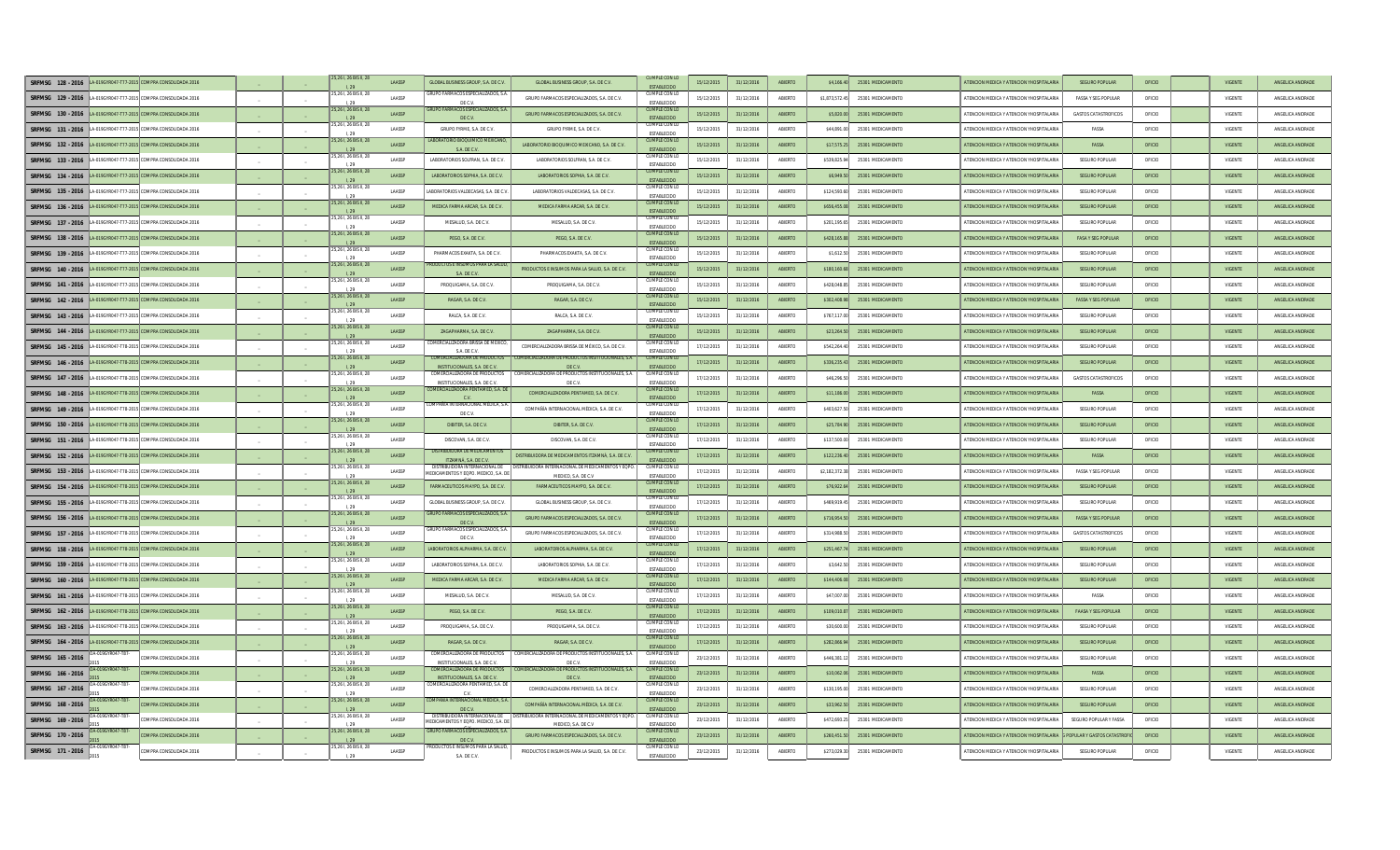| SRFMSG 172 - 2016                                               |                    | COMPRA CONSOLIDADA 2016                                                  |           |                           | 5,261, 26 BIS II, 28                       | LAASSP             | DISTRIBUIDORA INTERNACIONAL DE<br>MEDICAMENTOS Y EQPO. MEDICO, S.A. DE  | RIBUIDORA INTERNACIONAL DE MEDICAMENTOS Y EQPO.<br>MEDICO, S.A. DE C.V                                        | <b>CUMPLE CON LO</b><br>ESTABLECIDO          | 23/12/2015               | 31/12/2016               | ABIERTO        | \$45,817.5                 | 25301 MEDICAMENTO                                                           | ATENCION MEDICA Y ATENCION YHOSPITALARIA                         | FASSA                                                     | OFICIO            | VIGENTE                               | ANGELICA ANDRADE        |
|-----------------------------------------------------------------|--------------------|--------------------------------------------------------------------------|-----------|---------------------------|--------------------------------------------|--------------------|-------------------------------------------------------------------------|---------------------------------------------------------------------------------------------------------------|----------------------------------------------|--------------------------|--------------------------|----------------|----------------------------|-----------------------------------------------------------------------------|------------------------------------------------------------------|-----------------------------------------------------------|-------------------|---------------------------------------|-------------------------|
| SRFMSG 173 - 2016                                               |                    | OMPRA CONSOLIDADA 2016                                                   |           |                           | 261, 26 BIS II, 2                          | LAASSP             | RODUCTOS E INSUMOS PARA LA SALL<br>SA DECV                              | PRODUCTOS E INSUMOS PARA LA SALUD, S.A. DE C.V.                                                               | CUMPLE CON LO<br><b>ESTARLECIDO</b>          | 23/12/2015               | 31/12/2016               | ARIFRTO        | \$851 114.8                | 25301 MEDICAMENTO                                                           | ATENCION MEDICA Y ATENCION YHOSPITALARIA                         | SEGURO POPULAR                                            | OFICIO            | VIGENTE                               | ANGELICA ANDRADE        |
| SRFMSG 174 - 2016 LA-019GYR047-T77-2015 COMPRA CONSOLIDADA 2016 |                    |                                                                          |           |                           | 5.26 I. 26 BIS II. 28                      | LAASSP             | DISTRIBUIDORA DE MEDICAME<br>ITZAMNÁ, S.A. DE C.V.                      | DISTRIBUIDORA DE MEDICAMENTOS ITZAMNÁ, S.A. DE C.V.                                                           | CLIMPLE CON LC<br>ESTABLECIDO                | 15/12/2015               | 31/12/2016               | ABIERTO        | \$17,190.0                 | 25301 MEDICAMENTO                                                           | ATENCION MEDICA Y ATENCION YHOSPITALARIA                         | <b>SEGURO POPULAR</b>                                     | OFICIO            | <b>VIGENTE</b>                        | ANGELICA ANDRADE        |
| SRFMSG 175 - 2016                                               |                    | OMPRA CONSOLIDADA 2016                                                   |           |                           | 261, 26 BIS II, 28                         | LAASSP             | <b>RUPO FARMACOS ESPECIALIZADOS, S.A</b><br>DE C.V                      | GRUPO FARMACOS ESPECIALIZADOS, S.A. DE C.V.                                                                   | CUMPLE CON LO<br>ESTABLECIDO                 | 04/01/2016               | 31/12/2016               | ABIERTO        | \$694,759.40               | 25301 MEDICAMENTO                                                           | ATENCION MEDICA Y ATENCION YHOSPITALARIA                         | SEGURO POPULAR Y FASSA                                    | OFICIO            | VIGENTE                               | ANGELICA ANDRADE        |
| SRFMSG 176 - 2016                                               |                    | MPRA CONSOLIDADA 201                                                     |           |                           | 5,261, 26 BIS II, 2                        | LAASSP             | FARMACEUTICOS MAYPO, S.A. DE C.V.                                       | FARMACEUTICOS MAYPO, S.A. DE C.V.                                                                             | <b>CUMPLE CON LO</b><br><b>ESTABLECIDO</b>   | 04/01/2016               | 31/12/201                | ABIERTO        | \$318,407.9                | 25301 MEDICAMENTO                                                           | ATENCION MEDICA Y ATENCION YHOSPITALAR                           | <b>SEGURO POPULAR</b>                                     | OFICIO            | <b>VIGENTE</b>                        | ANGELICA ANDRAD         |
| SRFMSG 177 - 2016                                               | 4-019GYR047-T78-20 | COMPRA CONSOLIDADA 2016                                                  |           |                           | 5,261, 26 BIS II, 28                       | <b>LAASSP</b>      | COMERCIALIZADORA PHARMACELITICA<br>COMPHARMA S.A. DEC.V.                | COMERCIALIZADORA PHARMACEUTICA COMPHARMA, S.A. DE                                                             | CUMPLE CON LC<br><b>ESTABLECIDO</b>          | 17/12/2015               | 31/12/2016               | ARIFRTO        | \$131,628.9                | 25301 MEDICAMENTO                                                           | ATENCION MEDICA Y ATENCION YHOSPITALARI                          | <b>SEGURO POPULAR</b>                                     | OFICIO            | VIGENTE                               | ANGELICA ANDRADE        |
| SRFMSG 178 - 2016                                               |                    | COMPRA CONSOLIDADA 2016                                                  |           |                           | 5.26 L 26 BIS II, 28                       | LAASSP             | COMERCIALIZADORA DE PRODUCTOS<br>INSTITUCIONALES, S.A. DE C.V.          | COMERCIALIZADORA DE PRODUCTOS INSTITUCIONALES. S.A.<br>DE C.V.                                                | <b>CUMPLE CON LC</b><br>ESTABLECIDO          | 23/12/2015               | 31/12/2016               | <b>ABIERTO</b> | \$371,700.00               | 25301 MEDICAMENTO                                                           | ATENCION MEDICA Y ATENCION YHOSPITALARIA                         | SEGURO POPULAR                                            | OFICIO            | <b>VIGENTE</b>                        | ANGELICA ANDRADE        |
| SRFMSG 179 - 2016                                               | -019GYR047-T88     | OMPRA CONSOLIDADA 2016                                                   |           |                           | 5,261, 26 BIS II, 28<br>1, 29              | LAASSP             | MEDICA FARMA ARCAR. S.A. DE C.V.                                        | MEDICA FARMA ARCAR, S.A. DE C.V.                                                                              | CUMPLE CON LC<br>ESTABLECIDO                 | 23/12/2015               | 31/12/2016               | ABIERTO        | \$416,045.8                | 25301 MEDICAMENTO                                                           | ATENCION MEDICA Y ATENCION YHOSPITALARI                          | <b>SEGURO POPULAR</b>                                     | OFICIO            | VIGENTE                               | ANGELICA ANDRADE        |
| SRFMSG 180 - 2016                                               | AD-003/201         | <b>IDJUDICACION DIRECTA</b>                                              |           |                           | 51 XII                                     | <b>LAASAEN</b>     | STERIMED, S. DE R.L. DE C.V                                             | STERIMED. S. DE R.L. DE C.V.                                                                                  | <b>SERVICIO</b>                              | 14/01/2016               | 29/02/2016               | ARIERTO        | \$242,251.90               | ECOLECCION DE TRANSPORTE EXTERN<br>35802 TRATAMIENTO Y DISPOSICION FINAL DE | SERVICOS GENERALES                                               | <b>FASSA 33 Y SEGURO POPULA</b>                           | OFICIO            | CONCLUIDO                             | ANGELICA ANDRADE        |
| SREMSG 181 - 2016 AD-002/2016                                   |                    | DJUDICACION DIRECTA                                                      |           |                           | 7 III. 48.49 Y 51 XII                      | LAASAEN            | SODEXO MOTIVATION SOLUTION<br>MÉXICO, S.A. DE C.V.                      | SODEXO MOTIVATION SOLUTIONS MÉXICO. S.A. DE C.V.                                                              | <b>SERVICIO</b>                              | 15/01/2016               | 31/12/2016               | 20/01/2016     | \$1'867.127.41             | SERVICIOS PERSONALES                                                        | SUBDIRECCIÓN DE RECURSOS HUMANOS<br>CONSERVACIÓN Y MANTENIMIENTO | <b>SSA 33. SERVICIOS PERSONA</b><br>2015 Y ESTATAL 2015   | OFICIO            | VIGENTE                               | JORGE BERECOCHEA        |
| SRFMSG 182 - 2016 AD-004/201                                    |                    | <b>DJUDICACION DIRECTA</b>                                               |           |                           | $27$ III                                   | LAASAEN            | ELSA MARGARITA PARTIDA BAÑUELO                                          | ELSA MARGARITA PARTIDA BAÑUELOS                                                                               | <b>SERVICIO</b>                              | 12/01/2016               | 31/12/2016               | <b>ABIERTO</b> | \$12,536,774.00            | 102. CARNE FRESCA, PESCADOS Y MARISCO!<br>103.22 PRODUCTOS AGRICOLAS PARA   | HOSPITALES DE LOS SSN                                            | <b>FASSA 33 Y SEGURO POPULAR</b>                          | OFIICO            | VIGENTE                               | <b>OTILIO</b>           |
| SRFMSG 183 - 2016                                               | AD -086/201        | DJUDICACION DIRECTA                                                      |           |                           | 51 VI Y XII                                | LAASAEN            | INFRA, S.A. DE C.V                                                      | INFRA, S.A. DE C.V                                                                                            | SERVICIO                                     | 23/12/2015               | 31/12/201                | ABIERTO        | \$9'321,615.00             | 25301 MEDICINAS Y PRODUCTO FARMACEUTICO                                     | SERVICOS GENERALES                                               | FASSA 33                                                  | OFICIO            | VIGENTE                               | GONZALO                 |
| SRFMSG 184 - 2016 AD-005                                        |                    |                                                                          |           |                           | 51-VI                                      | <b>LAASAEN</b>     | LABORATORIOS PISA. S.A.DE C.V.                                          | LABORATORIOS PISA. S.A. DE C.V.                                                                               | SOPORTE DE VIDA                              | 26/01/2016               | 31/12/2016               | ANIJAI         | \$2,500,000.00             | 33901 SERVICIO INTEGRAL                                                     | <b>UNEME HEMODIALISIS</b>                                        | CHOTA SOCIAL/INGRESOS<br><b>PROPIOS</b>                   | OEICIO            | <b>VIGENTE</b>                        | ANGELICA ANDRADE        |
| SRFMSG 185 - 2016 AD-006                                        |                    | ICITACION N57                                                            |           |                           | 41-VII                                     | LAASSP             | PRODUCTOS MENA, S.A. DE C.V.                                            | PRODUCTOS MENA, S.A. DE C.V.                                                                                  | <b>CLAVES DESIERTAS</b>                      | 29/01/2016               | 03/12/2016               | ANUAL          |                            | 25401 MAT. DE CURACION                                                      | ATENCION MEDICA Y PROGRAMAS DE SALUI                             | SEGURO POPULAR                                            | GRAL              | VIGENTE                               | ANGELICA ANDRADE        |
| SRFMSG 186 - 2016                                               | AD-008             | 800-04                                                                   |           |                           | 51-VI                                      | <b>LAASAEN</b>     | <b>LUIS ENRIQUE NAVARRETE CAMPOS</b>                                    | ENRIQUE NAVARRETE CAMPOS; JOSÉ RICARDO SIFUENT                                                                | SERVICIO                                     | 01/02/2016               | 31/12/2016               | ANIJA          | \$616,946.00 31701         | SERVICIO DE ACCESO DE INTERNET, REDES                                       | DIRECCÓN DE ATENCIÓN MÉDICA                                      | FASSA 33 2016                                             | OFICIO            |                                       | JORGE BERECOCHEA        |
| SREMSG 187 - 2016 AD-006                                        |                    | ICITACION N57                                                            |           |                           | 41-VII                                     | LAASSP             | DENTILAB, S.A. DE C.V.                                                  | OCEGUEDA: FRANCISCO JAVIER AGUIAR ROBLE!<br>DENTILAB, S.A. DE C.V.                                            | <b>CLAVES DESIERTAS</b>                      | 08/02/2016               | 31/12/2016               | ANUAL          | \$2.465.465.80             | PROCESAMIENTO DE INFORMACIÓN<br>25401 MAT. DE CURACION                      | PROGRAMAS (VACUNACION)                                           | <b>SEGURO POPULAR</b>                                     | GRAL              | VIGENTE                               | ANGELICA ANDRADE        |
| SRFMSG 188 - 2016                                               | LPE-001/2016       | PE-SSN-DRMSG-001/2016                                                    | 001/2016  | 21/01/2016                | 27-IY43                                    | LAASAEN            | <b>ARTICULOS MEDICOS Y HOSPITALARI</b>                                  | ARTICULOS MEDICOS Y HOSPITALARIOS, S.A. DE C.V<br>CONSORCIO HOSPITALARIO, S.A. DE C.V. -- NETWORKING          | SERVICIO                                     | 10/02/2016               | 31/12/2016               | ANUAL          | \$4,400,000.00             | 34701 FLETES Y MANIOBRAS                                                    | DIRECCION DE ATENCION HOSPITALARIA                               | <b>GASTOS OPERATIVOS D</b>                                |                   | VIGENTE                               | YANET                   |
| SRFMSG 189 - 2016 LPE-002/2016                                  |                    | LPE-SSN-DRMSG-002/2016                                                   | 001/2016  | 21/01/2016                | 27-IY28                                    | LAASAEN            | SA DECV<br>ROLANDO ARCAUTE Y ENRIQUEZ                                   | PALACE SA DECV<br>ROLANDO ARCAUTE Y ENRIQUEZ Y FUMIGACIONES                                                   | <b>SERVICIO</b>                              | 10/02/2016               | 31/12/2016               | ANUAL          | \$1.664.349.02             | 35901 SERVICIO DE JARDINERIA Y FUMIGACION                                   | COORDINACION DE SERVICIOS GENERALES                              | <b>UNIDADES MEDICAS</b><br>ASSA 33 -- SEGURO POPULAR      |                   | VIGENTE                               | <b>JUAN RICARDO</b>     |
| SRFMSG 190 - 2016 LPE-004/2016                                  |                    | LPE-SSN-DRMSG-004/2016                                                   | 001/2016  | 21/01/2016                | 27-1, 28, 41 Y 42                          | LAASAEN            | RIZO PAPELERA, S.A. DE C.V.                                             | DESINEECCIONES DE NAYARIT S.A. DE C.V.<br>RIZO PAPELERA, S.A. DE C.V. -- GRUPO ALDARAMIZ, S.A. DE C.V         | <b>SERVICIO</b>                              | 10/02/2016               | 31/12/2016               | ANUAL          | \$2,699,843.76             | ARRENDAMIENTO DE MAQUINARIA, OTRO<br>32601                                  | <b>COORDINACION DE SERVICIOS GENERALES</b>                       | PROSPERA<br><b>ISSA 33 -- SEGURO POPULA</b>               |                   | VIGENTE                               | BLANCA                  |
| SRFMSG 191 - 2016                                               |                    | CITACION N57                                                             |           |                           | 41-VII                                     | LAASSP             | CASA MARZAM, S.A. DE C.V.                                               | ASA MARZAM, S.A. DE C.V.; IMPULSO FARMACEUTICO, S<br>DE C.V.; IMPLEMENTOS MEDICOS HOSPITALARIOS, S.A. DE C.V  | DESIERTAS                                    | 18/02/2016               | 31/12/201                | ANUA           | \$2,114,542.36             | <b>EQUIPOS Y HERRAMIENTAS</b><br>25401 MAT. DE CURACION                     | ATENCION HOSPITALARIA                                            | GOUM<br><b>SEGURO POPULAR</b>                             | CONCENTRAD        | VIGENTE                               | ANGELICA ANDRAD         |
| SRFMSG 192 - 2016                                               | AD-007             | <b>LICITACION N57</b>                                                    |           |                           | 41-VII                                     | LAASSP             | DEGASA, S.A. DE C.V.                                                    | CASA MARZAM, S.A. DE C.V.: IMPULSO FARMACEUTICO<br>DE C.V. IMPLEMENTOS MEDICOS HOSPITALARIOS, S.A. DE C.V.    | <b>DESIERTAS</b>                             | 18/02/2016               | 31/12/2016               | ANUAL          | \$1,454,802.40             | 25401 MAT. DE CURACION                                                      | ATENCION HOSPITALARIA                                            | SEGURO POPULAR                                            | ONCENTRAD         | <b>VIGENTE</b>                        | ANGELICA ANDRAD         |
| SREMSG 193 - 2016 AD-007                                        |                    | <b>ICITACION N57</b>                                                     |           |                           | 41-VII                                     | LAASSP             | MPLEMENTOS MEDICOS DE OCCIDENT                                          | CASA MARZAM, S.A. DE C.V.: IMPULSO FARMACEUTICO, S.<br>DE C.V.: IMPLEMENTOS MEDICOS DE OCCIDENTE, S.A. DE C.V | DESIERTAS                                    | 18/02/2016               | 31/12/2016               | ANUAL          | \$782,390.30               | 25401 MAT. DE CURACION                                                      | ATENCION HOSPITALARIA                                            | <b>SEGURO POPULAR</b>                                     | CONCENTRADO       | VIGENTE                               | ANGELICA ANDRADE        |
| SRFMSG 194 - 2016 AD-007                                        |                    | LICITACION N57                                                           |           |                           | 41-VII                                     | LAASSP             | SA DECV<br>VIBO MEDICAL, S.A. DE C.V.                                   | DE C.V.; IMPLEMENTOS MEDICOS DE OCCIDENTE, S.A. DE C.V                                                        | <b>DESIERTAS</b>                             | 18/02/2016               | 31/12/2016               | ANUAL          | \$98,589.29                | 25401 MAT. DE CURACION                                                      | ATENCION HOSPITALARIA                                            | <b>SEGURO POPULAR</b>                                     | CONCENTRADO       | VIGENTE                               | ANGELICA ANDRAD         |
| SRFMSG 195 - 2016                                               |                    | PE-003/2016 Y LPE-005/2016 (SEGUND                                       |           | 21/01/201                 |                                            | LAASSP             | STERIMED, S. DE R.L. DE C.V.                                            | STERIMED, S. DE R.L. DE C.V                                                                                   | DESIERTAS                                    | 02/03/2016               | 31/12/2016               | ANUAL          | \$1,213,407.70             | 35802 SERVICIO DE MANEJO DE DESECHOS (RPB                                   | COORDINACION DE SERVICIOS GENERALES                              | FASA 33 - SEGURO POPULAI                                  | OFICIO            | VIGENTE                               |                         |
|                                                                 | AD-009/2016        |                                                                          | 001 Y 002 |                           | $27 -$ III                                 |                    |                                                                         |                                                                                                               |                                              |                          |                          |                |                            |                                                                             |                                                                  |                                                           |                   |                                       | <b>JUAN RICARDO</b>     |
| SRFMSG 196 - 2016 AD-010/2016                                   |                    | CONVOCATORIAN<br>LPE-006/2016 Y LPE-008/2016 (SEGUND,                    | 003 Y 004 | 04/02/2016<br>08/052/2016 | $51 - IV$                                  | LAASAEN            | INFRA. S.A. DE C.V.                                                     | INFRA, S.A. DE C.V.                                                                                           | <b>DESIERTAS</b>                             | 02/03/2016               | 31/12/2016               | ANUAL          | \$1,999,885.36             | MEDICINAS Y PRODUCTOS FARMACEUTI<br>25301                                   | <b>COORDINACION DE SERVICIOS GENERALES</b>                       | <b>LIOTA SOCIAL - APORTACIO</b>                           | OFICIO            | <b>VIGENTE</b>                        | GONZALO                 |
| SRFMSG 197 - 2016 AD-011/2016                                   |                    | CONVOCATORIA<br>LPE-007/2016 Y LPE-009/2016 (SEGUNE                      | 003 Y 004 | 18/02/2016<br>08/02/2016  | 51-IV                                      | LAASSP             | SALUD DIGNA PARA TODOS IAP                                              | SALUD DIGNA PARA TODOS IAF                                                                                    | DESIERTAS                                    | 02/03/2016               | 31/12/2016               | ANUAL          | 2,853,635.00               | (OXIGENO DOMICILIARIO)<br>SUBROGACION DE SERVICIOS CON<br>33901             | SALUD MATERNA Y PERINATAL - CANCER DE L                          | SOLIDARIA FEDERAL 2016<br>NEXO IV 2016 - AFASPE 201       | OFICIO            | VIGENTE                               | GONZALO                 |
|                                                                 | AD-012/201         | CONVOCATORIA<br><b>IDICACION DIRECTA POR DISTRIBUIDO</b>                 |           | 18/02/2016                | 51-III YVI                                 | LAASSP             |                                                                         |                                                                                                               | <b>DISTRIBUIDO</b><br>EXCLUSIVO DE LA        | 02/03/2016               | 31/12/2016               | ANUAL          |                            | TERCERO<br><b>MEDICINAS</b><br><b>PRODUCTOS FARMACEI</b><br>25303           | MUJER Y DIABETES MELLITUS                                        |                                                           | 142               | VIGENTE                               | <b>OTILIO</b>           |
| SRFMSG 198 - 2016                                               |                    | CLUSIVO DE LA MARCA<br><b>JJUDICACION DIRECTA POR DISTRIBUIDOR</b>       |           |                           |                                            |                    | GRUPO DEQUIVAMED, S.A. DE C.V.<br>PUBLIC HEALTH SUPPLY AND EQUIPMENT    | GRUPO DEQUIVAMED, S.A. DE C.V.<br>PUBLIC HEALTH SUPPLY AND EQUIPMENT DE MEXICO. S.A. DE                       | MARCA<br><b>DISTRIBUIDOR</b>                 |                          |                          |                | \$1,388,211.00             | DE APLICACIÓN ANIMAL (VACUNA)<br>FERTILIZANTES, PESTICIDAS Y OTROS          | DEPARTAMENTO DE VECTORES Y ZOONOSIS                              | FASSA 33 (2016)                                           |                   |                                       |                         |
| SRFMSG 199 - 2016 AD-013/2016                                   |                    | USIVO DE LA MARCA                                                        |           |                           | 27-III Y 48                                | LAASSP             | DE MEXICO, S.A. DE C.V<br>SERVICIOS INTEGRALES DE SEGURIDA              | SERVICIOS INTEGRALES DE SEGURIDAD LIMPIEZA Y                                                                  | EXCLUSIVO DE LA<br>MARCA                     | 10/03/2016               | 31/12/2016               | ANUAL          | \$3,504,735.00             | 25201<br>AGROQUIMICOS                                                       | DEPARTAMENTO DE VECTORES Y ZOONOSIS                              | FASSA 33 2016<br>454 33 - GASTO DE LA CU                  | 267               | VIGENTE                               | OTILIO                  |
| SRFMSG 200 - 2016 LPE-011/2016                                  |                    | LPE-SSN-DRMSG-011/2016                                                   | 005       | 26/02/2016                | 43                                         | <b>LAASAEN</b>     | <b>IMPIEZA Y MANTENIMIENTO, S.A. DE C.</b>                              | MANTENIMIENTO, S.A. DE C.V. - ULTRASEC SAPI DE C.V.                                                           | <b>SERVICIO</b>                              | 11/03/2016               | 31/12/2016               | ANUAL          | \$7,597,944.32             | 33801 SERVICIO DE VIGILANCIA                                                | <b>COORDINACION DE SERVICIOS GENERALES</b>                       | <b>OCIAL Y APORTACION SOLIDARI</b><br>2016                | OFICIO            | <b>VIGENTE</b>                        | CARLOS                  |
| SRFMSG 201 - 2016 AD-014/2016                                   |                    | DJUDICACION DIRECTA POR DISTRIBUIDOR<br>LI ISIVO DEL SERVICI             |           |                           | $26 - 111$                                 | LAASSP             | RODUCTOS HOSPITALARIOS, S.A. DE C.                                      | PRODUCTOS HOSPITALARIOS, S.A. DE C.V.                                                                         | SERVICIO                                     | 15/03/2016               | 31/12/2016               | ANUAL          | \$14,063,238.97            | SUBCONTRATACION DE SERVICIOS CON<br>3390<br>TERCEROS                        | CENTRO ESTATAL DE CANCEROLOGIA                                   | <b>GASTOS CATASTROFICOS</b>                               | <b>VARIAS S/N</b> | VIGENTE                               | OTILIO                  |
| SRFMSG 202 - 2016                                               | AD-015/201         | <b>IDICACION DIRECTA POR DISTRIBUIDOR</b><br><b>LISIVO DEL SERVICIO</b>  |           |                           | $26 -$ III                                 | LAASSP             | PRODUCTOS HOSPITALARIOS, S.A. DE C.                                     | PRODUCTOS HOSPITALARIOS, S.A. DE C.V.                                                                         | SERVICIO                                     | 17/03/2016               | 31/12/2016               | ANUAL          | \$999,999.55               | SUBCONTRATACION DE SERVICIOS CON<br>33901<br>TERCEROS                       | HOSPITAL CIVIL TEPIC                                             | <b>GASTOS CATASTROFICOS 20</b>                            | $\overline{4}$    | <b>VIGENTE</b>                        | <b>OTILIO</b>           |
| SRFMSG 203 - 2016                                               | AD-016/2016        | <b>ILIDICACION DIRECTA POR DISTRIBUIDOR</b><br><b>LISIVO DE LA MARCA</b> |           |                           | $26 -$ III                                 | <b>LAASSP</b>      | <b>ILIMANA DE FOLIIPOS Y MATERIALES S</b>                               | HUMANA DE EQUIPOS Y MATERIALES, S.A. DE C.V.                                                                  | DISTRIBUIDO<br>EXCLUSIVO DE LA               | 17/03/2016               | 31/12/2016               | ANUAL          | \$554,364.00               | MATERIAL OUIRURGICO Y DE LABORATORI<br>25402<br>DE USO EN EL AREA MEDICA    | HOSPITAL CIVIL TEPIC                                             | GASTOS CATASTROFICOS 201                                  | $-5$              | VIGENTE                               | OTILIO                  |
| SRFMSG 204 - 2016 AD-017/2016                                   |                    | LPE-010/2016 Y LPE-012/2016 (SEGUNDA<br>CONVOCATORIA)                    | 005 Y 006 | 26/02/2016<br>09/03/2016  | $51 - IN$                                  | LAASAEN            | QUALITAS COMPAÑÍA DE SEGUROS. S.<br>DE C.V.                             | QUALITAS COMPAÑÍA DE SEGUROS, S.A. DE C.V.                                                                    | MARCA<br><b>DESIERTAS</b>                    | 23/03/2016               | 31/12/2016               | ANUAL          | \$1,919,966.52             | SEGUROS DE BIENES PATRIMONIALES<br>34501<br>(VEHICULOS)                     | <b>COORDINACION ESTATAL DE TRANSPORTES</b>                       | <b>FASSA 33 Y SEGURO POPULAR</b>                          | OFICIO            | <b>CONTRATO EN</b><br><b>REVISION</b> | GONZALO                 |
| SRFMSG 205 - 2016 AD-018/2016                                   |                    | ADJUDICACION DIRECTA                                                     |           |                           | $41-V$                                     | LAASAEN            | ARTICULOS MEDICOS Y HOSPITALARIOS<br>SA DECV                            | ARTICULOS MEDICOS Y HOSPITALARIOS. S.A. DE C.V.                                                               | <b>VECESIDAD URGENT</b>                      | 30/03/2016               | 31/12/2016               | ANUAL          | \$655,000.00               | MEDICINAS Y PRODUCTOS FARMACEUTICO<br>25301<br>DE APLICACIÓN HUMANA         | HOSPITAL CIVIL TEPIC                                             | EGURO POPULAR SIGLO XXI                                   | OFICIO            | FLARORACION DE<br>CONTRATO            | ANGELICA ANDRAD         |
| SRFMSG 206 - 2016 AD-019/2016                                   |                    | AD - MONTO                                                               |           |                           |                                            |                    | LABORATORIO DE CITOPATOLOGIA Y<br>PATOLOGIA QUIRURGICA DE NAYARIT. S.A. | LABORATORIO DE CITOPATOLOGIA Y PATOLOGIA QUIRURGI                                                             | DEL MEDICAMENTO<br>AD - MONTO                | 04/04/2016               | 31/12/2016               | ANUAL          | 289.826.00                 | SUBCONTRATACION DE SERVICIOS CON<br>33901                                   | CENTRO ESTATAL DE CANCEROLOGIA                                   | <b>GASTOS CATASTROFICOS</b>                               |                   | ELABORACION D<br>CONTRATO             | <b>OTILIO</b>           |
| SRFMSG 207 - 2016                                               | AD-020/2016        | AD - MONTO                                                               |           |                           |                                            |                    | DE C.V.<br><b>FUSION INTEGRAL EN RADIOLOGIA</b>                         | DE NAYARIT. S.A. DE C.V.<br>USION INTEGRAL EN RADIOLOGIA Y LABORATORIO. S.C.                                  | AD - MONTO                                   | 04/01/1900               | 31/12/2016               | ANUAL          | \$284,644.0                | TERCERO:<br>SUBCONTRATACION DE SERVICIOS CON                                | CENTRO ESTATAL DE CANCEROLOGIA                                   | <b>GASTOS CATASTROFICOS</b>                               |                   | ELABORACION DE                        | OTILIO                  |
| SRFMSG 208 - 2016 AD-021/2016                                   |                    | AD - MONTO                                                               |           |                           |                                            |                    | LABORATORIO S.<br>LABORATORIOS QUEZADA, S.C.                            | LABORATORIOS QUEZADA, S.C                                                                                     | AD - MONTO                                   | 04/04/2016               | 31/12/2016               | ANUAL          | 294,658.56                 | 33901 TERCEROS<br>SUBCONTRATACION DE SERVICIOS CON<br>3390                  | CENTRO ESTATAL DE CANCEROLOGIA                                   | <b>GASTOS CATASTROFICOS</b>                               |                   | CONTRATO<br>ELABORACION DE            | <b>OTILIO</b>           |
| SRFMSG 209 - 2016 AD-022/2016                                   |                    | AD - DISTRIBUIDOR EXCLUSIVO DE LA MARCA                                  |           |                           |                                            |                    | GUADALAJARA PET, S. DE R.L. DE C.V.                                     | GUADALAJARA PET, S. DE R.L. DE C.V.                                                                           | AD - DISTRIBUIDOI<br>EXCLUSIVO DE LA         | 04/04/2016               | 31/12/2016               | ANUAL          | \$900,000.0                | TERCEROS<br>SUBCONTRATACION DE SERVICIOS CON<br>33901                       | CENTRO ESTATAL DE CANCEROLOGIA                                   | <b>GASTOS CATASTROFICOS</b>                               |                   | CONTRATO<br>ELABORACION D             | OTILIO                  |
|                                                                 | AD-023/2016        | AD - DISTRIBUIDOR EXCUUSIVO DE LA MARCA                                  |           |                           |                                            |                    | MEDICINA NUCLEAR DE NAYARIT S.C.                                        |                                                                                                               | MARCA<br>AD - DISTRIBUIDO<br>EXCLUSIVO DE LA | 04/04/2016               |                          | ANIJAI         |                            | TERCERO<br>SUBCONTRATACION DE SERVICIOS CON<br>33901                        |                                                                  | <b>GASTOS CATASTROFICOS</b>                               |                   | CONTRATO<br>ELABORACION DI            | <b>OTILIO</b>           |
| SRFMSG 210 - 2016                                               |                    |                                                                          |           |                           |                                            |                    |                                                                         | MEDICINA NUCLEAR DE NAYARIT, S.C.                                                                             | MARCA                                        |                          | 31/12/2016               |                | 602,921.60                 | <b>TERCEROS</b><br>SUBCONTRATACION DE SERVICIOS CON                         | CENTRO ESTATAL DE CANCEROLOGIA                                   |                                                           |                   | CONTRATO<br>ELABORACION D             |                         |
| SRFMSG 211 - 2016 AD-024/2016                                   |                    | AD - MONTO                                                               |           |                           | 26-III, 40, 41 Y 42                        | LAASAEN            | EFRAIN RAZURA ALTAMIRANO                                                | EFRAIN RAZURA ALTAMIRANO                                                                                      | AD - MONTO                                   | 04/04/2016               | 31/12/2016               | ANUAL          | \$112,500.00               | 33901<br>TERCEROS<br>SUBCONTRATACION DE SERVICIOS COL                       | CENTRO ESTATAL DE CANCEROLOGIA                                   | <b>GASTOS CATASTROFICOS</b>                               |                   | CONTRATO<br><b>FLARORACION DE</b>     | OTILIO                  |
| SRFMSG 212 - 2016 AD-025/2016<br>SRFMSG 213 - 2016 AD-026/2016  |                    | AD - MONTO<br>AD - MONTO                                                 |           |                           | 26-III, 40, 41 Y 42<br>26-III, 40, 41 Y 42 | LAASAEN<br>LAASAEN | FRANCISCO JAVIER MUÑIZ CORONADI<br>FUSION INTEGRAL EN RADIOLOGIA        | FRANCISCO JAVIER MUÑIZ CORONADO<br>USION INTEGRAL EN RADIOLOGIA Y LABORATORIO. S.O                            | AD - MONTO<br>AD - MONTO                     | 04/04/2016<br>08/04/2016 | 31/12/2016<br>31/12/2016 | ANUAL<br>ANUAL | 200,000.00<br>\$285,624.23 | 339<br><b>TERCEROS</b><br>SUBCONTRATACION DE SERVICIOS CON<br>33901         | CENTRO ESTATAL DE CANCEROLOGIA<br>CENTRO ESTATAL DE CANCEROLOGIA | <b>GASTOS CATASTROFICO</b><br><b>GASTOS CATASTROFICOS</b> |                   | CONTRATO<br>ELABORACION DE            | <b>OTILIO</b><br>OTILIO |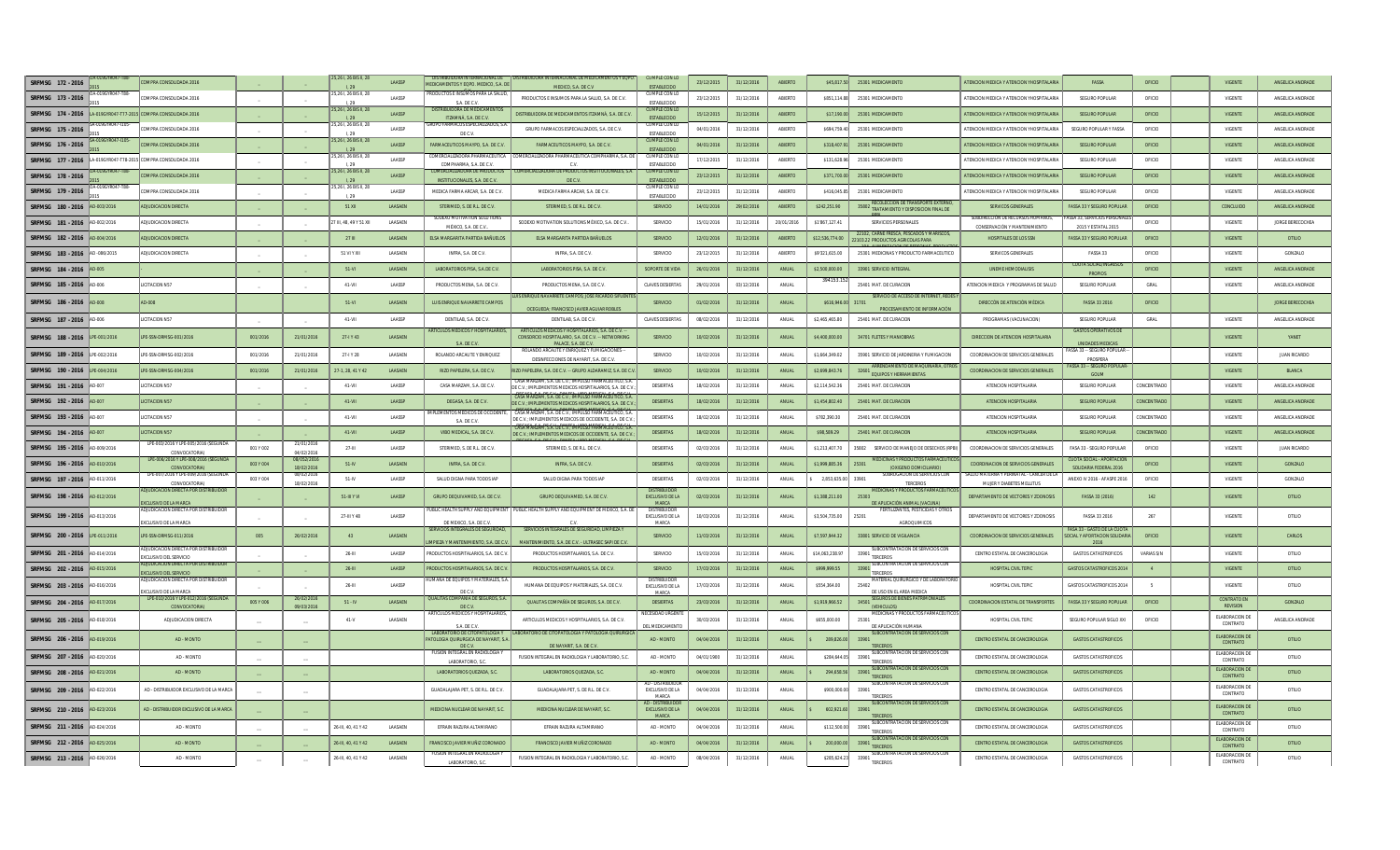| SRFMSG 214 - 2016              | 0.027/201    | AD - MONTO                                          |                          |                          | 26-III 40 41 Y 42    | <b>LAASAEN</b> | LABORATORIOS CLINICOS OLIEZADA. S                                      | LABORATORIOS CLINICOS OLIEZADA, S.C.                                                                                                                                                                                                  | AD - MONTO                                                       | 08/04/2016 | 31/12/201t | ANIJAI               | 269.219.99         | SUBCONTRATACION DE SERVICIOS CON<br>33901<br>TERCEROS                                                                                             | CENTRO ESTATAL DE CANCEROLOGIA                                           | <b>GASTOS CATASTROFICOS</b>          |                 |        | ELABORACION D<br>CONTRATO                   | <b>OTILIO</b>    |
|--------------------------------|--------------|-----------------------------------------------------|--------------------------|--------------------------|----------------------|----------------|------------------------------------------------------------------------|---------------------------------------------------------------------------------------------------------------------------------------------------------------------------------------------------------------------------------------|------------------------------------------------------------------|------------|------------|----------------------|--------------------|---------------------------------------------------------------------------------------------------------------------------------------------------|--------------------------------------------------------------------------|--------------------------------------|-----------------|--------|---------------------------------------------|------------------|
| SRFMSG 215 - 2016              | AD-028/201   | AD - MONTO                                          | $\overline{\phantom{a}}$ |                          | 26-III, 40, 41 Y 42  | LAASAEN        | FUSION INTEGRAL EN RADIOLOGIA Y<br>LABORATORIO S.C                     | FUSION INTEGRAL EN RADIOLOGIA Y LABORATORIO, S.O                                                                                                                                                                                      | AD - MONTO                                                       | 20/04/2016 | 31/12/2016 | ANUAL                | \$241,009.         | SUBCONTRATACION DE SERVICIOS CON<br>33901<br>TERCEROS                                                                                             | CENTRO ESTATAL DE CANCEROLOGIA                                           | <b>GASTOS CATASTROFICOS</b>          |                 |        | FLARORACION DE<br>CONTRATO                  | OTILIO           |
| SRFMSG 216 - 2016              | AD-029/2016  | AD - MONTO                                          | $\overline{\phantom{a}}$ |                          | 26-III, 40, 41 Y 42  | LAASAEN        | LABORATORIOS CLINICOS QUEZADA. S.                                      | LABORATORIOS CLINICOS QUEZADA, S.C.                                                                                                                                                                                                   | AD - MONTO                                                       | 20/04/2016 | 31/12/2016 | ANUAL                | 214,068.14         | SUBCONTRATACION DE SERVICIOS CON<br>3390<br>TERCEROS                                                                                              | CENTRO ESTATAL DE CANCEROLOGIA                                           | <b>GASTOS CATASTROFICOS</b>          |                 |        | ELABORACION DE<br>CONTRATO                  | <b>OTILIO</b>    |
| SRFMSG 217 - 2016 AD-030/2016  |              | AD - MONTO                                          |                          |                          | 26-III. 40.41 Y 42   | LAASAEN        | LABORATORIO DE CITOPATOLOGIA Y<br>PATOLOGIA QUIRURGICA DE NAYARIT. S.A | LABORATORIO DE CITOPATOLOGIA Y PATOLOGIA QUIRURGICA<br>DE MAYARIT CA. DEC V.                                                                                                                                                          | AD - MONTO                                                       | 20/04/2016 | 31/12/2016 | ANUAL                | \$232,000.0        | SUBCONTRATACION DE SERVICIOS CON<br>33901<br>TERCEROS                                                                                             | CENTRO ESTATAL DE CANCEROLOGIA                                           | <b>GASTOS CATASTROFICOS</b>          |                 |        | ELABORACION D<br>CONTRATO                   | OTILIO           |
| SRFMSG 218 - 2016 AD-031/2016  |              | LPN-076/2015 CONSOLIDADA                            |                          |                          | 41-VII               | LAAASSP        | <b>COMERCIALIZADORA DE PRODUCTOS</b><br>INSTITUCIONALES, S.A. DE C.V.  | DISTRIBUIDORA INTERNACIONAL DE MEDICAMENTO<br>FOUIPO MEDICO S A DE C.V. CASA MARZAM S A DE C.V.<br>IMPULSO FARMACEUTICO DE OCCTE. SA DE CV. COMER<br>CIALIZADORA DE PRODUCTOS INSTITUCIONALES, S.A. DE C.V<br>COBITER, S.A. DE C.V.   | <b>DESIERTAS</b>                                                 | 05/04/2016 | 31/12/2016 | ANUAL                | \$869,822.75       | 25301 MEDICAMENTOS                                                                                                                                | ATENCION MEDICA Y ATENCION YHOSPITALARIA                                 | <b>SEGURO POPULAR Y FASSA</b>        | OFICIO          |        | <b>EN FIRMAS</b>                            | ANGELICA ANDRADE |
| SRFMSG 219 - 2016 AD-031/2016  |              | LPN-076/2015 CONSOLIDADA                            | $\overline{\phantom{a}}$ | $\overline{\phantom{a}}$ | 41-VII               | LAAASSP        | DISTRIBUIDORA INTERNACIONAL D<br>MEDICAMENTOS Y EQPO. MEDICO. S.A. DI  | DISTRIBUIDORA INTE<br>NACIONAL DE MEDICAMENTOS<br>FOUIPO MEDICO S A DE C.V. CASA MARZAM S A DE C.V.<br>IMPULSO FARMACEUTICO DE OCCTE. SA DE CV. COMER<br>CIALIZADORA DE PRODUCTOS INSTITUCIONALES, S.A. DE C.V.<br>COBITER S A DE C V | DESIERTAS                                                        | 05/04/2016 | 31/12/2016 | ANUAL                | \$1,861,005.78     | 25301 MEDICAMENTOS                                                                                                                                | ATENCION MEDICA Y ATENCION YHOSPITALARIA                                 | <b>SEGURO POPULAR Y FASSA</b>        | OFICIO          |        | <b>EN FIRMAS</b>                            | ANGELICA ANDRADE |
| SRFMSG 220 - 2016 AD-031/2016  |              | LPN-076/2015 CONSOLIDADA                            |                          |                          | 41-VII               | LAAASSP        | COMERCIALIZADORA DE PRODUCTO<br>INSTITUCIONALES, S.A. DE C.V.          | DISTRIBUIDORA INTERNACIONAL DE MEDI<br>FOUIPO MEDICO S A DE C.V. CASA MARZAM S A DE C.V.<br>IMPULSO FARMACEUTICO DE OCCTE. SA DE CV, COMER<br>CIALIZADORA DE PRODUCTOS INSTITUCIONALES, S.A. DE C.V.<br>COBITER, S.A. DE C.V          | <b>DESIERTAS</b>                                                 | 05/04/2016 | 31/12/2016 | ANUAL                | \$458,126.97       | 25301 MEDICAMENTOS                                                                                                                                | ATENCION MEDICA Y ATENCION YHOSPITALARIA                                 | <b>SEGURO POPULAR Y FASSA</b>        | OFICIO          |        | <b>EN FIRMAS</b>                            | ANGELICA ANDRADE |
| SRFMSG 221 - 2016 AD-32/2016   |              | AD - DISTRIBUIDOR EXCLUSIVO DE LA MARCA             |                          |                          | $27 - 111$           | LAASAEN        | ELECTRONICA Y MEDICINA, S.A.<br>GE SISTEMAS MEDICOS DE MEXICO, S.A     | ELECTRONICA Y MEDICINA, S.A.                                                                                                                                                                                                          | AD - DISTRIBUIDO<br>EXCLUSIVO DE LA<br>MARCA<br>AD - DISTRIBUIDO | 15/04/2016 | 31/12/2016 | ANUAL                | \$3,815,240.0      | INSTALACION, REPARACION<br>MANTENIMIENTO DE EQUIPO E<br>35401<br>INSTRUMENTAL MEDICO Y DE<br><b>LARORATORIO</b><br><b>INSTALACION, REPARACION</b> | CENTRO ESTATAL DE CANCEROLOGIA                                           | FASSA 33                             | 139             |        | ELABORACION DE<br>CONTRATO                  | OTILIO           |
| SRFMSG 222 - 2016              | AD-33/2016   | AD - DISTRIBUIDOR EXCLUSIVO DE LA MARCA             |                          |                          | $27 - 111$           | LAASAEN        | DE C.V.                                                                | GE SISTEMAS MEDICOS DE MEXICO, S.A. DE C.V.                                                                                                                                                                                           | <b>EXCLUSIVO DE LA</b><br>MARCA<br>AD - DISTRIBUIDOI             | 15/04/2016 | 31/12/2016 | ANUAL                | 1,272,705.60 35401 | MANTENIMIENTO DE FOLUPO E<br>INSTRUMENTAL MEDICO Y DE<br>LABORATORIO<br>MEDICINAS Y PRODUCTOS FARMACEUTIO                                         | CENTRO ESTATAL DE CANCEROLOGIA                                           | FASSA 33                             | 287             |        | <b>FLARORACION DE</b><br>CONTRATO           | <b>OTILIO</b>    |
| SRFMSG 223 - 2016 AD-34/2016   |              | AD - DISTRIBUIDOR EXCLUSIVO DE LA MARCA             | $\hspace{0.1mm}$         |                          | 27-111               | LAASAEN        | REX FARMA, S.A. DE C.V.                                                | REX FARMA. S.A. DE C.V.                                                                                                                                                                                                               | EXCLUSIVO DE LA<br>MARCA                                         | 15/04/2016 | 21/12/2016 | ANUAL                | \$4,555,375.00     | 25301<br>DE APLIACACION HUMANA                                                                                                                    | DEPARTAMENTO DE VECTORES Y ZOONOSIS                                      | <b>FASSA 33</b>                      | 580             |        | ELABORACION DE<br>CONTRATO                  | OTILIO           |
| SREMSG 224 - 2016 AD-35/2016   |              | LICITACION N57 Y T58                                |                          |                          | 41 VII               | LAASSP         | MC KLINICAL, S.A. DE C.V.                                              | MC KLINICAL, S.A. DE C.V.                                                                                                                                                                                                             | <b>DESIERTAS</b>                                                 | 11/04/2016 | 31/12/2016 | ANUAL                | \$1,305,692.76     | 25402 MAT. DE CURACION                                                                                                                            | SALUD BUCAL                                                              | FASSA 33                             | OFICIO          |        | ELABORACION D<br>CONTRATO                   | ANGELICA ANDRADE |
| SRFMSG 225 - 2016 LPE-013/2016 |              | PE-SSN-DRMSG-013/2016                               | 007                      | 06/04/2016               | 7-1,28, 29, 38 Y 39  | LAASAEN        | ARLOS VALERIANO GONZALEZ MARTINI                                       | CARLOS VALERIANO GONZALEZ MARTINEZ                                                                                                                                                                                                    | FALLO                                                            | 28/04/2016 | 31/12/2016 | <b>RES ENTREGA</b>   | \$4,306,066.57     | MATERIALES, UTILES Y EQUIPOS MENORE:<br>$^{211}$ DE OFICINA                                                                                       | COORDINACION DE SERVICIOS GENERALES                                      | FASSA 33                             | VARIAS          | VARIAS | ELABORACION D<br>CONTRATO                   | GONZALO          |
| SRFMSG 226 - 2016              | LPE-014/201  | LPE-SSN-DRMSG-014/2016                              | $007\,$                  | 06/04/2016               | 7-1,28, 29, 38 Y 39  | LAASAEN        | UIS FERNANDO GONZALEZ HERNANDE                                         | LUIS FERNANDO GONZALEZ HERNANDEZ                                                                                                                                                                                                      | FALLO                                                            | 28/04/2016 | 31/12/2016 | <b>RES ENTREG</b>    | \$2.862.965.53     | 216 MATERIAL DE LIMPIEZA                                                                                                                          | COORDINACION DE SERVICIOS GENERALES                                      | FASSA 33                             | VARIAS          | VARIAS | ELABORACION DE<br>CONTRATO                  | GONZALO          |
| SREMSG 227 - 2016 AD-036/2016  |              |                                                     |                          |                          | 40 Y 41 -            | LAASAEN        | ARTICULOS MEDICOS Y HOSPITALARIO<br>S.A. DE C.V.                       |                                                                                                                                                                                                                                       | $\overline{2}$                                                   | 13/05/2016 | 31/12/2016 | LINA SOLA<br>ENTREGA | 2.676.820.50       | CUADRO BASICO Y CATALOGO DE<br>25302<br>MEDICAMENTOS DEL SECTOR SALUD                                                                             | HOSPITAL GENERAL TEPIC                                                   | <b>GASTOS CATASTROFICOS</b>          | - 5             |        | ELABORACION DE<br>CONTRATO                  | OTILIO           |
| SRFMSG 228 - 2016              | AD-037/201   | PN-076/2015 CONSOLIDAD/                             |                          |                          | 41-VII               | LAASSP         | COMERCIALIZADORA FARMACE<br>GAMMA, S.A. DE C.V                         | COMERCIALIZADORA FARMACEUTICA GAMMA, S.A. DE C.                                                                                                                                                                                       | DESIERTAS                                                        | 19/05/2016 | 31/12/2016 | ABIERTO              | \$893,820.90       | 25301 MEDICAMENTOS                                                                                                                                | PROGRAMAS DE SALUD                                                       | SEGURO POPULAR (AFASPI               |                 |        | EN FIRMAS                                   | ANGELICA ANDRAD  |
| SRFMSG 229 - 2016              | 10.037/2016  | PN-076/2015 CONSOLIDADA                             |                          |                          | 41-VII               | LAASSP         | OMERCIALIZADORA FARMACE<br>GAMMA, S.A. DE C.V.                         | COMERCIALIZADORA FARMACEUTICA GAMMA, S.A. DE C.V                                                                                                                                                                                      | DESIERTAS                                                        | 19/05/2016 | 31/12/2016 | ABIERTO              | \$279,284.50       | 25301 MEDICAMENTOS                                                                                                                                | PROGRAMAS DE SALUD                                                       | FASSA 33                             |                 |        | <b>EN FIRMAS</b>                            | ANGELICA ANDRADE |
| SREMSG 230 - 2016 LPE-015/2016 |              | LPE-SSN-DRMSG-015/2016                              | 008                      | 10/05/2016               | 27-1, 28 Y 41        | LAASAEN        | FMEDIC, S.A. DE C.V.                                                   | FMEDIC, S.A. DE C.V. - JOSE DEL HOYO GUTIERREZ - MARIA<br><b>DINORA ROJAS RODRIGUEZ</b>                                                                                                                                               | FALLO                                                            | 24/05/2016 | 31/12/2016 | <b>ABIERTO</b>       | 5.894.633.24       | ARTICULOS PARA SERVICIOS GENERALES EN<br>25401<br>EL AREA MEDICA                                                                                  | REGIMEN ESTATAL DE PROTECCION SOCIAL EN<br>SALUD (ATENCION HOSPITALARIA) | <b>SEGURO POPULAR</b>                |                 |        | RESINDIDO                                   | <b>BLANCA</b>    |
| SRFMSG 231 - 2016 LPE-015/2016 |              | PE-SSN-DRMSG-015/2016                               | 008                      | 10/05/2016               | 45                   | LAASAEN        | MARIA DINORA ROJAS RODRIGUEZ                                           | FMEDIC, S.A. DE C.V. - JOSE DEL HOYO GUTIERREZ - MARIA<br>DINORA ROJAS RODRIGUEZ                                                                                                                                                      | FALLO                                                            | 24/05/2016 | 31/12/2016 | ABIERTO              | 3.333.777.7        | ARTICULOS PARA SERVICIOS GENERALES EN<br>25401 EL AREA MEDICA (PROTESIS DE RODILLA Y                                                              | REGIMEN ESTATAL DE PROTECCION SOCIAL EN<br>SALUD (ATENCION HOSPITALARIA  | SEGURO POPULAR                       |                 |        | ELABORACION DE<br>CONTRATO                  | BLANCA           |
| SRFMSG 232 - 2016              | AD-040/201   | PN-076/2015 CONSOLIDAD/                             |                          |                          | $41-V$               | LAASSP         | RALCA, S.A. DE C.V.                                                    |                                                                                                                                                                                                                                       | <b>AGOTADAS</b>                                                  | 30/05/2016 | 31/12/2016 | ABIERTO              | \$56,033.18        | 25301 MEDICAMENTOS                                                                                                                                | <b>TENCION MEDICA Y ATENCION YHOSPITALARI</b>                            | <b>SEGURO POPULAR</b>                |                 |        | <b>EN FIRMAS</b>                            | ANGELICA ANDRADE |
|                                |              |                                                     |                          |                          |                      |                |                                                                        |                                                                                                                                                                                                                                       |                                                                  |            |            |                      |                    |                                                                                                                                                   |                                                                          |                                      |                 |        |                                             |                  |
| SREMSG 233 - 2016 CTP-001/2016 |              | SN-DRMSG-ICTP-001/2016                              |                          |                          | 26-II. 40. 42 Y 43   | <b>LAASSP</b>  | PROTOQUIMA, S.A. DE C.V.                                               | PROTOOLIIMA S.A. DEC.V. - ARBILAR S.A. DEC.V.                                                                                                                                                                                         | <b>FAILO</b>                                                     | 07/06/2016 | 31/12/2016 | CERRADO              | 1 609 671 60       | APARATOS E INSTRUMENTOS DE<br>53101<br><b>LABORATORIO</b>                                                                                         | DEPARTAMENTO DE PROSPERA                                                 | PROSPERA 2015                        | $76 - 339 - 34$ |        | ELABORACION D<br>CONTRATO                   | <b>BLANCA</b>    |
| SRFMSG 234 - 2016              | AD-039/2016  | PN-058/2015 CONSOLIDAD/                             |                          |                          | $41-V$               | LAASSP         | MC KLINICAL, S.A. DE C.V.                                              | IMPLEMENTOS MEDICOS DE OCCIDENTE                                                                                                                                                                                                      | <b>AGOTADAS</b>                                                  | 08/06/2016 | 30/06/2016 | CERRADO              | \$2,330,687.10     | 25401 MATERIAL DE CURACION                                                                                                                        | ATENCION HOSPITALARIA                                                    | SEGUROR POPULAR 2014                 | GRAL            |        | EN FIRMAS                                   | ANGELICA ANDRAD  |
| SRFMSG 235 - 2016              | 1-037/201    | 0-037/2016                                          | $\overline{a}$           | $\overline{a}$           | 41-VII               | LAASSP         | MC KLINICAL, S.A. DE C.V.                                              | OMERCIALIZADORA FARMACEUTICA GAMMA, S.A. DE C.V<br>MCKHNICAL S.A. DEC.V.                                                                                                                                                              | DESIERTAS                                                        | 10/06/2016 | 31/12/2016 | CERRADO              | 1,375,463.16       | 25301 MEDICAMENTOS                                                                                                                                | PROGRAMAS DE SALUD                                                       | SEGURO POPULAR AFASPE                | $\mathsf{GRAL}$ |        | <b>EN FIRMAS</b>                            | ANGELICA ANDRADE |
| SRFMSG 236 - 2016 AD-037/2016  |              | D-037/2016                                          |                          |                          | 41-VII               | LAASSP         | MC KLINICAL, S.A. DE C.V.                                              | COMERCIALIZADORA FARMACEUTICA GAMMA, S.A. DE C.V.<br>MC KLINICAL, S.A. DE C.V.                                                                                                                                                        | <b>DESIERTAS</b>                                                 | 10/06/2016 | 31/12/2016 | CERRADO              | 691.182.75         | 25401 MATERIAL DE CURACION                                                                                                                        | PROGRAMAS DE SALUD                                                       | <b>SEGURO POPULAR AFASPE</b>         | GRAL            |        | <b>EN FIRMAS</b>                            | ANGELICA ANDRADE |
| SRFMSG 237 - 2016              | AD-040/2016  | D-040/2016                                          |                          |                          | $41-V$               | LASSP          | QUO PHARMA, S.A. DE C.V.                                               | RALCA, CASA MARZAM, LAB. PISA,. DIMESA, ARTOS MEDICI<br>HOSPITALARIOS, QUO PHARMA, S.A. DE C.V.                                                                                                                                       | AGOTADAS                                                         | 15/06/2016 | 31/12/2016 | ABIERTO              | 2,011,041.60       | 24301 MEDICAMENTOS                                                                                                                                | ATENCION HOSPITALARIA                                                    | FASSA                                | GRAL            |        | <b>EN FIRMAS</b>                            | ANGELICA ANDRADE |
| SRFMSG 238 - 2016              | AD-041/201   |                                                     |                          |                          | 41                   |                | <b>DUCTOS Y MEDICINAS DE ORIENTE</b><br>DE C.                          | <b>UCTOS Y MEDICINAS DE ORIENTE, S.A. DE C.V., LINTEK,</b><br>S.A. DE C.V.                                                                                                                                                            | <b>AIENTOS D</b>                                                 | 28/06/20   | 31/12/2    |                      | 2,049,991          |                                                                                                                                                   | <b>TENCION HOSPITALARIA</b>                                              | GURO POPULAR 2015                    |                 |        | <b>EN FIRMAS</b>                            | ANGELICA ANDRADE |
| SRFMSG 239 - 2016 AD-040/2016  |              | D-040/2016                                          |                          |                          | $41-V$               | <b>LAASSP</b>  | LABORATORIOS PISA. S.A.DE C.V.                                         | RALCA, CASA MARZAM, LAB, PISA., DIMESA, ARTOS MEDICO<br>HOSPITALARIOS OLIO PHARMA S.A. DEC.V.                                                                                                                                         | AGOTADAS                                                         | 15/06/2016 | 31/12/2016 | CERRADO              | \$520,900.00       | 25301 MEDICAMENTOS                                                                                                                                | ATENCION MEDICA                                                          | PROSPERA 2015                        | GRAL            |        | <b>EN FIRMAS</b>                            | ANGELICA ANDRADE |
| SRFMSG 240 - 2016 AD-044-2016  |              | AD-044-2016                                         |                          |                          | $41-V$               | LAASSP         | RALCA, S.A. DE C.V.                                                    | RALCA, CASA MARZAM, LAB, PISA., DIMESA, ARTOS MEDIC<br>HOSPITALARIOS, QUO PHARMA, S.A. DE C.V.                                                                                                                                        | <b>AGOTADAS</b>                                                  | 15/06/2016 | 31/12/2016 | CERRADO              | 977.631.00         | 25301 MEDICAMENTOS                                                                                                                                | ATENCION MEDICA Y HOSPITALARIA                                           | SEGURO POPULAR                       | GRAL            |        | <b>EN FIRMAS</b>                            | ANGELICA ANDRADE |
| SRFMSG 241 - 2016 LPE-018-2016 |              | E-SSN-DRMSG-018/2016 (SEGUNDA<br><b>ONVOCATORIA</b> | 010                      |                          | 27-1, 28 Y 41        | LAASAEN        | QUALITY MED, S.A. DE C.V.                                              | QUALITY MED, S.A. DE C.V. - BELEN CANAHUI ROSALES                                                                                                                                                                                     | FALLO                                                            | 16/06/2016 | 31/12/2016 | ABIERTO              | 977,827.80         | ARTICULOS PARA SERVICIOS GENERALES EN                                                                                                             | REGIMEN ESTATAL DE PROTECCION SOCIAL EN<br>SALUD (UNEME)                 | SEGURO POPULAR                       |                 |        | ELABORACION DE<br>CONTRATO                  | BLANCA           |
| SRFMSG 242 - 2016 LPI-001/2016 |              | LPI-47100001-001/2016                               |                          |                          | 36 BIS - II          | LAASSP         | ACROMERC, S.A. DE C.V.                                                 | ACROMERC, S.A. DE C.V. - CABANGA, S.A. DE C.V. - REX FARMA                                                                                                                                                                            | FALLO                                                            | 17/06/2016 | 31/12/2016 | CERRADO              | \$356,515.00       | 25401 EL AREA MEDICA<br>25301 MEIDICNAS Y PRODUCTOS FARMACEUTIC<br>MATERIALES ACCESORIOS Y SUMINISTROS                                            | CENTRO ESTATAL DE CANCEROLOGIA                                           | <b>GASTOS CATASTROFICOS</b>          | VARIAS          |        | ELABORACION DE<br>CONTRATO                  | YANET            |
| SREMSG 243 - 2016 LPI-001/2016 |              | LPI-47100001-001/2016                               |                          |                          | 37                   | LAASSP         | CABANGA, S.A. DE C.V.                                                  | S.A. DE C.V. - FARMACOS DINSA. S.A. DE C.V.<br>CROMERC, S.A. DE C.V. - CABANGA, S.A. DE C.V. - REX FARM<br>S.A. DE C.V. - FARMACOS DINSA. S.A. DE C.V.                                                                                | FALLO                                                            | 17/06/2016 | 31/12/2016 | CERRADO              | \$32,365.40        | 25401 MEDICOS<br>25401 MATERIALES ACCESORIOS Y SUMINISTRO                                                                                         | CENTRO ESTATAL DE CANCEROLOGIA                                           | <b>GASTOS CATASTROFICOS</b>          | VARIAS          |        | ELABORACION DE<br>CONTRATO                  | YANET            |
| SREMSG 244 - 2016 LPI-001/2016 |              | LPI-47100001-001/2016                               |                          |                          | 36 BIS - II          | LAASSP         | REX FARMA, S.A. DE C.V.                                                | ACROMERC, S.A. DE C.V. - CABANGA, S.A. DE C.V. - REX FARMA                                                                                                                                                                            | FALLO                                                            | 17/06/2016 | 31/12/2016 | CERRADO              | \$340,264.50       | 25301 MEIDICNAS Y PRODUCTOS FARMACEUTIC<br>MATERIALES ACCESORIOS Y SUMINISTROS                                                                    | CENTRO ESTATAL DE CANCEROLOGIA                                           | <b>GASTOS CATASTROFICOS</b>          | VARIAS          |        | ELABORACION D<br>CONTRATO                   | YANET            |
| SRFMSG 245 - 2016              | AD-045/201   | D-045/2016                                          |                          |                          | 40 Y 41 -            | LAASSP         | DISTRIBUIDORA DE SERVICIOS                                             | S.A. DE C.V. - FARMACOS DINSA, S.A. DE C.V.<br>DISTRIBUIDORA DE SERVICIOS Y COMERCIOS OTA, S.A. DE C.V.                                                                                                                               | AD - EXCLUSIVIDA                                                 | 17/06/2016 | 31/12/2016 | CERRADO              | \$999,999.99       | 25401 MEDICOS<br>33104 ASESORIAS Y CONSULTAS PROFESIONALES                                                                                        | DEPARTAMENTO DE PROMOCIÓN A LA SALUI                                     | AFASPE                               | 488             |        | VIGENTE                                     | CARLOS           |
| SRFMSG 246 - 2016 AD-046/2016  |              | D-046/2016                                          |                          |                          | 40 Y 41-L            | <b>LAASSP</b>  | COMERCIOS OTA, S.A. DE C.V<br>MTRA, MARISOL LOPEZ NUÑEZ                | MTRA, MARISOL LOPEZ NUÑEZ                                                                                                                                                                                                             | AD - EXCLUSIVIDAD                                                | 17/05/2016 | 31/12/201i | CERRADO              | \$838,379.50       | 33104 ASESORIAS Y CONSULTAS PROFESIONALES                                                                                                         | DEPARTAMENTO DE PROMOCION A LA SALUE                                     | AFASPE                               | 491             |        | <b>VIGENTE</b>                              | CARLOS.          |
| SRFMSG 247 - 2016              | LPE-017/2016 | LPE-SSN-DRMSG-017/2016                              | 009                      |                          | 7-1, 28, 38, 39, 40. | LAASAEN        | MC KLINICAL, S.A. DE C.V.                                              | MC KLINICAL, S.A. DE C.V., ACROMERC, S.A. DE C.V                                                                                                                                                                                      | FALLO                                                            | 13/06/2016 | 31/12/2016 | ABIERTO              | \$2,144,748.00     | MATERIAL QUIRURGICO Y DE LABORATOR<br>25402<br>DE USO EN EL AREA MEDICA (MARCAPASO                                                                | REPSS                                                                    | SEGURO POPULAR 2016                  |                 |        | VIGENTE                                     | CARLOS           |
| SRFMSG 248 - 2016 AD-040/2016  |              | D-040/2016                                          |                          |                          | 26-III Y 41-V        | LAASAEN        | HI-TEC MEDICAL, S.A. DE C.V.                                           |                                                                                                                                                                                                                                       | AD                                                               | 17/06/2016 | 31/12/2016 | CERRADO              | \$1,039,323.75     | 25301 MEDICAMENTOS                                                                                                                                | DIRECCION DE ATENCION MEDICA                                             | <b>JRO POPULAR (CUOTA SC</b><br>2014 | 954             | 796    | VIGENTE                                     | ANGELICA ANDRADE |
| SRFMSG 250 - 2016 AD-040/2016  |              | D-040/2016                                          |                          |                          | $41-V$               | LASSP          | RODUCTOS Y MEDICINAS DE ORIENT<br>S.A. DE C.V.                         | PRODUCTOS Y MEDICINAS DE ORIENTE, S.A. DE C.V.                                                                                                                                                                                        | <b>AGOTADAS</b>                                                  | 17/06/2016 | 31/12/2016 | CERRADO              | \$4,599,997.99     | 25401 MATERIAL DE CURACION                                                                                                                        | ATENCION MEDICA Y HODSPITALARIA                                          | SEGURO POPULAR 2014                  |                 |        | <b>EN FIRMAS</b>                            | ANGELICA ANDRADE |
| SRFMSG 251 - 2016              | AD-040/201   | D-040/2016                                          |                          |                          | $41-V$               | LASSP          | ACROMERC, S.A. DE C.V                                                  | ACROMERC, S.A. DE C.V.                                                                                                                                                                                                                | AGOTADAS                                                         | 17/06/2016 | 31/12/2016 | CERRADO              | 2,588,880.54       | 25301 MEDICAMENTOS<br><b>FERTILIZANTES, PESTICIDAS Y OTROS</b>                                                                                    | ATENCION MEDICA Y HOSPITALARIA                                           | SEGURO POPULAR 2014                  |                 |        | <b>EN FIRMAS</b>                            | ANGELICA ANDRADE |
| SRFMSG 252 - 2016              | AD-047/2016  | D-047/2016                                          |                          |                          | $51 - III$           | <b>LAASAEN</b> | CODEQUIM, S.A. DE C.V.                                                 | CODEQUIM S A DEC.V.<br>ONSORCIO HOSPITALARIO. S.A. DE C.V. - ARTICULOS MEDICO                                                                                                                                                         | PROVEEDOR UNIC                                                   | 17/06/2016 | 31/12/2016 | CERRADO              | \$599,986.80       | 25201<br>AGROOUIMICOS<br>ARTICULOS PARA SERVICIOS GENERALES EI                                                                                    | DEPARTAMENTO DE VECTORES Y ZOONOSIS                                      | FASA 33 (2014)                       | 1674            |        | ELABORACION DE<br>CONTRATO<br>FLARORACION D | <b>OTILIO</b>    |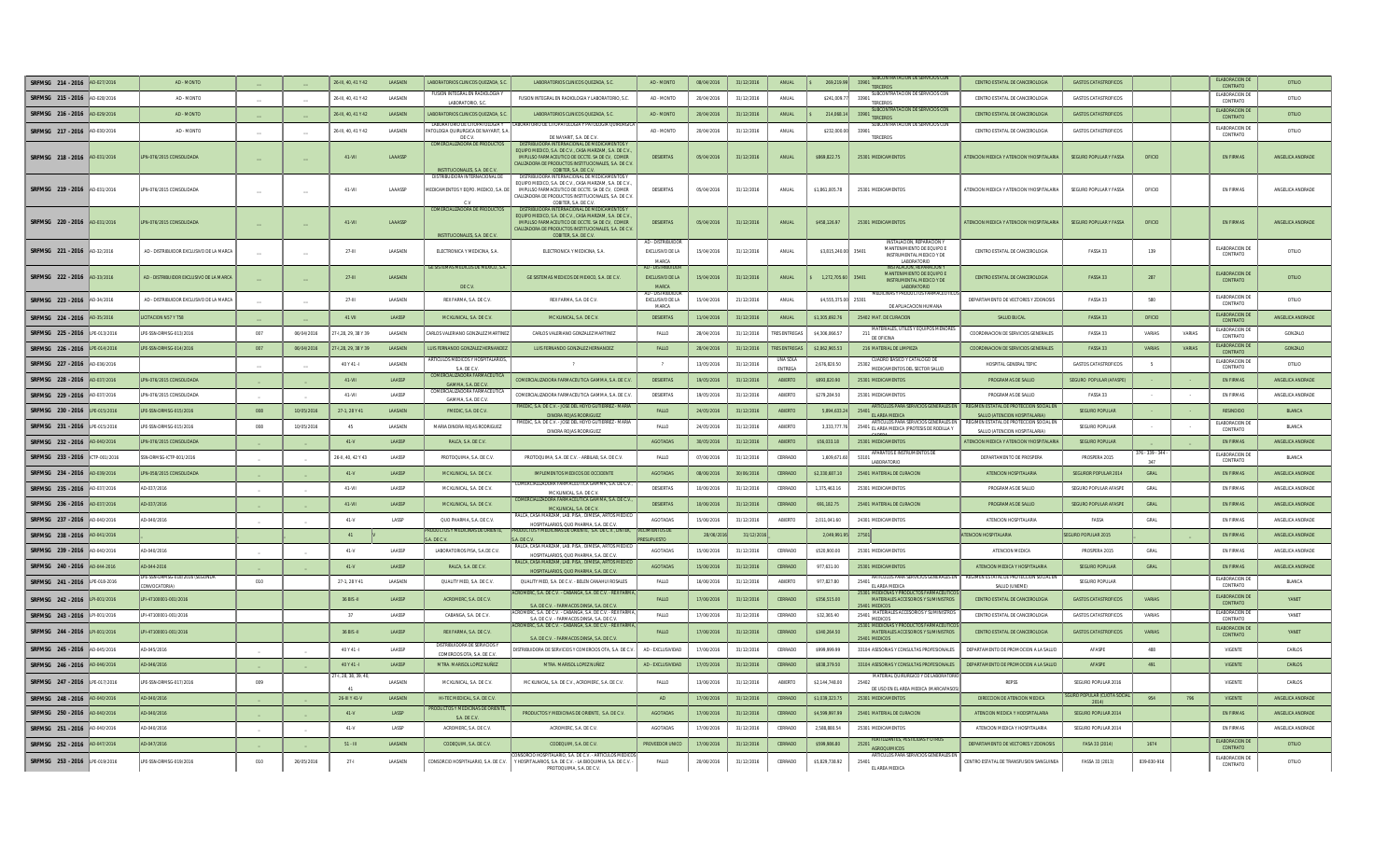| SRFMSG 254 - 2016 LPE-019/2016   |              | LPE-SSN-DRMSG-019/2016  | 010                     | 26/05/2016       | $27 - 1$                                 | LAASAEN        | PROTOQUIMA, S.A. DE C.V.                                                           | CONSORCIO HOSPITALARIO, S.A. DE C.V. - ARTICULOS MEDICO<br>Y HOSPITALARIOS, S.A. DE C.V. - LA BIOQUIMIA, S.A. DE C.V. -<br>PROTOQUIMA, S.A. DE C.V. | FALLO                                      | 20/06/2016 | 31/12/2016        | CERRADO                   | \$1,443,507.48            | SUSTACIAS Y PRODUCTOS QUIMICOS<br>25102                                                                                              | CENTRO ESTATAL DE TRANSFUSION SANGUINE                                                                                                                                                                                              | FASSA 33 (2013)                                                                  | 949                           |                   | <b>FLARORACION DI</b><br>CONTRATO               | OTILIO                  |
|----------------------------------|--------------|-------------------------|-------------------------|------------------|------------------------------------------|----------------|------------------------------------------------------------------------------------|-----------------------------------------------------------------------------------------------------------------------------------------------------|--------------------------------------------|------------|-------------------|---------------------------|---------------------------|--------------------------------------------------------------------------------------------------------------------------------------|-------------------------------------------------------------------------------------------------------------------------------------------------------------------------------------------------------------------------------------|----------------------------------------------------------------------------------|-------------------------------|-------------------|-------------------------------------------------|-------------------------|
| SRFMSG 255 - 2016 AD-048/2016    |              | AD-048/2016             |                         |                  | 51 VI Y XII                              | LAASAEN        | SLAS-VERA DISEÑO Y CONSTRUCCION, S.A.<br>DE C.V.                                   | ISLAS-VERA DISEÑO Y CONSTRUCCION. S.A. DE C.V.                                                                                                      | CASO FORTUITO O DE<br><b>FUERZA MAYOR</b>  | 30/06/2016 | 31/12/2016        | CERRADO                   | \$5,606,126.75            | MANTENIMIENTO EN GENERAL DE<br>35101 INMUEBLES PARA LA PRESTACION DE<br>SERVICIOS ADMINISTRATIVOS                                    | DIRECCION DE ATENCION HOSPITALARIA<br>DEPARTAMENTO DE RECURSOS HUMANOS.<br>CONSERVACION Y MANTENIMIENTO (HOSPITAL<br>AS VARAS - UNIDAD DE CIRUGIA AMBULATORIA<br>HOSPITAL COMUNITARIO DE COMPOSTELA -<br>HOSPITAL GENERAL DE TEPIC) | EGURO POPULAR FEDERAL 2015 1551 - 1552 - 1553 851 - 853 - 854<br>(CUOSTA SOCIAL) | $-1554$                       | 855               | ELABORACION D<br>CONTRATO                       | JORGE BERECOCHEA        |
| SREMSG 256 - 2016 AD-040/2016    |              | AD-040/2016             |                         |                  | $51-XII$                                 | LAASAEN        | MARIA DINORA ROJAS RODRIGUEZ                                                       | MARIA DINORA ROJAS RODRIGUEZ<br>DIESEL PARTES DE TEPIC. S.A. DE C.V. - LUIS ALBERTO                                                                 | <b>AGOTADAS</b>                            |            | 31/12/2016        | CERRADO                   | \$7,541,177.40            | 25402 MATERIAL DE CURACION<br><b>PRODUCTOS MENORES DE HULE. PARA</b>                                                                 | SEGURO POPULAR                                                                                                                                                                                                                      | SEGURO POPULAR 2014                                                              |                               |                   | <b>EN FIRMAS</b><br><b>LABORACION</b>           | ANGELICA ANDRADE        |
| SRFMSG 257 - 2016 TO-004/2016    |              | SN-DRMSG-ITO-004/2016   |                         |                  | 45                                       | LAASAEN        | RAMON ADOLFO SANTOS VARGAS                                                         | IIRAMONTES CARDENAS - RAMON ADOLEO SANTOS VARGAS                                                                                                    | FALLO                                      | 06/07/2016 | 31/12/2016        | CERRADO                   | \$839,777.94              | FOUIPO DE TRANSPORTE                                                                                                                 | COORDINACION ESTATAL DEL PROGRAMA FAM                                                                                                                                                                                               | SEGURO POPULAR (CUOTA<br>SOCIAL)                                                 | 1618                          |                   | CONTRATO                                        | <b>JUAN RICARDO</b>     |
| SRFMSG 258 - 2016 adj. Dir       |              | JORGE BERECOCHEA        | <b>JORGE BERECOCHEA</b> | JORGE BERECOCHEA | <b>JORGE BERECOCHEA JORGE BERECOCHEA</b> |                | JORGE BERECOCHEA                                                                   | JORGE BERECOCHEA                                                                                                                                    | JORGE BERECOCHEA                           | RECOCHEA   | <b>SERECOCHEA</b> | ገድናና<br><b>BERECOCHEA</b> |                           | JORGE BERECOCHEA BERECOC JORGE BERECOCHEA                                                                                            | JORGE BERECOCHEA                                                                                                                                                                                                                    | JORGE BERECOCHEA                                                                 | ERECOCHEA                     | <b>BERECOCHEA</b> | JORGE BERECOCHEA                                | JORGE BERECOCHEA        |
| SRFMSG 259 - 2016 AD-053/2016    |              | D-053/2016              |                         |                  | 41 FRACCION I                            | LAASS          | BLAUTON MEXICO, S.A. DE C.V.                                                       | BLAUTON MEXICO, S.A. DE C.V.                                                                                                                        | ROVEEDOR EXCLUSIV                          | 15/07/2016 | 31/12/2016        | CERRADO                   | \$810,000.00              | 53102 EQUIPO MEDICO Y DE LABORATORIO                                                                                                 | HOSPITAL CIVIL TEPIC                                                                                                                                                                                                                | EGURO MEDICO SIGLO XXI 201                                                       | 65                            |                   | LABORACION E<br>CONTRAT                         | BLANCA                  |
| SRFMSG 260 - 2016 AD-054/2016    |              | D-054/2016              |                         |                  | 40 - 41 FRACCION I                       | <b>LAASSP</b>  | BLAUTON MEXICO, S.A. DE C.V.                                                       | BLAUTON MEXICO, S.A. DE C.V.                                                                                                                        | PROVEEDOR EXCLUSIVO                        | 15/07/2016 | 31/12/2016        | CERRADO                   | \$810,000.00              | 53102 EQUIPO MEDICO Y DE LABORATORIO                                                                                                 | HOSPITAL CIVIL TEPIC                                                                                                                                                                                                                | SEGURO MEDICO SIGLO XXI 201                                                      | 66                            |                   | <b>ELABORACION D</b><br>CONTRATO                | <b>RLANCA</b>           |
| SREMSG 261 - 2016 AD-055/2016    |              | PI-47100001-001-2016    | 001/2016                |                  | 41 FRACC, VII                            | <b>LAASSP</b>  | Y HOSPITALARIAS S.A. DEC.V.                                                        | OLUCIONES INTEGRALES FARMACEUTICAS. SOLUCIONES INTEGRALES FARMACEUTICAS Y HOSPITALARIAS<br>S.A. DE C.V., FARMACEUTICOS MAYPO, S.A. DE C.V., GAMMA,  | CLAVES DESIERTAS L<br>001/2016             | 25/07/2016 | 31/12/2016        | CERRADO                   | \$548,730.60              | 25401 MEDICINAS Y PRODUCTOS FARMACEUTICO                                                                                             | CENTRO ESTATAL DE CANCEROLOGIA                                                                                                                                                                                                      | GASTOS CATASTROFICOS                                                             |                               |                   | ELABORACION DI<br>CONTRATO                      | YANFT                   |
| SRFMSG 262 - 2016 AD-055/2016    |              | LPI-47100001-001-2016   | 001/2016                |                  | 41 FRACC. VII                            | LAASSP         | FARMACEUTICOS MAYPO, S.A. DE C.V.                                                  | <b>LUCIONES INTEGRALES FARMACEUTICAS Y HOSPITALARU</b><br>S.A. DE C.V., FARMACEUTICOS MAYPO, S.A. DE C.V., GAMMA,                                   | LAVES DESIERTAS<br>001/2016                | 25/07/2016 | 31/12/2016        | CERRADO                   | \$637,422.00              | 25401 MEDICINAS Y PRODUCTOS FARMACEUTICO                                                                                             | CENTRO ESTATAL DE CANCEROLOGIA                                                                                                                                                                                                      | <b>GASTOS CATASTROFICOS</b>                                                      |                               |                   | <b>ELABORACION D</b><br>CONTRATO                | YANET                   |
| SRFMSG 263 - 2016                | AD-056/2016  | D-056/2016              |                         |                  | 51 FRACC VI Y XII                        | LAASAEN        | OLMECA CONSTRUCTORA, S.A. DE C.V                                                   | OLMECA CONSTRUCCTORA, S.A. DE C.V., ARZA<br>INFRAESTRUCTURA, S.A. DE C.V., RAMLEY, S.A. DE C.V.                                                     |                                            | 24/06/2016 | 31/12/2016        | NATURALE!                 | \$2,740,839.25            | MANTENIMIENTO EN GENERAL DE<br>35101 INMUEBLES PARA LA PRESTACION DE                                                                 | EPARTAMENTO DE RECURSOS MATERIALES<br>SERVICIOS GENERALES                                                                                                                                                                           |                                                                                  |                               |                   |                                                 | JORGE BERECOCHEA        |
| SRFMSG 264 - 2016 AD-057/2016    |              | D-057/2016              |                         |                  |                                          |                | DRA, LAURA ELENA GLORIA HERNÁNDE                                                   |                                                                                                                                                     | <b>ROVEEDOR EXCLUSE</b>                    |            |                   |                           | \$838,379.50              | 33104 ASESORIAS Y CONSULTAS PROFESIONALES                                                                                            | DEPARTAMENTO DE PROMOCIÓN DE LA SALUD                                                                                                                                                                                               | RAMO <sub>12</sub>                                                               |                               |                   | VIGENTE                                         | CARLOS                  |
| SRFMSG 265 - 2016 AD-051/2016    |              | D-051/2016              |                         |                  | RACC III, 48,49<br>FRACC, XII            | LAASAEN        | VICIO Y VENTA DE INSUMOS MEDICO<br>ECIALIZADOS, S.A. DE C.V.                       | SERVICIO Y VENTA DE INSUMOS MEDICOS ESPECIALIZADOS                                                                                                  |                                            | 06/07/20   | 31/12/201         |                           | 29/07/2016 \$1'493,000.00 | 53102 EQUIPO MEDICO Y DE LABORATORIO                                                                                                 | <b>OSPITAL CIVIL TEPIC</b>                                                                                                                                                                                                          | FASSA 33                                                                         |                               |                   | EN FIRMAS                                       | ORGE BERECOCHEA         |
| SRFMSG 266 - 2016 CTP-002/2016   |              | SSN-DRMSG-ICTP-002/2016 |                         |                  | 37                                       | LAASSP         | LA BIOQUIMIA, S.A. DE C.V.                                                         | PROTOQUIMA, S.A. DE C.V. - ARBILAB, S.A. DE C.V. - L<br>BIOQUIMIA, S.A. DE C.V.                                                                     | FALLO                                      | 29/07/2016 | 31/12/2016        | 12/07/2016                | \$413,572.85              | <b>APARATOS E INSTRUMENTOS DE</b><br>53101<br>LABORATORIO                                                                            | LABORATORIO ESTATAL DE SALUD PUBLICA                                                                                                                                                                                                | RAMO <sub>12</sub>                                                               | 1634                          |                   | <b>ELABORACION</b><br><b>CONTRAT</b>            | BLANCA                  |
| SRFMSG 267 - 2016 AD-059/2016    |              | D-059/2016              |                         |                  | 26-III 40 Y 43                           | LAASSP         | PROTOQUIMA, S.A. DE C.V.                                                           | PROTOQUIMA, S.A. DE C.V. - ARBILAB, S.A. DE C.V. - LA<br>BIOQUIMIA, S.A. DE C.V.                                                                    | ADJUDICACION DESPUI<br>DE PROCESO DESIERTO | 29/07/2016 | 31/12/2016        | 09/09/2016                | \$1,100,000.12            | APARATOS E INSTRUMENTOS DE<br>53101<br>LABORATORIO                                                                                   | DEPARTAMENTO DE MEDICINA PREVENTIVA                                                                                                                                                                                                 | RAMO <sub>12</sub>                                                               | $991 - 1021$                  |                   | FLARORACION D<br>CONTRATO                       | BLANCA                  |
| SRFMSG 268 - 2016 AD-060/2016    |              | 0-060/2016              |                         |                  |                                          |                | SIN REGLAS, S.C.                                                                   |                                                                                                                                                     |                                            |            |                   |                           |                           |                                                                                                                                      |                                                                                                                                                                                                                                     |                                                                                  |                               |                   | ELABORACION D<br>CONTRATO                       | <b>JORGE BERECOCHEA</b> |
| SRFMSG 269 - 2016 AD-061/2016    |              | 0-061/2016              |                         |                  | FRACC III 40 41<br><b>FRACC</b>          | <b>LAASSP</b>  | IL DIAGNOSTICS, S.A. DE C.V.                                                       | IL DIAGNOSTICS, S.A. DE C.V.                                                                                                                        | ROVEEDOR EXCLUSIVO                         | 01/08/2016 | 31/12/2016        | 14/10/2016                | \$850,000.00              | APARATOS E INSTRUMENTOS DE<br>53101<br><b>LABORATORIO</b>                                                                            | LARORATORIO ESTATAL DE SALUD PURLICA                                                                                                                                                                                                | RAMO <sub>12</sub>                                                               | 1787                          |                   | <b>ONTRATO EN FIRM</b><br>PROVEEDOR             | <b>RI ANCA</b>          |
| SREMSG 270 - 2016 AD-062/2016    |              | AD-062/2016             |                         |                  | 26 FRACC, III, 40, 41<br>FRACC. I        | LAASSP         | DRA, MARGARITA SAFDIE KANAN                                                        | DRA, MARGARITA SAFDIE KANAN                                                                                                                         | <b>PROVEEDOR EXCLUSIVO</b>                 | 02/08/2016 | 31/12/2016        |                           | 425,000.00                | 33104 ASESORIAS Y CONSULTAS PROFESIONALES                                                                                            | DEPARTAMENO DE PROMOCION A LA SALUD                                                                                                                                                                                                 | RAMO <sub>12</sub>                                                               | 492                           |                   | <b>ELABORACION D</b><br>CONTRATO                | BLANCA                  |
| SRFMSG 271 - 2016 AD-063/2016    |              | 0-063/2016              |                         |                  | 42                                       | LAASSP         | ACROMERC, S.A. DE C.V.                                                             | ACROMERC, GLOCOBALIX, INVEDUC                                                                                                                       | RECIO CONVENIENTI                          | 03/08/2016 | 31/12/2016        |                           | 264,518.60                | 25401 MATERIAL DE CURACION                                                                                                           | DEPTO. DE CANCER DE LA MUJER                                                                                                                                                                                                        | AFASPE 2016                                                                      | OFICIO                        |                   | VIGENTE                                         | ANGELICA ANDRADI        |
| SRFMSG 272 - 2016 LPE-021/2016   |              | LPE-021/2016            | 011/2016                | 21/07/2016       | 27-IY43                                  | LAASAEN        | PROTOQUIMA, S.A. DE C.V.                                                           | PROTOQUIMA, S.A. DE C.V., LABIOQUIMIA, S.A. DE C.V.                                                                                                 | PRECIO CONVENIENTE                         | 09/08/2016 | 31/12/2016        | 20 DÍAS HÁBILE:           | \$929,851.19              | OTRAS SUSTANCIAS Y PRODUCTOS<br>25901<br><b>OUIMICOS</b>                                                                             | DEPARTAMENTO DE SALUD REPRODUCTIVA                                                                                                                                                                                                  | <b>CUOTA SOCIAL</b>                                                              | 1557                          |                   | FLARORACIÓN D<br>CONTRATO                       | YANET                   |
| SRFMSG 273 - 2016 LPE-015/2016   |              | PE-015/2016             | 008/2016                | 10/05/2016       | <b>FRACC I. 28, 41 Y</b><br>56-11        | LAASAEN        | MARIA DINORA ROJAS RODRIGUEZ                                                       |                                                                                                                                                     | <b>RESCICIÓN DE</b><br>CONTRATO 230/201    | 10/08/2016 | 31/12/2016        | ABIERTO                   | \$5,896,780.16            | ARTÍCULOS PARA SERVICIOS GENERALES EI<br>25401 EL ÁREA MÉDICA (MATERIAL DE<br>OSTEOSINTESIS Y PROTESIS)                              | HOSPITAL CIVIL TEPIC                                                                                                                                                                                                                | <b>SEGURO POPULAR (REPSS)</b>                                                    |                               |                   | ELABORACIÓN D<br>CONTRATO                       | BLANCA                  |
| SREMSG 274 - 2016 110-005/2016   |              | SSN-DRMSG-ITO-005/2016  |                         |                  | 27-II. 48 Y 50-I                         | LAASAEN        | PROTOQUIMA, S.A. DE C.V.                                                           | PROTOQUIMA SA DECV-ARBILAR SA DECV-LA<br>BIOQUIMIA, S.A. DE C.V.                                                                                    | FALLO                                      | 10/08/2016 | 31/12/2016        | NATURALE!                 | \$590,068.80              | OTRAS SUSTANCIAS Y PRODUCTOS<br>25901<br>QUÍMICOS                                                                                    | DEPARTAMENTO DE MEDICINA PREVENTIVA                                                                                                                                                                                                 | FASSA 33                                                                         | 1780                          |                   | FLARORACIÓN D<br>CONTRATO                       | <b>JUAN RICARDO</b>     |
| SRFMSG 275 - 2016 AD-058/2016    |              |                         | $\sim$                  |                  | $41 - V$                                 | LAASSP         | COMERCIALIZADORA FARMACEUTIC/<br>GAMMA, S.A. DE C.V                                | COMERCIALIZADORA FARMACEUTICA GAMMAS                                                                                                                | AGOTADAS                                   | 12/08/2016 | 31/12/2016        | 25/08/2016                | \$2,516,051.0             | 25301 MEDICAMENTOS                                                                                                                   | <b>ITENCION MEDICA Y ATENCION YHOSPITALARIA</b>                                                                                                                                                                                     | FASSA 33                                                                         |                               |                   | EN FIRMAS                                       | ANGELICA ANDRADI        |
| SRFMSG 276 - 2016 AD-064/2016    |              |                         | $\sim$                  |                  | $51-III$                                 | LAASAEN        | UMINISTRO PARA USO MEDICO<br>HOSPITALARIO, S.A. DE C.V.                            | SUMINISTRO PARA USO MEDICO Y HOSPITALARIO, S.A. DE C.                                                                                               | EXCLUSIVIDAL                               | 12/08/2016 | 31/12/2016        |                           | \$1,015,000.00            | <b>INSTALACION, REPARACION Y</b><br>35401 MANTENIMIENTO DE EQUIPO E                                                                  | HOSPITAL CIVIL TEPIC                                                                                                                                                                                                                | FASSA 33                                                                         | 55, 1465 Y 14                 |                   | <b>EN FIRMAS</b>                                | ANGELICA ANDRADI        |
| SRFMSG 277 - 2016 LPE-020/2016   |              | IPF-020/2016            | 011/2016                | 21/07/2016       | 27-1 Y 43                                | <b>LAASAEN</b> | LINKTEX, S.A. DE C.V.                                                              | LINKTEX S.A. DE C.V. ROBERTO GUSTAVO MACIFI ARTEAGA                                                                                                 | PRECIO CONVENIENTI                         | 16/08/2016 | 31/12/2016        | 30/11/2016                | \$12,843,395,30           | VESTUARIOS Y UNIFORMES: PRENDAS DE<br>271 Y 272<br>PROTECCIÓN PERSONAL                                                               | SUBDIRECCIÓN DE RECURSOS HUMANOS<br>CONSERVACIÓN Y MANTENIMIENTO                                                                                                                                                                    | <b>FASSA 33 Y GASTOS DR</b><br>OPERACIÓN E INVERSION 2016                        | 710 1712 181<br>797.1810.2203 |                   | <b>LARORACIÓN D</b><br>CONTRATO                 | YANFT                   |
| SREMSG 278 - 2016 1TO-006/2016   |              | SSN-DRMSG-ITO-006/2016  |                         |                  | $27 -$                                   | LAASAEN        | LA BIOQUIMIA, S.A. DE C.V.                                                         | LA RIOQUIMIA SA DECV - PROTOQUIMA SA DECV<br>COMERCIALIZADORA DAVITO. S. DE R.L. DE C.V.                                                            | FALLO                                      | 16/08/2016 | 31/12/2016        | 16/09/2016                | \$753,536.00              | <b>SUSTACIAS Y PRODUCTOS QUIMICOS</b><br>25102<br><b>BASICOS</b>                                                                     | DIRECCION DE REGULACION SANITARIA                                                                                                                                                                                                   | FASSA 33                                                                         |                               |                   | ELABORACION DI<br>CONTRATO                      | OTILIO                  |
| SRFMSG 279 - 2016                | LPE-022/201  | PE-SSN-DRMSG-022/2016   | 012/2016                |                  | FRACC I, 28, 38                          | LAASAEN        | ANMO SOLUCIONES PROFESIONALE:<br>S.A. DE C.V                                       | SILANMO SOLUCIONES PROFESIONALES, S.A. DE C.V.<br>INSTITUTO DE SALUD Y DIAGNOSTICO, S.A. DE C.\                                                     | FALLO                                      | 16/08/2016 | 31/12/2016        | 16/09/2016                | \$2,186,600.00            | <b>DTRAS SUSTANCIAS Y PRODUCTOS</b><br>25901 QUÍMICOS                                                                                | DEPARTAMENTO DE MEDICINA PREVENTIVA                                                                                                                                                                                                 | FASSA 33                                                                         |                               |                   | LABORACION I<br>CONTRATO                        | OTILIO                  |
| SRFMSG 280 - 2016 CTP-004/2016   |              | SSN-DRMSG-ICTP-004/16   |                         |                  | $43 - 111$                               | LAASSP         | SERVICIO Y VENTA DE INSUMOS MEDICO<br>ESPECIALIZADOS S.A. DE C.V.                  |                                                                                                                                                     | <b>FALLO</b>                               | 22/08/2016 | 31/12/2016        | 01/09/2016                | \$397,216.48              | 53101 EQUIPO MÉDICO Y DE LABORATORIO                                                                                                 | DEPARTAMENTO DE SALUD REPRODUCTIVA                                                                                                                                                                                                  | RAMO <sub>12</sub>                                                               | 1683                          |                   | ELARORACIÓN DI<br>CONTRATO                      | GONZALO                 |
| SRFMSG 281 - 2016                | TO-007/2016  | SN-DRMSG-ITO-007/2016   |                         | 15/08/2016       | $27 - 11$                                | LAASAEN        | SILANMO SOLUCIONES PROFESIONALES.<br>S.A. DE C.V.                                  | SILANMO SOLUCIONES PROFESIONALES, S.A. DE C.V.<br>INSTITUTO DE SALUD Y DIAGNOSTICO. S.A. DE C.V                                                     | FALLO                                      | 05/09/2016 | 31/12/2016        | 05/10/2016                | \$825,222.84              | OTRAS SUSTANCIAS Y PRODUCTOS<br>25901<br>QUÍMICOS                                                                                    | DEPARTAMENTO DE MEDICINA PREVENTIVA                                                                                                                                                                                                 | FASSA 33                                                                         | 2683                          |                   | ELABORACION D<br>CONTRATO                       | OTILIO                  |
| SRFMSG 282 - 2016   ITO-010/2016 |              | SN-DRMSG-ITO-010/2016   |                         | 15/08/2016       | $27 - 11$                                | LAASAEN        | LA BIOQUIMIA, S.A. DE C.V.                                                         | ARBILAB, S.A. DE C.V. - LA BIOQUIMIA, S.A. DE C.V. - EHF<br>BIOMEDICAL, S.A. DE C.V.                                                                | FALLO                                      | 05/09/2016 | 31/12/2016        | 05/10/2016                | \$687,515.18              | PRODUCTOS MINERALES UTILIZADOS EN<br>25502<br>LABORATORIO                                                                            | LABORATORIO ESTATAL DE SALUD PUBLICA                                                                                                                                                                                                | FASSA 33 (2016)                                                                  | 2992                          |                   | ELABORACION DE<br>CONTRATO                      | <b>OTILIO</b>           |
| SRFMSG 283 - 2016                | TO-009/2016  | SSN-DRMSG-ITO-009/2016  |                         | 22/08/2016       |                                          | LAASAEN        | ADRIANA MARGARITA SANDOVAL<br><b>GONZALEZ</b>                                      | ADRIANA MARGARITA SANDOVAL GOMEZ - DIEGO ALEJAND<br>GARCIA RIVERA - PROTOQUIMA, S.A. DE C.V. - LA BIOQUIMIA,<br>S.A. DE C.V.                        | FALLO                                      | 05/09/2016 | 31/12/2016        | 03/10/2016                | \$828,269.00              | MOBILIARIO - EQUIPOS Y APARAT<br>AUDIOVISUALES - EQUIPO MEDICO Y DE<br>3101<br>LABORATORIO - INSTRUMENTAL MEDICO Y<br>DE LABORATORIO | JURISDICCION SANITARIA No. III (CESSA SANTIAG)<br>IXC.)                                                                                                                                                                             | FASSA 33 (2016)                                                                  | 3075                          |                   | ELABORACION I<br>CONTRATO                       | <b>JUAN RICARDO</b>     |
| SRFMSG 284 - 2016 AD-065/2016    |              | 0-065/2016              |                         |                  |                                          |                | PRODUCTOS HOSPITALARIOS, S.A. DE C.V                                               | PRODUCTOS HOSPITALARIOS, S.A. DE C.V.                                                                                                               | EXCLUSIVIDAL                               | 13/09/2016 | 31/12/2016        | 31/12/2016                | 1,012,811.97              | <b>SUBCONTRATACION DE SERVICIOS CO</b><br>33901 TERCEROS                                                                             | CENTRO ESTATAL DE CANCEROLOGIA                                                                                                                                                                                                      | FASSA 33 (2011)                                                                  | 2171                          |                   | LARORACION I<br>CONTRATO                        | OTILIO                  |
| SRFMSG 285 - 2016 AD-066/2016    |              | D-066/2016              |                         |                  |                                          |                | LABORATORIO DE CITOPATOLOGIA Y<br>PATOLOGIA QUIRURGICA DE NAYARIT. S.A.<br>DE C.V. | <b>LABORATORIO DE CITOPATOLOGIA Y PATOLOGIA OLIBURGIO</b><br>DE NAYARIT, S.A. DE C.V.                                                               | MONTO                                      | 13/09/2016 | 31/12/2016        | 31/12/2016                | \$74,240.00               | SUBCONTRATACION DE SERVICIOS CON<br>33901<br>TERCEROS                                                                                | CENTRO ESTATAL DE CANCEROLOGIA                                                                                                                                                                                                      | FASSA 33 (2011)                                                                  | 2175                          |                   | FLARORACION DI<br>CONTRATO                      | OTILIO                  |
| SRFMSG 286 - 2016                | AD-067/2016  | D-067/2016              |                         |                  |                                          |                | PUERTA DE HIERRO                                                                   | PUERTA DE HIERRO                                                                                                                                    | <b>MONTO</b>                               | 13/09/2016 | 31/12/2016        | 31/12/2016                | 251,641.09                | SUBCONTRATACION DE SERVICIOS CON<br>3390<br><b>TERCEROS</b>                                                                          | CENTRO ESTATAL DE CANCEROLOGIA                                                                                                                                                                                                      | FASSA 33 (2011)                                                                  | 2174                          |                   | <b>ELABORACION D</b><br>CONTRATO                | <b>OTILIO</b>           |
| SRFMSG 287 - 2016                | ITO-011/2016 | SSN-DRMSG-ITO-011/2016  |                         | 29/08/2016       | 45                                       | <b>LAASAEN</b> | <b>LA RIOOLIMIA SA DECV</b>                                                        | LA BIOQUIMIA, S.A. DE C.V. - EHF BIOMEDICAL, S.A. DE C.V.                                                                                           | <b>FALLO</b>                               | 15/09/2016 | 31/12/2016        | 15/10/2016                | \$598,673.68              | PRODUCTOS MINERALES UTILIZADOS EN<br>25502<br><b>I ARORATORIO</b>                                                                    | LARORATORIO ESTATAL DE SALLID PLIBLICA                                                                                                                                                                                              | FASSA 33 (2016)                                                                  | 2996                          |                   | FLARORACION I<br>CONTRATO                       | OTILIO                  |
| SRFMSG 288 - 2016 LPI-002/2016   |              | PI-002/2016             | $\overline{2}$          | 16/08/2016       | <b>6 FRACC I.26</b><br>FRACC I, 26 BIS   | LAASSP         | ELECTRONICA Y MEDICINA, S.A.                                                       | DIMEGRA. S. DE R.L. DE C.V., GE SISTEMAS MÉDICOS DE<br>MÉXICO, S.A. DE C.V., SUMINISTROS PARA USOS MÉDICOS Y                                        | FALLO                                      | 27/09/2016 | 31/12/2016        | 26/11/2016                | \$2,842,000.00            | 53101 EQUIPO MÉDICO Y DE LABORATORIO                                                                                                 | DEPARTAMENTO DE CÁNCER DE LA MUJER                                                                                                                                                                                                  | RAMO <sub>12</sub>                                                               | 2717                          |                   | ELABORACIÓN DE<br>CONTRATO                      | YANFT                   |
| SRFMSG 289 - 2016                | ICTP-007/201 | CTP-007/2016            |                         |                  | 6, 36 BIS FRACC II                       | LAASSP         | AUDIMEDICAL, S.A. DE C.V.                                                          | AUDIMEDICAL, S.A. DE C.V., ARBILAB, S.A. DE C.V.,<br>BIOMEDICS&REHABILITACIÓN, S.A. DE C.V., LABIOQUIMIA, S                                         | FALLO                                      | 21/09/2016 | 31/12/201         | 21/10/201                 | \$174,000.00              | NSTALACION, REPARACION<br>35401 MANTENIMIENTO DE EQUIPO E                                                                            | DEPARTAMENTO DE SALUD REPRODUCTIVA                                                                                                                                                                                                  | AFASPE 2016                                                                      | 476                           |                   | ELABORACIÓN<br><b>CONTRAT</b>                   | <b>JUAN RICARD</b>      |
| SRFMSG 290 - 2016 CTP-008/2016   |              | CTP-008/2016            |                         |                  | 36, 36 BIS FRACC II                      | LAASSP         | AUDIMEDICAL, S.A. DE C.V.                                                          | UDIMEDICAL, S.A. DE C.V., BIOMEDICS&REHABILITACIÓN, S.A<br>C.V., LABIOQUIMIA, S.A. DE C.V., PROTOQUIMA, S.A. DE C                                   | FALLO                                      | 21/09/2016 | 31/12/2016        | 21/10/2016                | \$631,040.00              | APARATOS E INSTRUMENTOS DE<br>53101<br>LABORATORIO                                                                                   | DEPARTAMENTO DE SALUD REPRODUCTIVA                                                                                                                                                                                                  | AFASPE 2016                                                                      | 1412                          |                   | FLARORACIÓN D<br>CONTRATO                       | <b>ILIAN RICARDO</b>    |
| SREMSG 291 - 2016 AD-068/2016    |              | D-068/2016              |                         |                  | $51 - 1$                                 | LAASAEN        | ABORATORIOS CLINICOS QUEZADA. S.O                                                  | LABORATORIOS CLINICOS QUEZADA, S.C.                                                                                                                 | MONTO                                      | 22/09/2016 | 31/12/2016        | 31/12/2016                | \$83,321.58               | SUBROGACION DE SERVICIOS CON<br>33901<br>TERCEROS                                                                                    | CENTRO ESTATAL DE CANCEROLOGIA                                                                                                                                                                                                      | FASSA 33 (2011)                                                                  | 2361                          |                   | ELABORACION DI<br>CONTRATO                      | OTILIO                  |
| SRFMSG 292 - 2016 AD-069/2016    |              | AD-069/2016             |                         |                  | $51 - 1$                                 | LAASAEN        | LABORATORIOS CLINICOS QUEZADA, S.                                                  | LABORATORIOS CLINICOS QUEZADA, S.C.                                                                                                                 | <b>MONTO</b>                               | 22/09/2016 | 31/12/2016        | 31/12/2016                | \$58,645.66               | SUBROGACION DE SERVICIOS CON<br>33901 TERCEROS                                                                                       | CENTRO ESTATAL DE CANCEROLOGIA                                                                                                                                                                                                      | FASSA 33 (2011)                                                                  | 2363                          |                   | ELABORACION D<br>CONTRATO                       | OTILIO                  |
| SRFMSG 293 - 2016 AD-070         |              |                         |                         |                  | 42                                       | LAASSP         | <b>GASTON RODRIGUEZ FLORES</b>                                                     | <b>GASTON RODRIGUEZ FLORES</b><br>BEATRIZ MARCELA PARRA GASTELLIM HKP ALITOMATIZACIÓ                                                                | MONTO                                      | 26/09/2016 | 31/12/2016        | ABIERTO                   | \$384,810.45              | 32401 RENTA DE EQUIPO E INSTRUMENTAL                                                                                                 | HOSPITAL CIVIL TEPIC                                                                                                                                                                                                                | <b>GASTOS CATASTROFICOS 201</b>                                                  | 67                            |                   | <b>LABORACION</b><br>CONTRATO<br>ELARORACIÓN DI | ANGELICA ANDRADE        |
| SREMSG 294 - 2016 CTP-009/2016   |              | ICTP-009/2016           |                         |                  | 42                                       | LAASSP         | BEATRIZ MARCELA PARRA GASTELUM                                                     | S.A. DE C.V., TUTO COMERCIALIZADORA, S.A. DE C.V.                                                                                                   | FALLO                                      | 27/09/2016 | 31/12/2016        | 07/10/2016                | \$1,492,443.08            | 38301 CONGRESOS Y CONVENCIONES                                                                                                       | DEPARTAMENTO DE CÁNCER DE LA MUJER                                                                                                                                                                                                  | RAMO <sub>12</sub>                                                               | 1193                          |                   | CONTRATO                                        | BLANCA                  |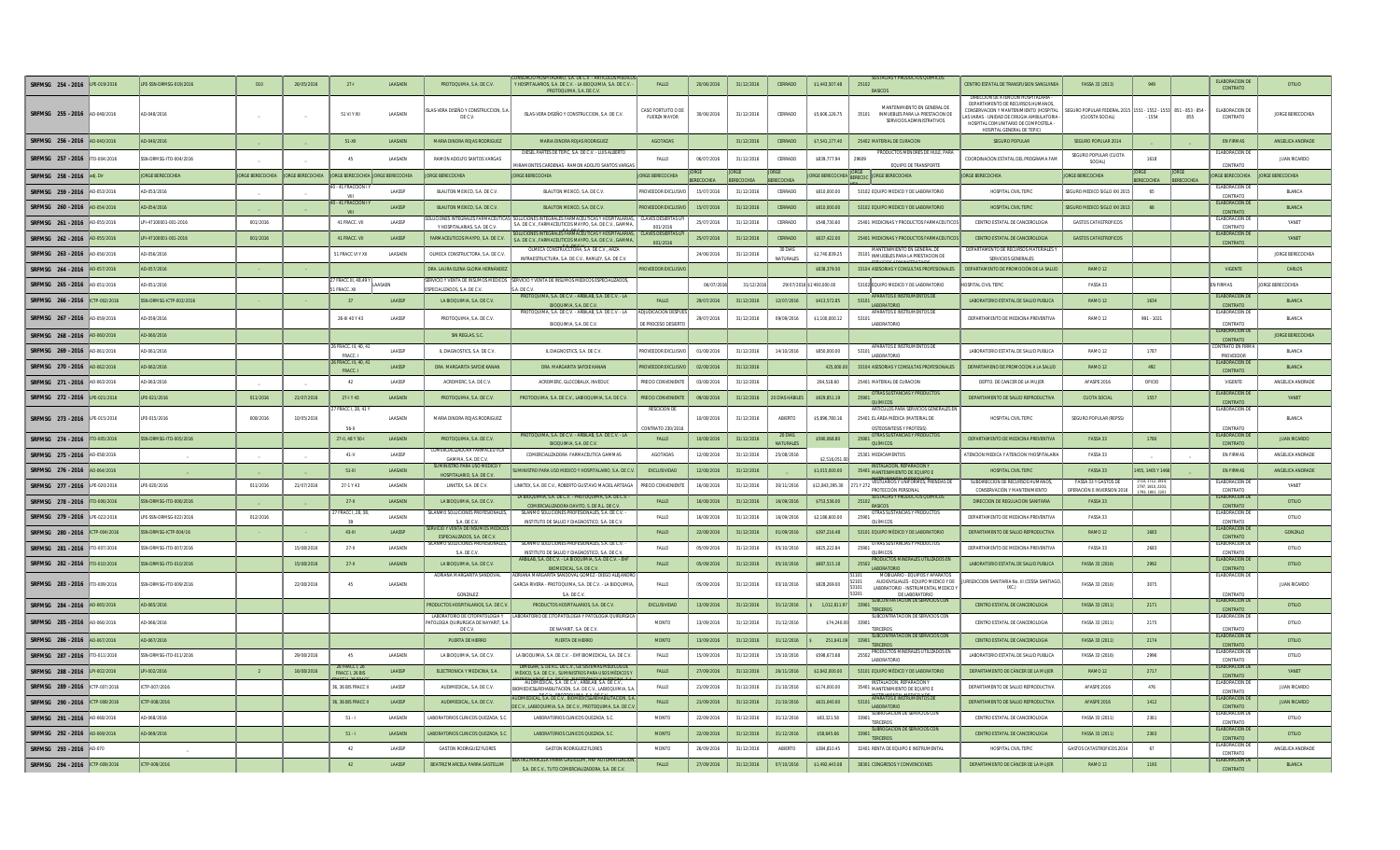| SRFMSG 295 - 2016                       |                                                                       |                   |              |                                        | LAASS          | BAXTER, S.A. DE C.V.                                                   | BAXTER S.A. DE C.V                                                                                                     | <b>AGOTADAS</b>            | 27/09/2016 | 31/12/2016 | ABIERTO     | \$585,600.00    | 25401 MEDICAMENTOS                                                                                                                | ATENCION HOSPITALARIA                                             | <b>FASA 201</b>                                                 |                           | EN FIRMA                                     | ANGELICA ANDRAD         |
|-----------------------------------------|-----------------------------------------------------------------------|-------------------|--------------|----------------------------------------|----------------|------------------------------------------------------------------------|------------------------------------------------------------------------------------------------------------------------|----------------------------|------------|------------|-------------|-----------------|-----------------------------------------------------------------------------------------------------------------------------------|-------------------------------------------------------------------|-----------------------------------------------------------------|---------------------------|----------------------------------------------|-------------------------|
| SRFMSG 296 - 2016 LPE-024/2016          | IPF-SSN-DRMSG-024/2016                                                | 14                | 12/09/2016   | Fracc I, 28, 38 y                      | <b>LAASAEN</b> | ESPECIALIZADOS, S.A. DE C.V.                                           | ERVICIO Y VENTA DE INSUMOS MÉDICOS E SERVICIO Y VENTA DE INSUMOS MÉDICOS ESPECIALIZADO<br>SA DECV GRUPO REINET SA DECV | <b>FALLO</b>               | 04/10/2016 | 31/12/2016 | 30/11/2016  | \$1 111 261 44  | 53102 FOUIPO MÉDICO Y DE LABORATORIO                                                                                              | HOSPITAL CIVIL TEPIC                                              | INDO DE APOPTACIONES<br>LOS SERVICIOS DE SALUD RAMO             | 3515                      | <b>FLARORACIÓN D</b><br>CONTRATO             | GONZALO                 |
| SRFMSG 297 - 2016<br>TO-012/2016        | SN-DRMSG-ITO-012/2016                                                 |                   | 05/09/2016   | 45                                     | LAASAEN        | EHF BIOMEDICAL, S.A. DE C.V.                                           | HE BIOMEDICAL, S.A. DE C.V. - PROTOQUIMA, S.A. DE C.V. - L<br><b>BIOOUMIA SA DECV</b>                                  | FALLO                      | 03/10/2016 | 31/12/2016 | 03/11/2016  | \$810,240.28    | APARATOS E INSTRUMENTOS DE<br>53101<br><b>I ARORATORIO</b>                                                                        | CENTRO ESTATAL DE CANCEROLOGIA                                    | FASSA 33 (2011)                                                 | 2486                      | FLARORACION D<br>CONTRATO                    | OTILIO                  |
| SREMSG 298 - 2016 LPE-025/2016          | LPE-SSN-DRMSG-025/2016                                                | 14                | 12/09/2016   | Fracc I. 28, 38                        | LAASAEN        | EHF BIOMEDICAL, S.A. DE C.V.                                           | HF BIOMEDICAL, S.A. DE C.V. - PROTOQUIMA, S.A. DE C.V. - L<br>BIOQUIMIA, S.A. DE C.V.                                  | FALLO                      | 03/10/2016 | 31/12/2016 | 03/12/2016  | \$1,406,274.96  | 53102 EQUIPO MEDICO Y DE LABORATORIO                                                                                              | CENTRO ESTATAL DE CANCEROLOGIA                                    | FASSA 33 (2011)                                                 | 3549                      | <b>ELABORACION DE</b><br>CONTRATO            | OTILIO                  |
| SRFMSG 299 - 2016                       | N-DRMSG-ITO-013/201                                                   |                   |              | <b>FRACC II. 48.50</b><br>FRACC I Y 52 | LAASAEN        | PROTOQUIMA, S.A. DE C.V.                                               | PROTOQUIMIA, S.A. DE C.V., LABIOQUIMIA, S.A. DE C.V.                                                                   | FALLO                      | 07/10/2016 | 31/12/2016 | 07/11/2016  | \$608,072.00    | 56206 MAQUINARIA Y EQUIPO INDUSTRIA                                                                                               | CENTRO ESTATAL DE CANCEROLOGIA                                    | NDO DE APORTACIONES PA<br>OS SERVICIOS DE SALUD RAM             | 2864                      | ELABORACIÓN D<br><b>CONTRAT</b>              | GONZALO                 |
| SRFMSG 300 - 2016 LPE-023/2016          | PE-023/2016                                                           | 13                | 09/09/2016   | FRACC I, 28, 38                        | LAASAEN        | LINKTEX, S.A. DE C.V.                                                  | LINKTEX, S.A. DE C.V., ROBERTO GUSTAVO MACIEL ARTEAGA                                                                  | FALLO                      | 19/10/2016 | 31/12/2016 | 18/12/2016  | \$5,774,222.71  | 271 VESTUARIOS Y UNIFORMES                                                                                                        | SUBDIRECCIÓN DE RECURSOS HUMANOS,<br>CONSERVACIÓN Y MANTENIMIENTO | <b>CUOTA SOCIAL, REMANENTES</b><br>015 FEDERAL FASSA, FASSA 201 | 64, 3601, 35<br>3565.3666 | LABORACIÓN E<br>CONTRATO                     | YANET                   |
| SRFMSG 301 - 2016<br>AD-071-2016        | D-071-2016                                                            |                   |              | $41-V$                                 | LAASSP         | QUO PHARMA, S.A. DE C.V.                                               | BAXTER S.A. DE C.V., COMERCIALIZADORA FARMACEUTIC<br>GAMMA S A DECV OUO PHARMA S A DECV                                | AGOTADAS                   | 11/10/2016 | 31/12/2016 | 30/10/2016  |                 | 25301 MEDICAMENTOS                                                                                                                | ATENCION HOSPITALARIA                                             | FASSA                                                           | S/N                       | <b>EN FIRMAS</b>                             | ANGELICA ANDRAD         |
| SRFMSG 302 - 2016<br>AD-071-2016        | D-071-2016                                                            |                   |              | $41-V$                                 | LAASSP         | MERCIALIZADORA I                                                       | BAXTER, S.A. DE C.V., COMERCIALIZADORA FARMACEUTIO                                                                     | <b>AGOTADAS</b>            | 11/10/2016 | 31/12/2016 | 30/10/2016  |                 | 25301 MEDICAMENTOS                                                                                                                | ATENCION HOSPITALARIA                                             | FASSA                                                           | S/N                       | <b>EN FIRMAS</b>                             | ANGELICA ANDRAD         |
| SREMSG 303 - 2016<br>ICTP-010-2016      | TP-010-2016                                                           |                   |              | FRACC II. 40.42                        | <b>LAASSP</b>  | GAMMA SA DECV<br>MARÍA LUISA AMADOR GONZÁLEZ                           | GAMMA S A DECV OHO PHARMA SA DECV<br>MARÍA LUISA AMADOR GONZÁLEZ, JOSÉ ANTONIO PARRA                                   | FALLO                      | 20/10/2016 | 31/12/2016 | 01/12/2016  | 99 999 994 12   | 38301 CONGRESOS Y CONVENCIONES                                                                                                    | DEPTO. DE SALUD REPRODUCTIVA                                      | RAMO <sub>12</sub>                                              | 1454                      | EN ELABORACIÓN                               | BLANCA                  |
| SRFMSG 304 - 2016                       | LPN 47100001-003/16 Y 004/16 (SEGUNDA                                 | 02/2016 Y 003/201 | 16/08/2016 \ | 16 FRACC. I. 26 BIS                    | LAAASSP        | ) DIAGNOSTICOS DE ANÁLISIS CLÍN                                        | HERNÁNDEZ. LUIS JAIME SALAZAR IBARRA<br>LSD DIAGNOSTICOS DE ANÁLISIS CLÍNICOS, S.A. DE C.V.                            | <b>ITACIONES DESIERTAS</b> | 27/10/2016 | 31/12/2016 | 31/12/2016  | \$2,799,683.20  | SUBROGACION DE SERVICIOS CON<br>33901                                                                                             | DEPARTAMENTO DE CÁNCER DE LA MUJER                                | <b>ACLIFRDO PARA</b>                                            | 1621                      | CONTRATO EN                                  | GONZALO                 |
| 004/16 (SEGUNDA                         | CONVOCATORIA)                                                         |                   | 27/09/2016   | <b>FRACC. III. 28</b>                  |                | S.A. DE C.V.<br>SUMINISTRO PARA USO MEDICO                             |                                                                                                                        |                            |            |            |             |                 | TERCEROS                                                                                                                          |                                                                   | <b>FORTALECIMIENTO DE LAS</b><br>SOCIAL SEGURO POPU             |                           | ELABORACION<br><b>LABORACION</b>             |                         |
| SRFMSG 305 - 2016                       |                                                                       |                   |              | $51 -$                                 | LAASAEN        | HOSPITALARIO S.A. DEC.V                                                | MINISTRO PARA USO MEDICO Y HOSPITALARIO, S.A. DE C.V<br>ISTÍN ALE IANDRO LÓPEZ CARRERA MARÍA LLUSA AMADO               | EXCLUSIVIDAD               | 31/10/2016 | 31/12/2016 | 31/12/2016  | \$363,529.17    | 35701 PREVENTIVO A EQUIPOS MEDICOS<br>PRODUCTOS MENORES DE HULE, PARA                                                             | DEPARTAMENTO DE CÁNCER DE LA MUJER                                | 201<br><b>EDERAL FASSA 33 GASTOS1</b>                           | 2504                      | CONTRATO<br><b>FLARORACIÓN DE</b>            | ANGELICA ANDRAD         |
| SRFMSG 306 - 2016                       | SN-DRMSG-ITO-014/2016                                                 |                   |              | 27 II, 48 Y 50 I                       | LAASAEN        | AGUSTÍN ALEJANDRO LÓPEZ CABRERA                                        | GONZÁLEZ, MOÍSES ALBERTO DELGADO SICAI                                                                                 | FALLO                      | 11/11/2016 | 31/12/2016 | 06/12/2016  | \$649,641.52    | 29609<br>EQUIPO DE TRANSPORTE (LLANTAS                                                                                            | <b>VECTORES Y ZOONOSIS</b>                                        | OPERACIÓN E INVERSIÓ                                            | 3829                      | CONTRATO                                     | <b>BLANCA</b>           |
| SRFMSG 307 - 2016<br><b>AD-072</b>      | D-072                                                                 |                   |              | 51-VI                                  | <b>LAASAFN</b> | LABORATORIOS PISA. S.A.DE C.V.                                         | LABORATORIOS PISA. S.A. DE C.V.                                                                                        | SOPORTE DE VIDA            | 17/10/2016 | 31/12/2016 | OCT-DIC     | \$600,000.00    | 33901 SERVICIO INTEGRAL                                                                                                           | UNEME HEMODIALISIS                                                | <b>INGRESOS PROPIOS</b>                                         | OFICIO 23678              | <b>FN FIRMAS</b>                             | ANGELICA ANDRADE        |
| SRFMSG 308 - 2016 AD-075                | <b>D.075</b>                                                          |                   |              | 42                                     | LAASSP         | FARMACEUTICOS MAYPO, S.A. DE C.V.                                      | FARMACEUTICOS MAYPO, S.A. DE C.V., BAXALTA.S.A. DE C.V.                                                                | <b>MONTO</b>               | 14/11/2016 | 31/12/2016 | NOV-DIC2017 | \$150,000.00    | 25301 MEDICAMENTOS                                                                                                                | HOSPITAL CIVIL TEPIC                                              | <b>GASTOS CATASTROFICOS 2016</b>                                | OF ADVA/06                | <b>EN FIRMAS</b>                             | ANGELICA ANDRADE        |
| SRFMSG 309 - 2016                       |                                                                       |                   |              | 42                                     | LAASSP         | BEATRIZ MARCELA PARRA GASTELUM                                         | BEATRIZ MARCELA PARRA GASTELUM                                                                                         | MONTO                      | 28/11/2016 | 31/12/2016 | 06/12/2016  | \$348,000.00    | 38301 CONGRESOS Y CONVENCIONE:                                                                                                    | DEPTO. DE CANCER DE LA MUJER                                      | AFASSPE RAMO 12                                                 | 3014                      | <b>EN FIRMAS</b>                             | ANGELICA ANDRADE        |
| SRFMSG 310 - 2016                       | SN-DRMSG-ICTP-015/2016                                                |                   |              | <b>FRACC II. 40. 42</b>                | LAASSI         | ALFONSO FONSECA SIERRA                                                 | ALFONSO FONSECA SIERRA. RICARDO HERNÁNDEZ HUIZAR<br>MARCOS GÓMEZ ESPINOZA                                              | FALLO                      | 02/12/2016 | 31/12/2016 | 20/12/2016  | \$422,240.00    | <b>INSTRUMENTAL MÉDICO Y DE</b><br>53201<br>LABORATORIO                                                                           | <b>REPSS</b>                                                      | PROSPERA 2010                                                   | 4267                      | <b>LABORACIÓN D</b><br><b>CONTRAT</b>        | BLANCA                  |
| SRFMSG 311 - 2016                       | M-DRMSG-ICTP-012/2016                                                 |                   |              | FRACC II, 40, 42                       | <b>LAASSP</b>  | PROTOQUIMA, S.A. DE C.V.                                               | PROTOQUIMA, S.A. DE C.V., SERVICIOS PROFESIONALES EI<br>LABORATORIOS NYS. S.A. DE C.V.                                 | FALLO                      | 02/12/2016 | 31/12/2016 | 22/12/2016  | \$56,260.00     | 25901 OTROS PRODUCTOS QUÍMICOS                                                                                                    | ADMINISTRACIÓN DEL REPSS                                          | PROSPERA 2016                                                   | 4284.4263                 | ELABORACIÓN E<br>CONTRATO                    | <b>ILIAN RICARDO</b>    |
| SRFMSG 312 - 2016                       | SN-DRMSG-ICTP-012/2016                                                |                   |              | 5 FRACC II 40 43                       | <b>LAASSP</b>  | SERVICIOS PROFESIONALES EL<br>LABORATORIOS NYS, S.A. DE C.V            | PROTOQUIMA, S.A. DE C.V., SERVICIOS PROFESIONALES<br>LABORATORIOS NYS. S.A. DE C.V.                                    | EALLO                      | 02/12/2016 | 31/12/2016 | 22/12/201   | \$501,468.00    | 25901 OTROS PRODUCTOS QUÍMICOS                                                                                                    | <b>ADMINISTRACIÓN DEL REPSS</b>                                   | PROSPERA 2016                                                   | 4284.4263                 | FLARORACIÓN D<br>CONTRATO                    | <b>ILIAN RICARDO</b>    |
| SRFMSG 313 - 2016<br>AD-042/2016        | D-042/2016                                                            |                   |              | 51 FRACC I                             | LAASAEN        | EHF BIOMEDICAL, S.A. DE C.V.                                           | EHF BIOMEDICAL S.A. DE C.V., PROTOQUIMA, S.A. DE C.V.<br>SERVICIOS PROFESIONALES DE MANTENIMIENTO INDUSTRIAI           | <b>MONTO</b>               | 05/12/2016 | 31/12/2016 | 26/12/2016  | \$167,631.60    | 51101 MOBILIARIO                                                                                                                  | DIRECCIÓN DE PLANEACIÓN                                           | <b>FAFEF 2016</b>                                               |                           | ELABORACIÓN DE<br>CONTRATO                   | GONZALO                 |
| SREMSG 314 - 2016 AD-078/2016           | I-DRMSG-ITO 002/2016 Y SSN-DRMSG-ITC<br>3/2016 (SEGUNDA CONVOCATORIA) |                   |              | 51 FRACC IV                            | LAASAEN        | EHF BIOMEDICAL, S.A. DE C.V.                                           | EHF BIOMEDICAL, S.A. DE C.V., PROTOQUIMA, S.A. DE C.V.<br>SERVICIOS PROFESIONALES DE MANTENIMIENTO INDUSTRIA           | <b>MONTO</b>               | 05/12/2016 | 31/12/2016 | 26/12/2016  | \$814,546.00    | 53101 EQUIPO MÉDICO Y DE LABORATORIO                                                                                              | DIRECCIÓN DE PLANEACIÓN                                           | <b>FAFEF 2016</b>                                               |                           | ELABORACIÓN D<br>CONTRATO                    | GONZALO                 |
| SRFMSG 315 - 2016<br>AD-043/2016        | 0.043/2016                                                            |                   |              | 51 FRACC I                             | LAASAEN        | EHF BIOMEDICAL, S.A. DE C.V.                                           | EHF BIOMEDICAL, S.A. DE C.V., PROTOQUIMA, S.A. DE C.V.,<br>SERVICIOS PROFESIONALES DE MANTENIMIENTO INDUSTRIAI         | MONTO                      | 05/12/2016 | 31/12/2016 | 26/12/2016  | \$334,016.00    | INSTRUMENTAL MEDICO Y DE<br>53201<br><b>LABORATORIO</b>                                                                           | DIRECCIÓN DE PLANEACIÓN                                           | <b>FAFEF 2016</b>                                               |                           | ELABORACIÓN DE<br>CONTRATO                   | GONZALO                 |
| SRFMSG 316 - 2016                       | LPE-SSN-DRMSG-026/2016                                                | 15                | 24/10/2016   | Fracc I, 28, 38 y                      | LAASAEN        | PROTOQUIMA, S.A. DE C.V.                                               | LABIOQUIMIA, S.A. DE C.V., EHF BIOMEDICAL, S.A. DE C.V.,<br>PROTOQUIMIA, S.A. DE C.\                                   | FALLO                      | 05/12/2016 | 31/12/2016 | 31/12/2016  | \$1,182,646.59  | <b>INSTALACIÓN, REPARACIÓN Y</b><br>35701 MANTENIMIENTO DE MAQUINARIA Y OTROS                                                     | SUBDIRECCIÓN DE RECURSOS HUMANOS,<br>CONSERVACIÓN Y MANTENIMIENTO | <b>ONDO DE APORTACIONES PA</b><br>LOS SERVICIOS DE SALLID RAMO  | 2239                      | ELABORACIÓN DE<br>CONTRATO                   | GONZALO                 |
| SRFMSG 317 - 2016<br>7/2016             | PE-SSN-DRMSG-027/2016                                                 | 16                | 10/11/2016   | Fracc I, 28, 38 y                      | <b>LAASAFN</b> | GRUPO BANSISA, S.A. DE C.V.                                            | GRUPO BANSISA, S.A. DE C.V., WIXARIKA GRÁFICA, S.A. DE C.V                                                             | <b>FALLO</b>               | 05/12/2016 | 31/12/2016 | 26/12/2016  | \$1,239,488.42  | 3604 Y IMPRESIÓN Y ELABORACIÓN DE MATERIAL<br>36101 INFORMATIVO DERIVADO DE LA OPERACIÓN                                          | DEPARTAMENTO DE PROMOCIÓN DE LA SALUI                             | (RADICACIÓN)                                                    | 2393.2392                 | FLARORACIÓN D<br>CONTRATO                    | GONZALO                 |
| PL.CCN.INDMO<br>SREMSG 318 - 2016       | LPE-SSN-DRMSG-030/2016                                                | 17                | 18/11/2016   | Fracc I, 28, 38 y                      | LAASAEN        | ARTÍCULOS MÉDICOS Y HOSPITALARIOS<br>S.A. DE C.V.                      | ARTÍCULOS MÉDICOS Y HOSPITALARIOS S A DE C V<br>CONSORCIO HOSPITALARIO, S.A. DE C.V., EHF BIOMEDICAL                   | FALLO                      | 05/12/2016 | 31/12/2016 | 26/12/2016  | \$8,036,623.84  | MATERIAL OLIBURGICO Y DE LABORATOR<br>25402<br>DE USO EN EL AREA MEDICA                                                           | HOSPITAL CIVIL TEPIC                                              | <b>RVICIOS INTERNOS FONDO D</b><br>PROTECCIÓN CONTRA GASTO      |                           | FLARORACIÓN DE<br>CONTRATO                   | GONZALO                 |
| SRFMSG 319 - 2016                       | PE-SSN-DRMSG-031/2016                                                 | 17                | 18/11/2016   | Fracc I, 28, 38 \                      | <b>LAASAFN</b> | PROTOQUIMA, S.A. DE C.V.                                               | ARTÍCULOS MÉDICOS Y HOSPITALARIOS, S.A. DE C.V.,<br>CONSORCIO HOSPITALARIO, S.A. DE C.V., EHF BIOMEDICAL,              | <b>FALLO</b>               | 05/12/2016 | 31/12/2016 | 26/12/2016  | \$1,384,012.59  | MATERIAL QUIRURGICO Y DE LABORATORI<br>25402<br>DE USO EN EL AREA MEDICA                                                          | HOSPITAL CIVIL TEPIC                                              | <b>ERVICIOS INTERNOS FONDO D</b><br>PROTECCIÓN CONTRA GASTOS    |                           | ELABORACIÓN DE<br>CONTRATO                   | GONZALO                 |
| SRFMSG 320 - 2016                       | .071                                                                  |                   |              | $41-V$                                 | LAASSP         | <b>ODUCTOS Y MEDICAMENTOS D</b>                                        | AXTER, COMERCIALIZADORA FARMACEUTICA GAMMA, SA. D                                                                      | <b>AGOTADAS</b>            | 02/12/2016 | 31/12/2016 | 16/12/2016  | \$197,179.08    | 25401 MEDICAMENTOS                                                                                                                | ATENCION MEDICA                                                   | <b>FASSA 2016</b>                                               |                           | <b>EN FIRMAS</b>                             | ANGELICA ANDRAD         |
| SRFMSG 321 - 2016                       | SN-DRMSG-ICTP-013/2016                                                |                   | 08/11/2016   | RACC II, 40, 42                        | LAASSP         | ORIENTE, S.A. DE C.V.<br>COMERCIALIZADORA FARMACEUTICA                 | CV.; PRODUCTOS Y MEDICAMENTOS DE ORIENTE, S.A. DE C.V.<br>COMERCIALIZADORA FARMACEUTICA GAMMA, S.A. DE C.V. Y          | FALLO                      | 06/12/2016 | 31/12/2016 | 26/12/201   | \$66,290.00     | 25301 MEDICINAS Y PRODUCTOS FARMACEUTICO:                                                                                         | CENTRO ESTATAL DE CANCEROLOGIA                                    | GASTOS CATASTROFICOS 201                                        | 1,086,01                  | ELABORACIÓN I                                | YANET                   |
| SRFMSG 322 - 2016                       | M-DRMSG-ICTP-013/201/                                                 |                   | 08/11/2016   | FRACC II, 40, 42,                      | <b>LAASSP</b>  | GAMMA, S.A. DE C.V<br>QUO PHARMA, S.A. DE C.V.                         | QUO PHARMA, S.A. DE C.V<br>COMERCIALIZADORA FARMACEUTICA GAMMA, S.A. DE C.V. Y                                         | FALLO                      | 06/12/2016 | 31/12/2016 | 26/12/2016  | \$187,823.00    | 25301 MEDICINAS Y PRODUCTOS FARMACEUTIC                                                                                           | CENTRO ESTATAL DE CANCEROLOGIA                                    | <b>FOS CATASTROFICOS 201</b>                                    | 081.086.0881              | CONTRATO<br>ELABORACIÓN DE                   | YANET                   |
| PF-SSN-DRMSG-<br>SREMSG 323 - 2016      | PE-SSN-DRMSG-028/2016                                                 | 16                | 10/11/2016   | 7 Fracc I, 28, 38 y                    | <b>LAASAFN</b> | MEDICURI, S.A. DE C.V.                                                 | QUO PHARMA, S.A. DE C.V<br>MEDICURI, S.A. DE C.V. Y ABT COMERCIALIZADORA, S.A. DE C.V.                                 | <b>FALLO</b>               | 05/12/2016 | 31/12/2016 | 30/12/2016  | \$904,452.00    | 25301 MEDICINAS Y PRODUCTOS FARMACEUTIC                                                                                           | MEDICINA PREVENTIVA                                               | FONDO DE APORTACIONES PARA                                      | 3727 Y 3531               | CONTRATO<br>FLARORACIÓN DE                   | YANFT                   |
| SRFMSG 324 - 2016                       | PE-SSN-DRMSG-032/2016                                                 | 17                | 18/11/2016   | Fracc I, 28, 38 y                      | LAASAEN        | MARÍA DINORA ROJAS RODRÍGUEZ                                           | MARÍA DINORA ROJAS RODRÍGUEZ MEDIXSA, S.A. DEC. V                                                                      | FALLO                      | 05/12/2016 | 31/12/2016 | 15/12/2016  | \$1,053,280.00  | 25402 DE APLICACIÓN HUMANA Y MATERIAL<br>531 EQUIPO MÉDICO Y DE LABORATORIO                                                       | SALUD REPRODUCTIVA<br>HOSPITAL CIVIL TEPIC                        | LOS SERVICIOS DE SALUD RAMO<br><b>RVICIOS INTERNOS FONDO D</b>  | 4321                      | CONTRATO<br>ELABORACIÓN DI                   | YANET                   |
| E-SSN-DRMSG<br>SRFMSG 325 - 2016        | E-SSN-DRMSG-032/2016                                                  |                   | 18/11/2016   | Fracc I, 28, 38 y                      | LAASAEN        | MEDIXSA, S.A. DE C.V.                                                  | VIASIS OCC, S.A. DE C.V., GRUPO REINET, S.A. DE C.V.,<br>ARÍA DINORA ROJAS RODRÍGUEZ, MEDIXSA, S.A. DE C.V.            | FALLO                      | 05/12/2016 | 31/12/2016 | 15/12/2016  | \$3.453.084.52  | 531 EQUIPO MÉDICO Y DE LABORATORIO                                                                                                | HOSPITAL CIVIL TEPIC                                              | PROTECCIÓN CONTRA GASTOS<br>ONDO DE APORTACIONES PAI            | 4365                      | CONTRATO<br>ELABORACIÓN DE                   | YANE1                   |
|                                         |                                                                       |                   |              | Fracc I, 28, 38 y                      |                |                                                                        | VIASIS OCC, S.A. DE C.V., GRUPO REINET, S.A. DE C.V.<br>ARIA DINORA ROJAS RODRIGUEZ, MEDIXSA, S.A. DE C                |                            |            |            |             |                 |                                                                                                                                   | <b>HOSPITAL CIVIL TEPIC/DEPTO, SALU</b>                           | OS SERVCIOS DE SALUD RAMO<br>RVÍCIÓS INTERNOS FÓNDO             |                           | CONTRATO<br><b>ELABORACIÓN D</b>             |                         |
| SRFMSG 326 - 2016                       | LPE-SSN-DRMSG-032/2016                                                | 17                | 18/11/2016   | RACC II, 48, 5                         | LAASAEN        | EHF BIOMEDICAL, S.A. DE C.V                                            | VIASIS OCC, S.A. DE C.V., GRUPO REINET, S.A. DE C.V                                                                    | FALLO                      | 05/12/2016 | 31/12/2016 | 15/12/2016  | \$2,249,999.99  | 531 EQUIPO MÉDICO Y DE LABORATORIO<br>MATERIAL QUIRURGICO Y DE LABORATOR                                                          | REPRODUCTIVA                                                      | PROTECCIÓN CONTRA GASTOS<br><b>ERVICIOS INTERNOS FONDO</b>      | 4188, 4217                | CONTRAT<br>FLARORACIÓN D                     | YANET                   |
| SRFMSG 327 - 2016                       | SN-DRMSG-ITO-016/2016                                                 |                   |              | <b>FRACC</b><br>7 FRACC II 48 5        | <b>LAASAEM</b> | ALFONSO FONSECA SIERRA                                                 | ALFONSO FONSECA SIERRA, RICARDO HERNÁNDEZ HUIZAI<br>MARÍA DINORA ROJAS RODRÍGUEZ, ALTERNATIVA LG, S.A. D.              | FALLO                      | 05/12/2016 | 31/12/2016 | 23/12/2016  | \$643,040.20    | 25402<br>DE USO EN EL ÁREA MÉDICA                                                                                                 | HOSPITAL CIVIL TEPIC                                              | PROTECCIÓN CONTRA GASTOS<br><b>CONDO SONTER SOLUCE</b>          | 4190                      | CONTRATO<br>FLARORACIÓN DE                   | <b>ILLAN PICARDO</b>    |
| SREMSG 328 - 2016                       | SN-DRMSG-ITO-017/2016                                                 |                   |              | <b>ERACCI</b>                          | <b>LAASAEN</b> | MARÍA DINORA ROJAS RODRÍGUEZ                                           | LORENA ÁLVAREZ GÓMEZ. MARÍA DEL ROSARIO GÓMEZ                                                                          | EALLO                      | 05/12/2016 | 31/12/2016 | 23/12/2016  | \$594,555.68    | 53102 FOUIPO MÉDICO Y DE LABORATORIO<br>27503. OTROS PRODUCTOS TEXTILES. PRODUCTO                                                 | HOSPITAL CIVIL TEPIC                                              | PROTECCIÓN CONTRA GASTOS<br>SERVICIOS INTERNOS FONDO D          | 4355                      | CONTRATO                                     | <b>ILIAN RICARDO</b>    |
| <b>J-DRMSG-ITO</b><br>SRFMSG 329 - 2016 | SN-DRMSG-ITO-018/2016                                                 |                   |              | 7 FRACC II. 48, 51<br>FRACC.           | LAASAEN        | LORENA ÁLVAREZ GÓMEZ                                                   | BAÑUELOS. OCIEL RAFAEL VALDEZ DURAN                                                                                    | FALLO                      | 05/12/2016 | 31/12/2016 | 23/12/2016  | \$624,892.00    | 27105. DE ANIMALES INDUSTRIALIZABLES                                                                                              | HOSPITAL CIVIL TEPIC                                              | PROTECCIÓN CONTRA GASTOS                                        | 4253                      | ELABORACIÓN D<br>CONTRATO                    | <b>JUAN RICARDO</b>     |
| SRFMSG 330 - 2016 AD-079/2016           | SSN-DRMSG-016/2016 (DESIERTA)                                         |                   |              | 6, 36 BIS FRACC II<br>42 PENÚLTIMO     | LAASSP         | AUTOMOTORES SIERRA, S.A. DE C.V.                                       | AUTOMOTORES SIERRA, S.A. DE C.V.                                                                                       | <b>MONTO</b>               | 05/12/2016 | 31/12/2016 | 23/12/2016  | \$1,111,744.00  | <b>VEHÍCULOS Y EQUIPOS TERRESTRES</b><br>54103 DESTINADOS A SERVICIOS PÚBLICOS Y LA<br>25501 Y MATERIAL QUIRURGICO Y DE LABORATOR | DEPARTAMENTO DE REGULACIÓN SANITARIA                              | COMISIÓN FEDERAL PARA L<br>PROTECCIÓN CONTRA RIESGOS            | 3516, 2630                | ELABORACIÓN DE<br>CONTRATO<br>ELABORACION DE | <b>JUAN RICARDO</b>     |
| SRFMSG 331 - 2016<br>10/2014            | LPE-SSN-DRMSG-029/2016                                                | 17                | 18/11/2016   | 7 Fracc I, 28, 38 y                    | LAASAEN        | MARÍA DINORA ROJAS RODRÍGUEZ                                           | MARÍA DINORA ROJAS RODRÍGUEZ, MARCOS GÓMEZ ESPINOZ                                                                     | FALLO                      | 05/12/2016 | 31/12/2016 | 20/12/2016  | \$2,589,439.00  | 25502 PRODUCTOS MINERALES UTILIZADOS EN                                                                                           | HOSPITAL CIVIL TEPIC                                              | GASTOS CATASTROFICOS 201                                        | 85, 4206, 418             | CONTRATO                                     | <b>BLANCA ARCINIEGA</b> |
| SRFMSG 332 - 2016                       | PF-SSN-DRMSG-033/2016                                                 | 18                | 25/11/2016   | RACCION I, 28                          | <b>LAASAEN</b> | DISTRIBUIDORA INTERNACIONAL DE<br>MEDICAMENTOS Y EQPO. MEDICO, S.A. DE | FARM, S DE RL DE CV., DISTRIBUIDORA INTERNACIO<br>MEDICAMENTOS Y EQUIPO MEDICO, S.A. DE C.V.                           | CIERRE DE AÑO              | 08/12/2016 | 31/12/201  | 26/12/201   | <b>ANGELICA</b> | 25301 MEDICAMENTOS                                                                                                                | <b>GARANTIA DE ATENCION REPSS</b>                                 | URO POPULAR, 2016, AF<br>FASSA 2016 Y 2014                      | OFICIO                    | EN FIRMAS                                    | ANGELICA ANDRAD         |
| CSN.DDMSC<br>SREMSG 333 - 2016          | PE-SSN-DRMSG-033/2016                                                 | 18                | 25/11/2016   | <b>FRACCION I.28</b>                   | <b>LAASAEN</b> | DISTRIBUIDORA INTERNACIONAL DE<br>MEDICAMENTOS Y EQPO. MEDICO. S.A. DI | EDIFARM. S DE RL DE CV DISTRIBUIDORA INTERNACIONAL I<br>MEDICAMENTOS Y FOLIIPO MEDICO, S.A. DE C.V.                    | CIERRE DE AÑO              | 08/12/2016 | 31/12/2016 | 26/12/2016  | <b>ANGELICA</b> | 25401 MATERIAL DE CLIRACIÓN                                                                                                       | <b>GARANTIA DE ATENCIÓN REPSS</b>                                 | <b>GURO POPULAR, 2016, FASS</b><br>2016 Y 2014                  | OFICIO                    | <b>FN FIRMAS</b>                             | ANGELICA ANDRADE        |
| SREMSG 335 - 2016                       | PE-SSN-DRMSG-031/2016                                                 | 17                | 18/11/2016   | Fracc I. 28, 38 \                      | LAASAEN        | ALFONSO FONSECA SIERRA                                                 | ARTÍCULOS MÉDICOS Y HOSPITALARIOS. S.A. DE C.V.<br>CONSORCIO HOSPITALARIO. S.A. DE C.V., EHF BIOMEDICAL                | FALLO                      | 05/12/2016 | 31/12/2016 | 26/12/2016  | \$1,071,420.08  | MATERIAL QUIRURGICO Y DE LABORATORI<br>25402<br>DE USO EN EL AREA MEDICA                                                          | HOSPITAL CIVIL TEPIC                                              | ERVICIOS INTERNOS FONDO<br>PROTECCIÓN CONTRA GASTOS             |                           | FLARORACIÓN D<br>CONTRATO                    | GONZALO                 |
| SRFMSG 336 - 2016 AD-076/2016           | AD-076/2016                                                           |                   |              | 51 FRACC I                             | LAASAEN        | COROMINAS Y CASTILLO, S.C.                                             | COROMINAS Y CASTILLO, S.C.                                                                                             | <b>MONTO</b>               | 12/12/2016 | 31/10/2017 | 31/10/2017  | \$499,960.00    | SUBCONTRATACIÓN DE SERVICIOS CON<br>33901<br><b>TERCEROS</b>                                                                      | HOSPITAL CIVIL TEPIC                                              | <b>GASTOS CATASTROFICOS 2016</b>                                | 2946                      | ELABORACION DE<br>CONTRATO                   | BLANCA                  |
| SRFMSG 337 - 2016<br>AD-081/201         | D-081/201                                                             |                   |              | 51 FRACC                               | LAASAEN        | SODEXO MOTIVATION SOLUTION<br>MÉXICO S.A. DE C.                        | SODEXO MOTIVATION SOLUTIONS MÉXICO. S.A. DE C.1                                                                        | 51 FRACC I                 | 08/12/2016 | 31/12/201  | 12/12/2016  | \$854,658.30    | 15401 PRESTACIONES AL PERSONAL DE BASE                                                                                            | SUBDIRECCIÓN DE RECURSOS HUMANOS<br>CONSERVACIÓN Y MANTENIMIENTO  | FASSA 33 2016                                                   | FICIO 1078/201            | ELABORACION DE<br>CONTRATO                   | YANE1                   |
| SRFMSG 338 - 2016                       | $D-082$                                                               |                   |              | $41-V$                                 | LAASSP         | <b>RODUCTOS Y MEDICAMENTO</b><br>ORIENTE, S.A. DE C.V.                 | PRODUCTOS Y MEDICAMENTOS DE ORIENTE. S.A. DE C.V.<br>PROTOQUIMIA S.A. DE C.V.                                          | <b>AGOTADAS</b>            | 05/12/2016 | 31/12/201  | 12/12/201   | \$125,520.54    | 25402 MATERIAL DE CURACION                                                                                                        | ATENCION MEDICA                                                   | <b>FASSA 2016</b>                                               |                           | <b>EN FIRMAS</b>                             | ANGELICA ANDRAD         |
| SRFMSG 339 - 2016 AD-084/2016           | 0-084/2016                                                            |                   |              | FRACC III, 40 Y<br>FRACC.I             | LAASSP         | DISTRIBUIDORA DE SERVICIOS Y<br>COMERCIOS OTA, S.A. DE C.V.            | DISTRIBUIDORA DE SERVICIOS Y COMERCIOS OTA, S.A. DE C.V.                                                               | PROVEEDOR ÚNICO            | 12/12/2016 | 31/12/2016 | 27/12/2016  | \$1,400,000.00  | 33903 SERVICIO INTEGRAL                                                                                                           | DEPTO PROMOCIÓN DE LA SALLID                                      | RAMO <sub>12</sub>                                              | 1277                      | <b>LABORACIÓN D</b><br>CONTRATO              | <b>BLANCA</b>           |